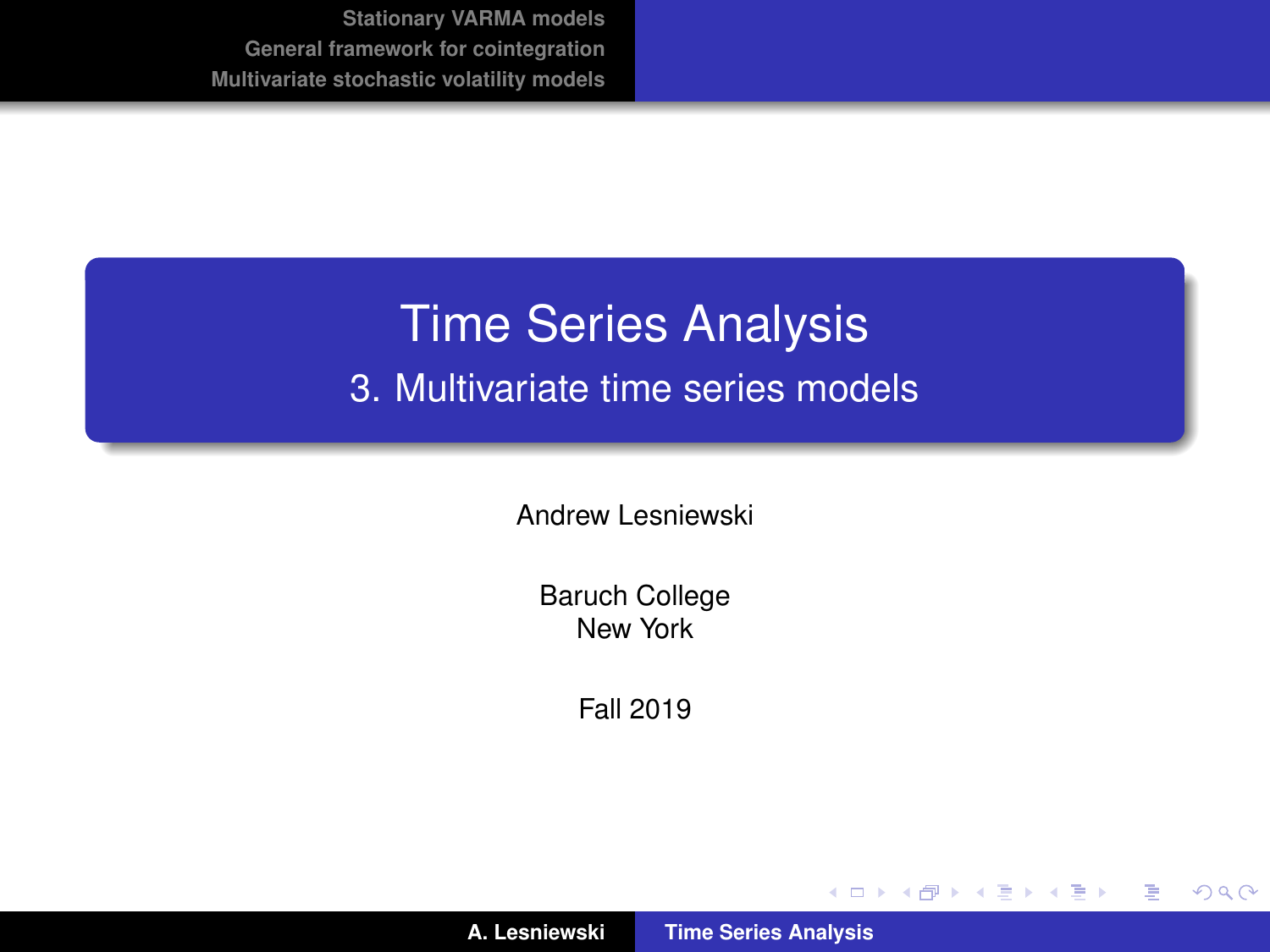



#### **1** [Stationary VARMA models](#page-2-0)



**2** [General framework for cointegration](#page-30-0)



**3** [Multivariate stochastic volatility models](#page-50-0)

(ロトス個) (運) (運)

 $299$ 

重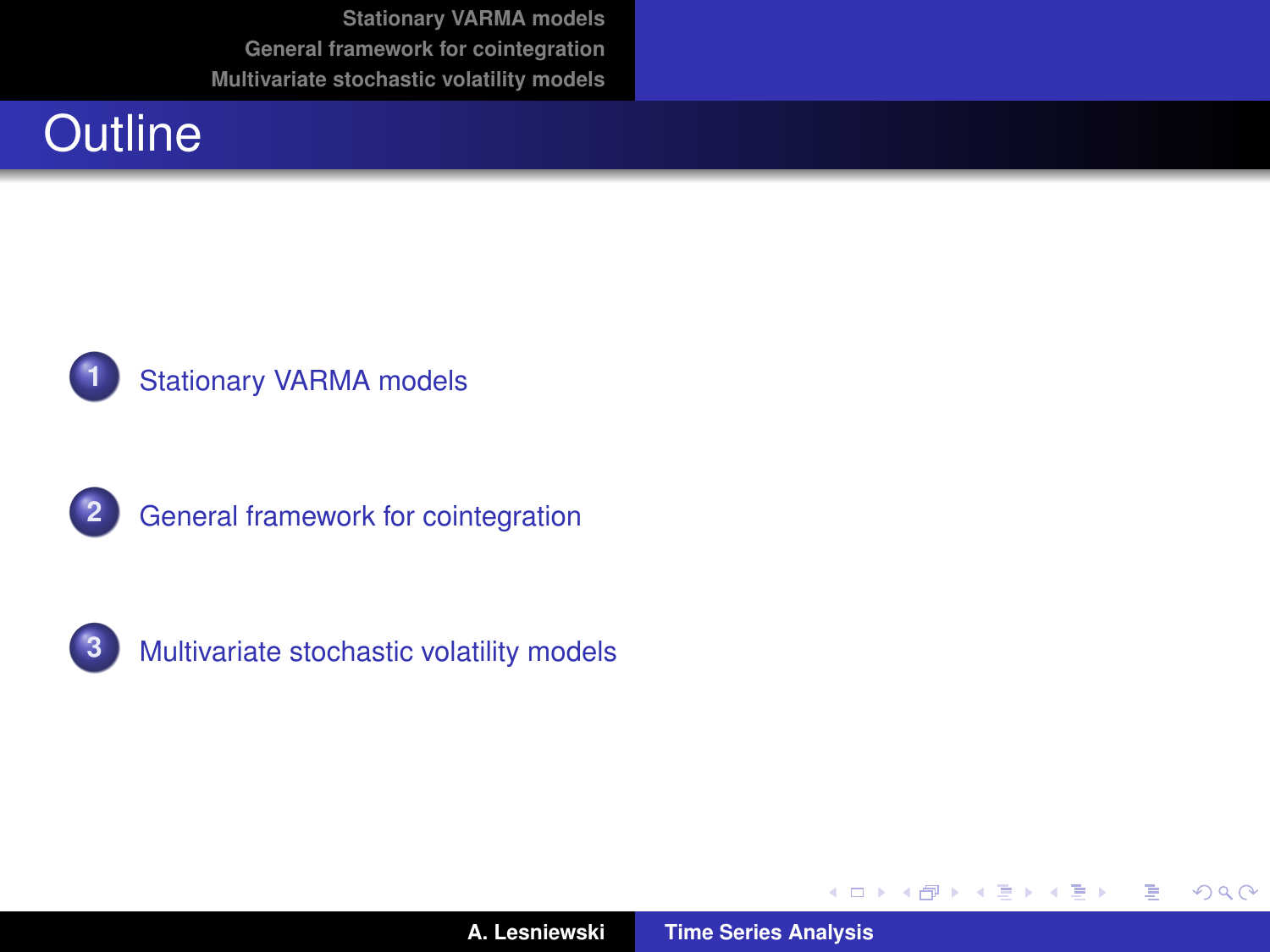#### <span id="page-2-0"></span>Multivariate time series analysis

- *Multivariate time series analysis* seeks to analyze several time series *jointly*.
- The rationale behind this is the possible presence of *interdependences* between the different time series.
- These interdependencies, when quantified appropriately, could lead to improved reliability of forecasts.
- For example, it is reasonable to expect various dependencies when considered jointly the following time series:
	- (i) (a) US GDP data, (b) S&P 500 data, and (c) oil prices.
	- (ii) (a) Mortgage applications, (b) interest rate data, and (c) unemployment rates.
	- (iii) (a) order flow data, (b) price levels, and (c) volatilities
	- $(iv)$  ...

イロメ イ部メ イヨメ イヨメー

重

 $298$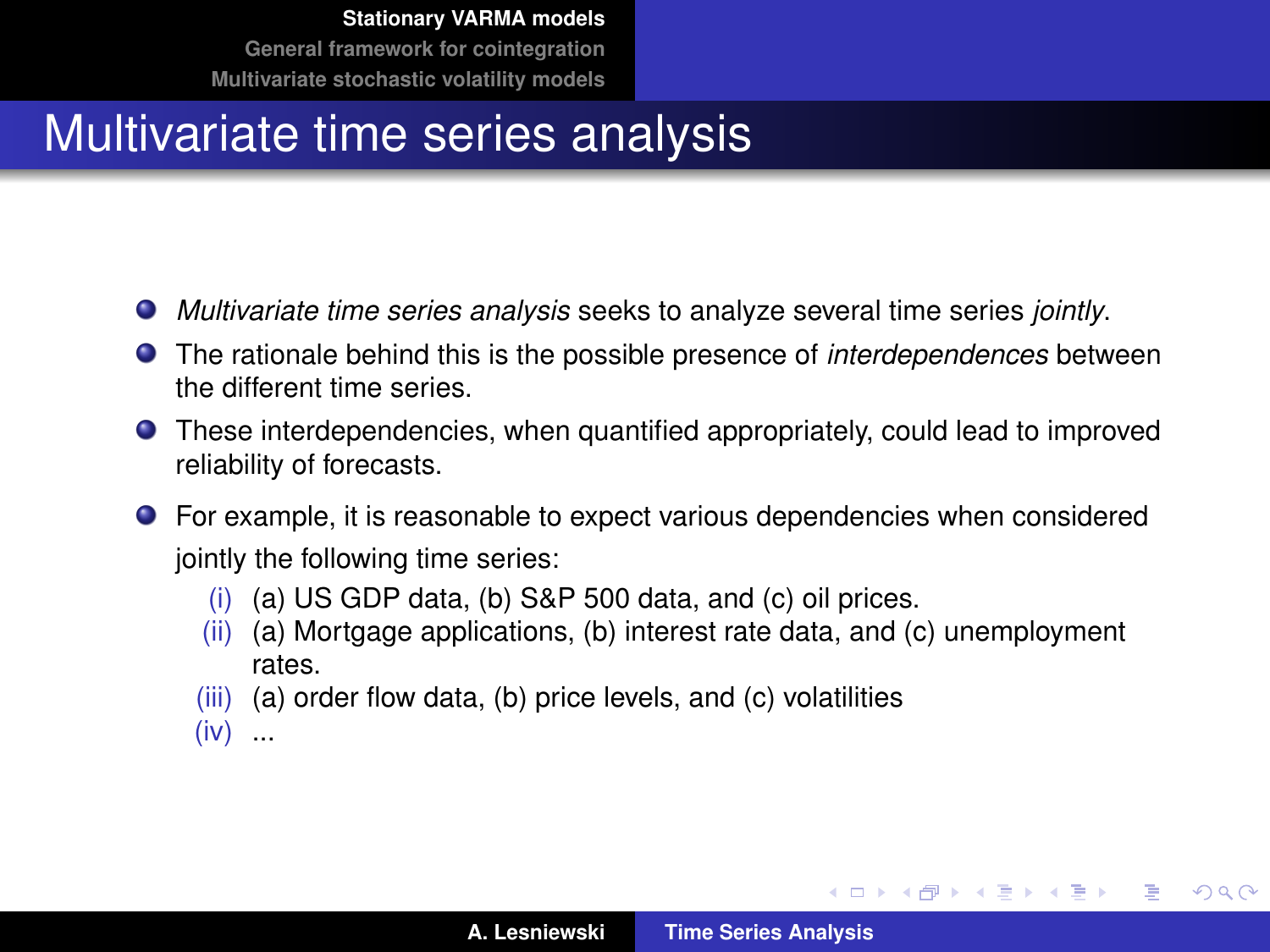## **Stationarity**

- Consider a time series  $X_t,~-\infty < t < \infty$  of an *n*-dimensional state variable  $X_t \in \mathbb{R}^n$ . We represent  $X_t$  as a column vector.
- For modeling purposes, we assume that each *X<sup>t</sup>* is a random variable on a probability space, which is measurable with respect to the information set aenerated by all  $X_s$  with  $s \leq t$ .
- A time series is called covariance-stationary if:
	- (i) The mean  $E(X_t) = \mu \in \mathbb{R}^n$  is a constant vector.
	- (i) The autocovariance  $Cov(X_t, X_s) = E((X_t \mu)(X_s \mu)^T) \in Mat_n(\mathbb{R})$  is time translation-invariant,

$$
Cov(X_{t+\tau}, X_{s+\tau}) = Cov(X_t, X_s), \qquad (1)
$$

イロメ イ部メ イヨメ イヨメー

重

 $298$ 

for all  $\tau$ . In particular, Var( $X_t$ ) is a constant positive semidefinite matrix.

In the following, we will use the notation  $\Gamma_{t-s} = \text{Cov}(X_t, X_s)$ . By  $R_{t-s}$  we will denote the autocorrelation matrix.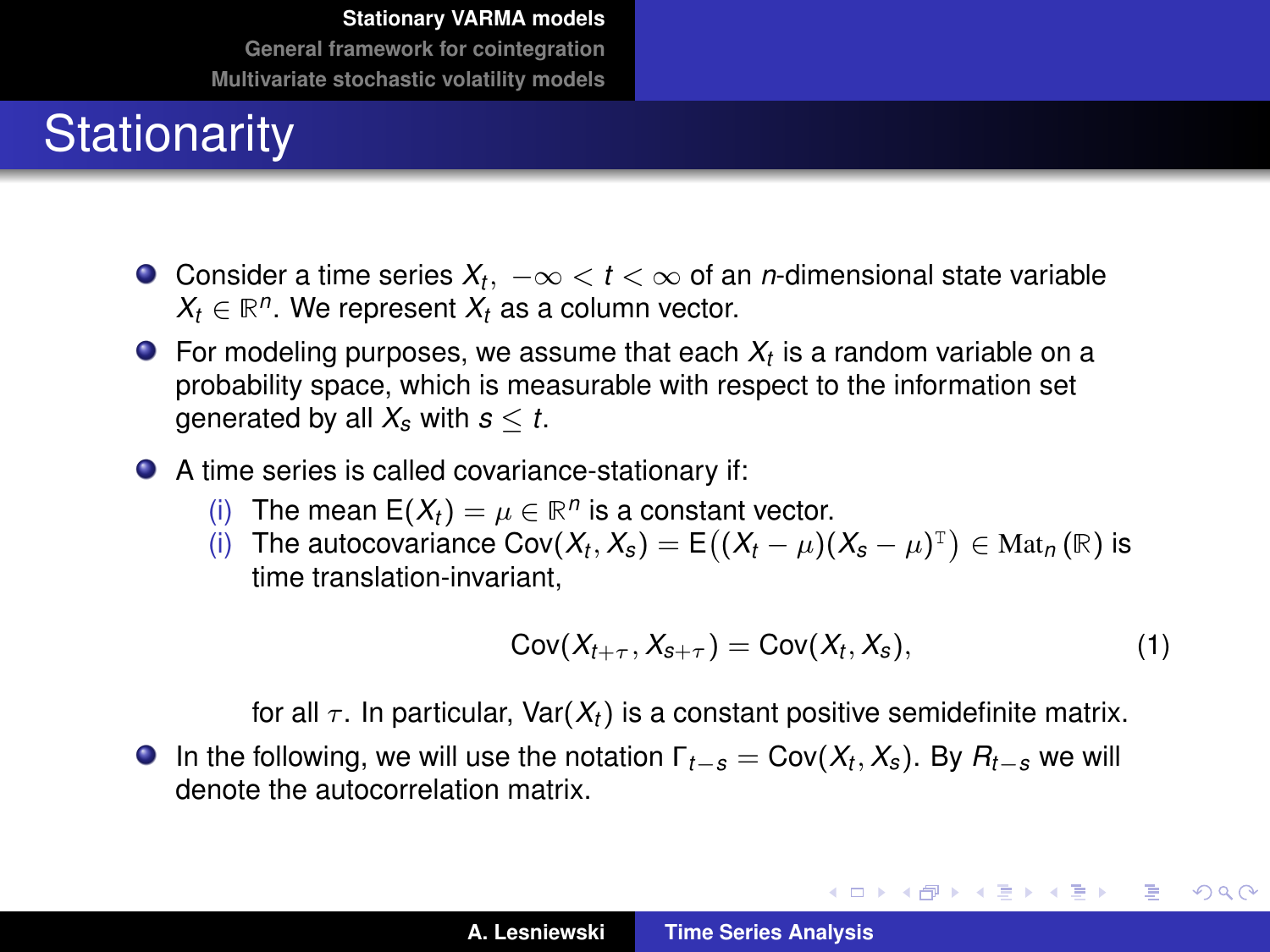## **Stationarity**

We claim that, as a consequence of stationarity, the following symmetry relation holds:

<span id="page-4-0"></span>
$$
\Gamma_t^{\mathrm{T}} = \Gamma_{-t},\tag{2}
$$

which is a multivariate extension of the univariate property  $\Gamma_t = \Gamma_{-t}.$ 

● The proof goes as follows:

$$
\Gamma_{t,ab}^{\mathrm{T}} = \Gamma_{t,ba}
$$
  
= Cov(X<sub>t,b</sub>, X<sub>0,a</sub>)  
= Cov(X<sub>0,b</sub>, X<sub>-t,a</sub>) (time shift by -t)  
= Cov(X<sub>-t,a</sub>, X<sub>0,b</sub>)  
=  $\Gamma_{-t,ab}$ .

● Equation [\(2\)](#page-4-0) implies the following symmetry property of the autocorrelation matrix:

$$
R_t^{\mathrm{T}} = R_{-t}.\tag{3}
$$

イロメ イ団メ イヨメ イヨメー

重

 $299$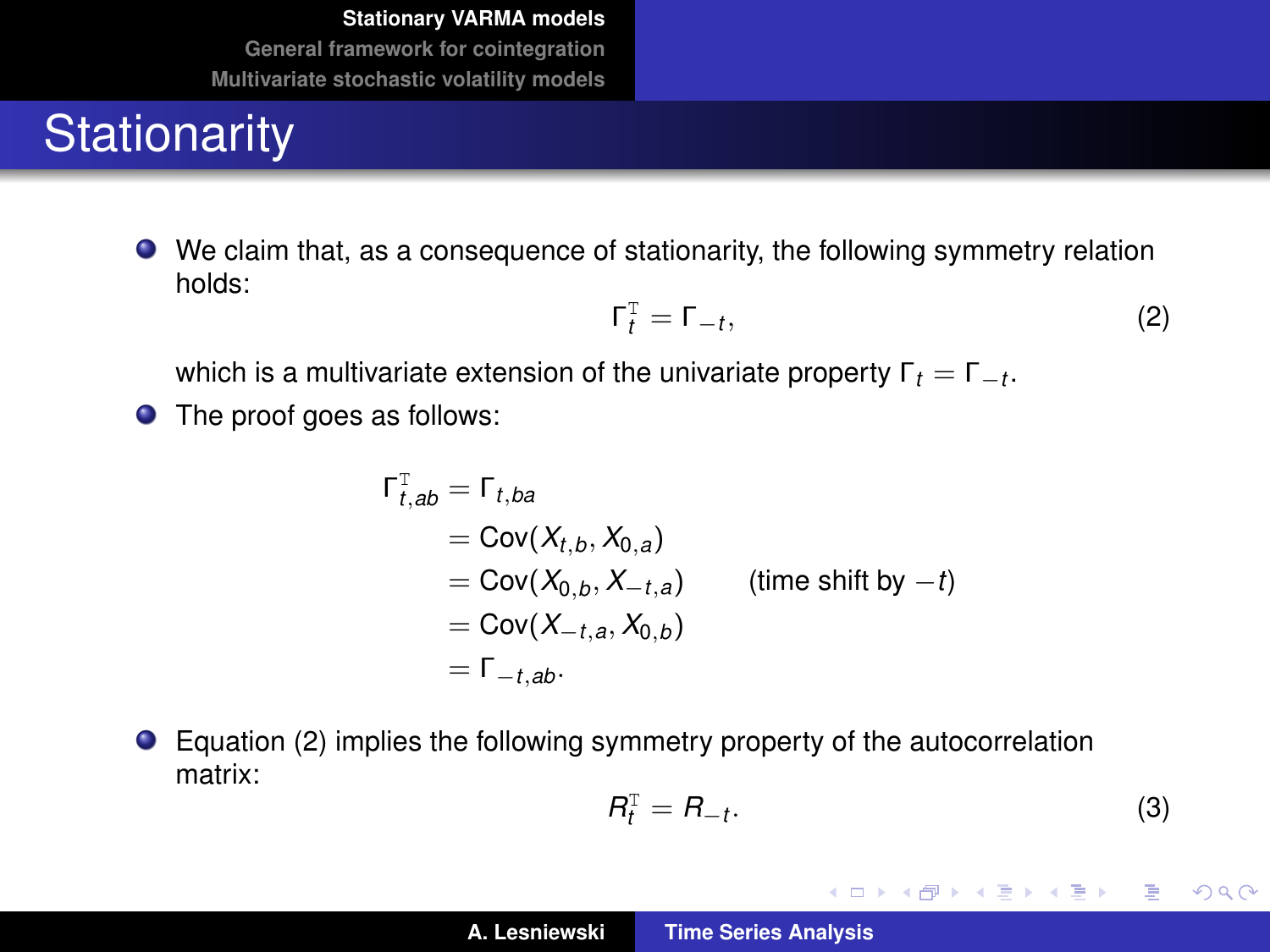## *VAR*(1) model

A *vector autoregressive model VAR*(1) is a linear time series model given by

<span id="page-5-0"></span>
$$
X_t = a + BX_{t-1} + \varepsilon_t, \tag{4}
$$

where  $a \in \mathbb{R}^n$  is a constant vector, and  $B \in \text{Mat}_n(\mathbb{R})$  is a constant matrix. The disturbances  $\varepsilon \in \mathbb{R}^n$  are i.i.d. random vectors with  $\varepsilon \sim \mathcal{N}(0, \Omega)$ , where  $\Omega \in \text{Mat}_n(\mathbb{R})$  is a fixed (positive definite) covariance matrix,

$$
\Omega = \mathsf{E}(\varepsilon_t \varepsilon_t^{\mathrm{T}}). \tag{5}
$$

イロメ イ部メ イヨメ イヨメー

重

 $2Q$ 

- We will now find the conditions under which the process [\(4\)](#page-5-0) is covariance stationary.
- $\bullet$  Taking expected value of [\(4\)](#page-5-0) yields

$$
(I-B)\mu=a,
$$

where *I* is the  $n \times n$  identity matrix.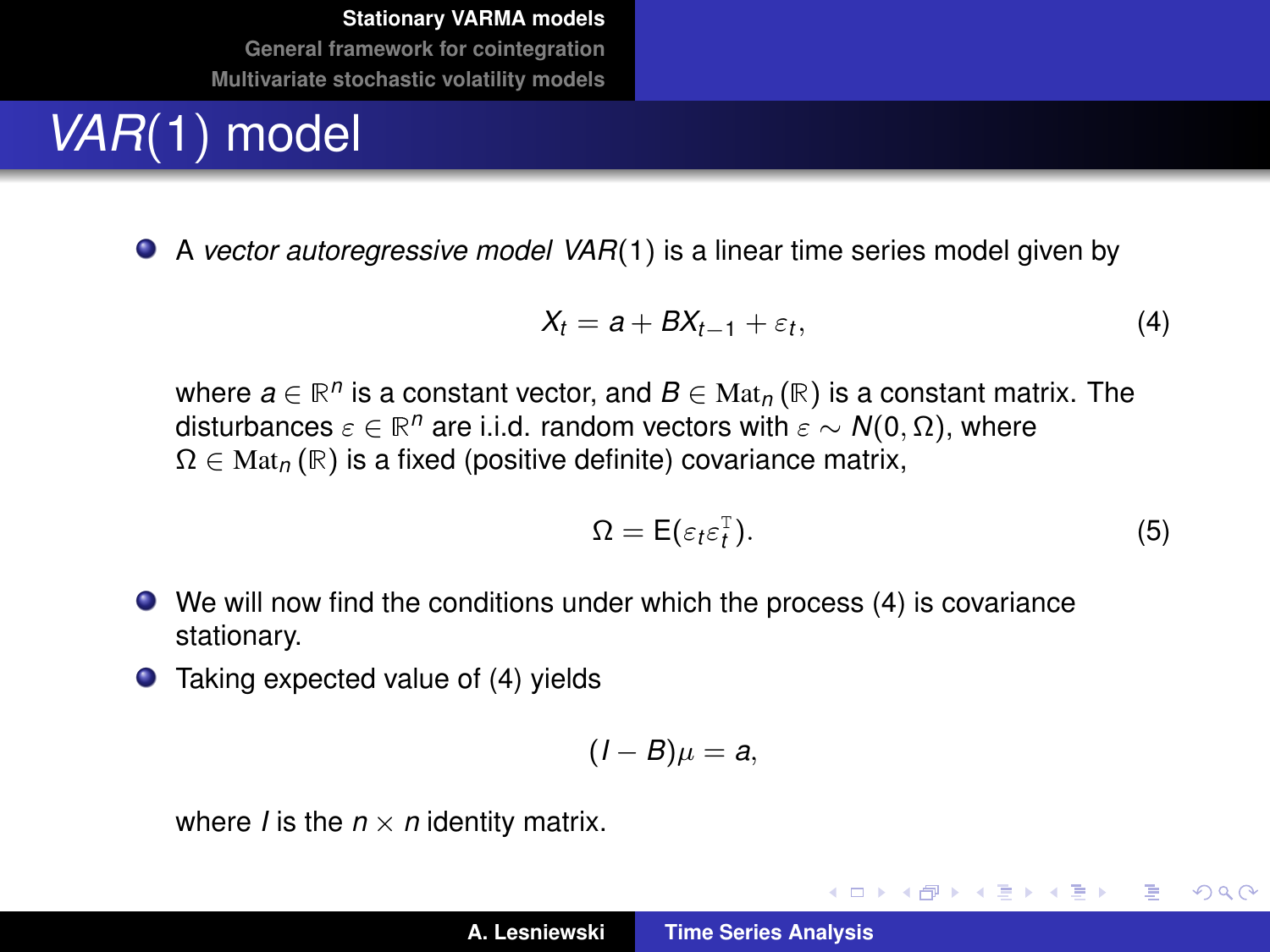## *VAR*(1) model

This has a solution (for any *a*), if and only if 1 is not an eigenvalue of *B*, or

$$
\det(I-B)\neq 0. \tag{6}
$$

Then

<span id="page-6-0"></span>
$$
\mu = (I - B)^{-1} a. \tag{7}
$$

イロメ イ部メ イヨメ イヨメー

 $299$ 

重

This is the first condition for covariance stationarity. In order to formulate the second condition, we will study the autocovariance of *X<sup>t</sup>* .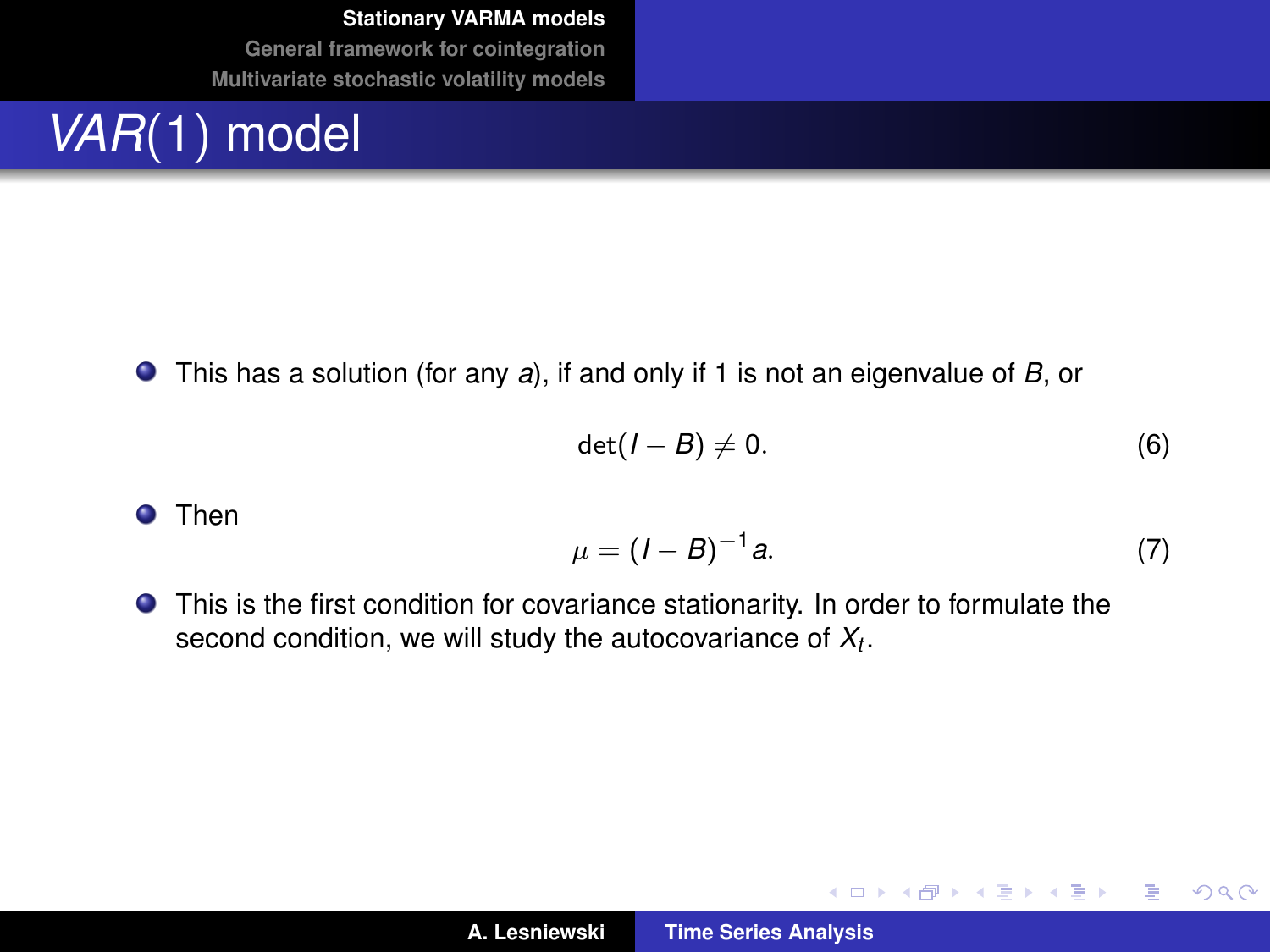## *VAR*(1) model

 $\bullet$  To this end, we use [\(7\)](#page-6-0) to write [\(4\)](#page-5-0) as

<span id="page-7-0"></span>
$$
X_t - \mu = B(X_{t-1} - \mu) + \varepsilon_t.
$$
 (8)

Next, multiply [\(8\)](#page-7-0) on the right by  $(X_t - \mu)^\text{\tiny T}$  and take expectation. This yields the following equation for  $\Gamma_0$ :

<span id="page-7-1"></span>
$$
\Gamma_0 = B\Gamma_0 B^{\mathrm{T}} + \Omega. \tag{9}
$$

Similarly, multiplying [\(8\)](#page-7-0) on the right by  $(X_{t-k} - \mu)^T$  and taking expectation, we obtain the equation:

<span id="page-7-2"></span>
$$
\Gamma_k = B\Gamma_{k-1}.\tag{10}
$$

イロメ イ団メ イヨメ イヨメー

ミー  $2Q$ 

For a covariance stationary process, equation [\(9\)](#page-7-1) has to have a solution. Unlike the univariate case, we cannot in general solve it in a closed form (the exception is when the matrices  $Γ_0$  and *B* commute,  $Γ_0B = BΓ_0$ ).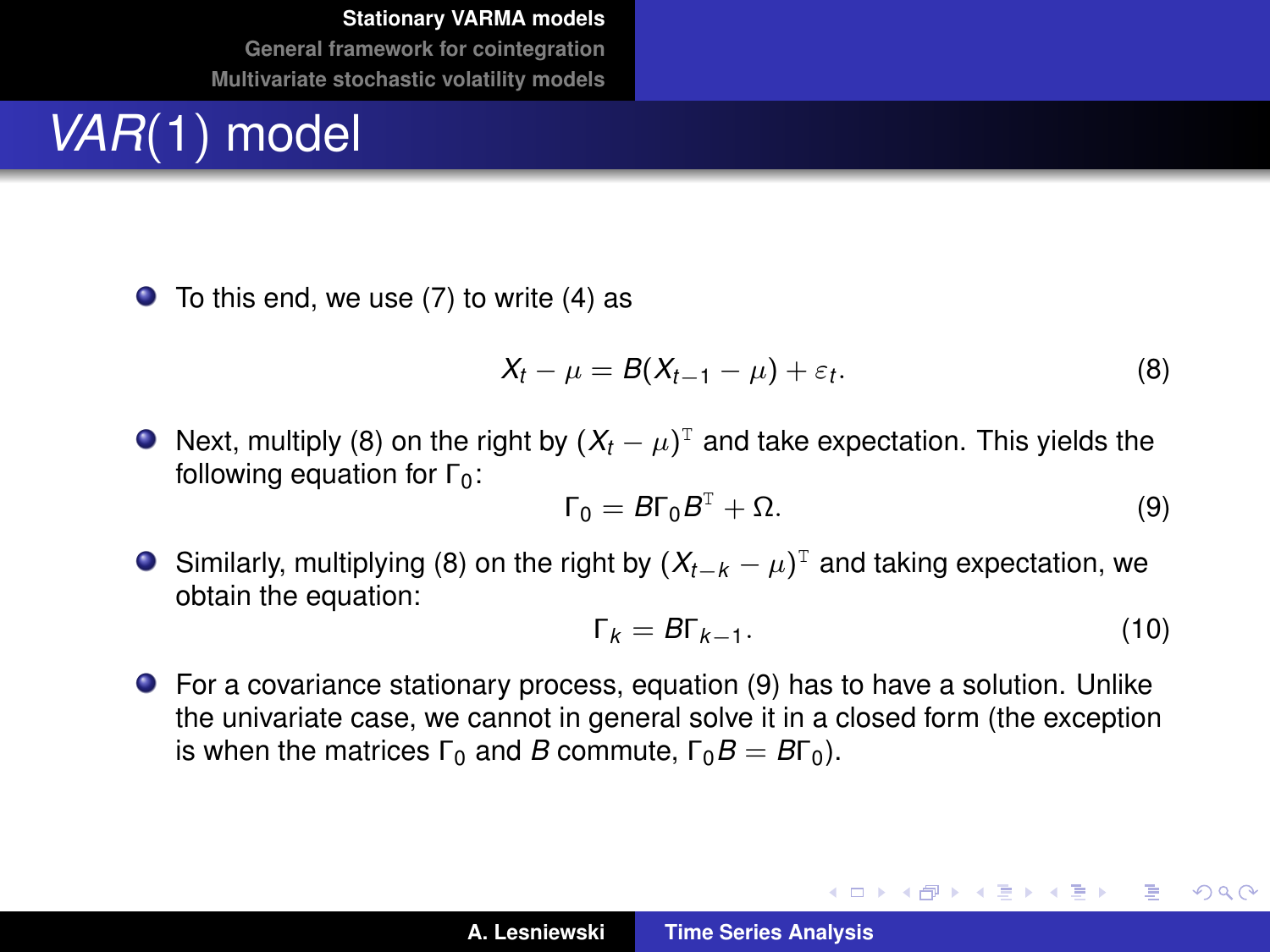## *VAR*(1) model

We can, nevertheless, draw from it some useful conclusions about covariance stationarity of the process [\(4\)](#page-5-0). Let  $\lambda$  be an eigenvalue of  $B^{\text{T}}$ ,

$$
B^{\mathrm{T}}v=\lambda v,\text{ with }v\neq 0.
$$

Multiplying [\(9\)](#page-7-1) on the left by  $v^T$  and on the right by  $v$ , we find that

$$
v^{\mathrm{T}}\Gamma_0v=\lambda^2v^{\mathrm{T}}\Gamma_0v+v^{\mathrm{T}}\Omega v,
$$

or

$$
(1 - \lambda^2) v^{\mathrm{T}} \Gamma_0 v = v^{\mathrm{T}} \Omega v.
$$

Since both matrices  $\Omega$  and  $\Gamma_0$  are positive definite, this is possible only if  $|\lambda| < 1$ . As a consequence, a necessary condition for the stationarity of the process is that all eigenvalues of  $B<sup>T</sup>$  have absolute values less than 1.

イロメ イ部メ イヨメ イヨメー

 $299$ ÷.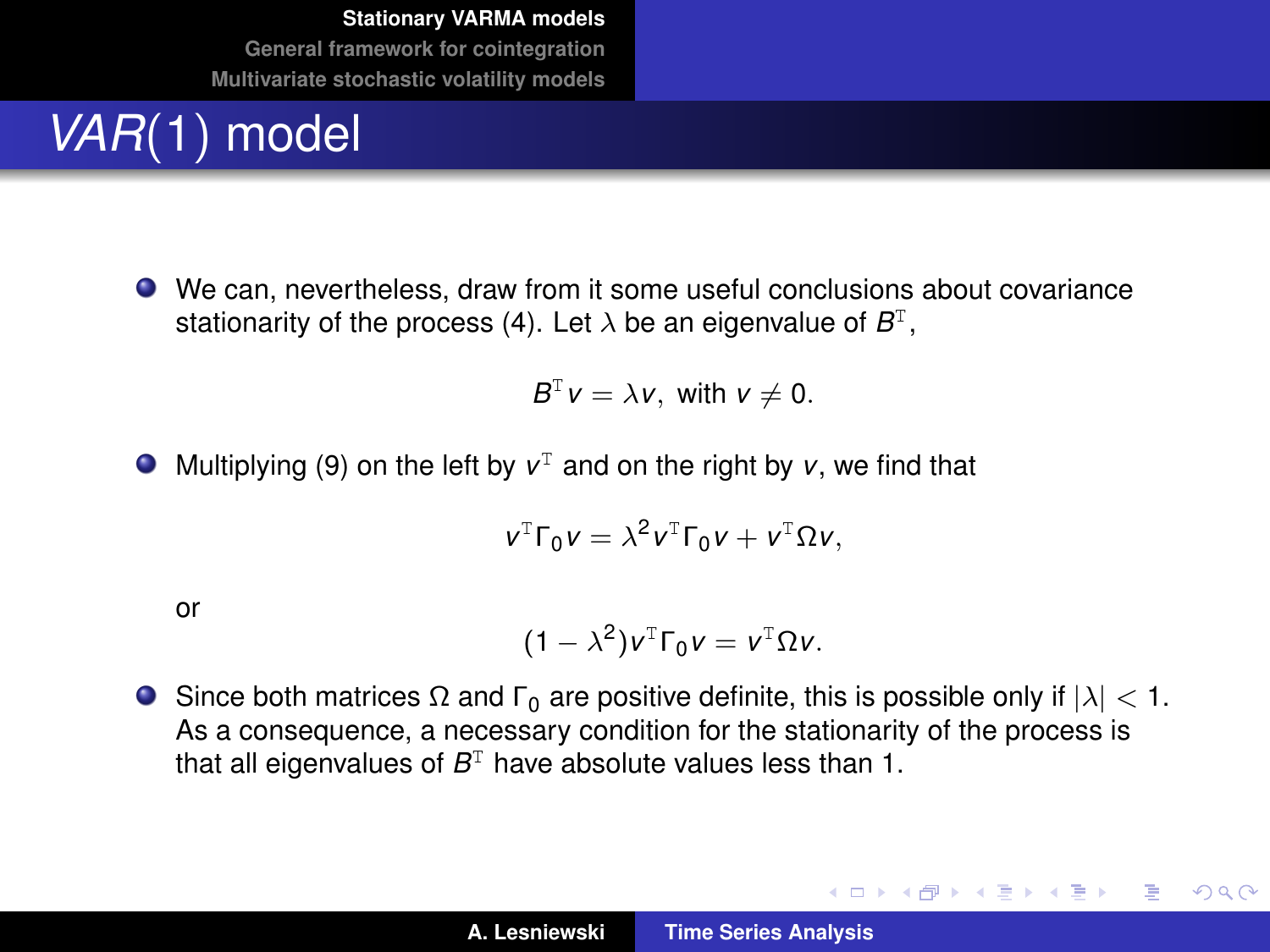## *VAR*(1) model

- This condition can be rephrased in a more familiar form as follows. Consider the matrix-valued (linear) polynomial  $\psi(z) = I - Bz$ , where *I* is the *n*-dimensional identity matrix.
- **O** Then the process is stationary if all the roots  $z_1, \ldots, z_n$  of the determinant  $det(\psi(z))$ , or

$$
\det(I-Bz)=0,
$$

lie outside of the unit circle.

- **This is clear, as the roots of this equation are given by**  $1/\lambda_1, \ldots, 1/\lambda_n$ **, where**  $\lambda_i$ are the (nonzero) eigenvalues of *B*.
- Equations [\(9\)](#page-7-1) and [\(10\)](#page-7-2) form the *Yule-Walker equations* for a *VAR*(1) time series model.

イロメ イ団メ イヨメ イヨメー

重。  $298$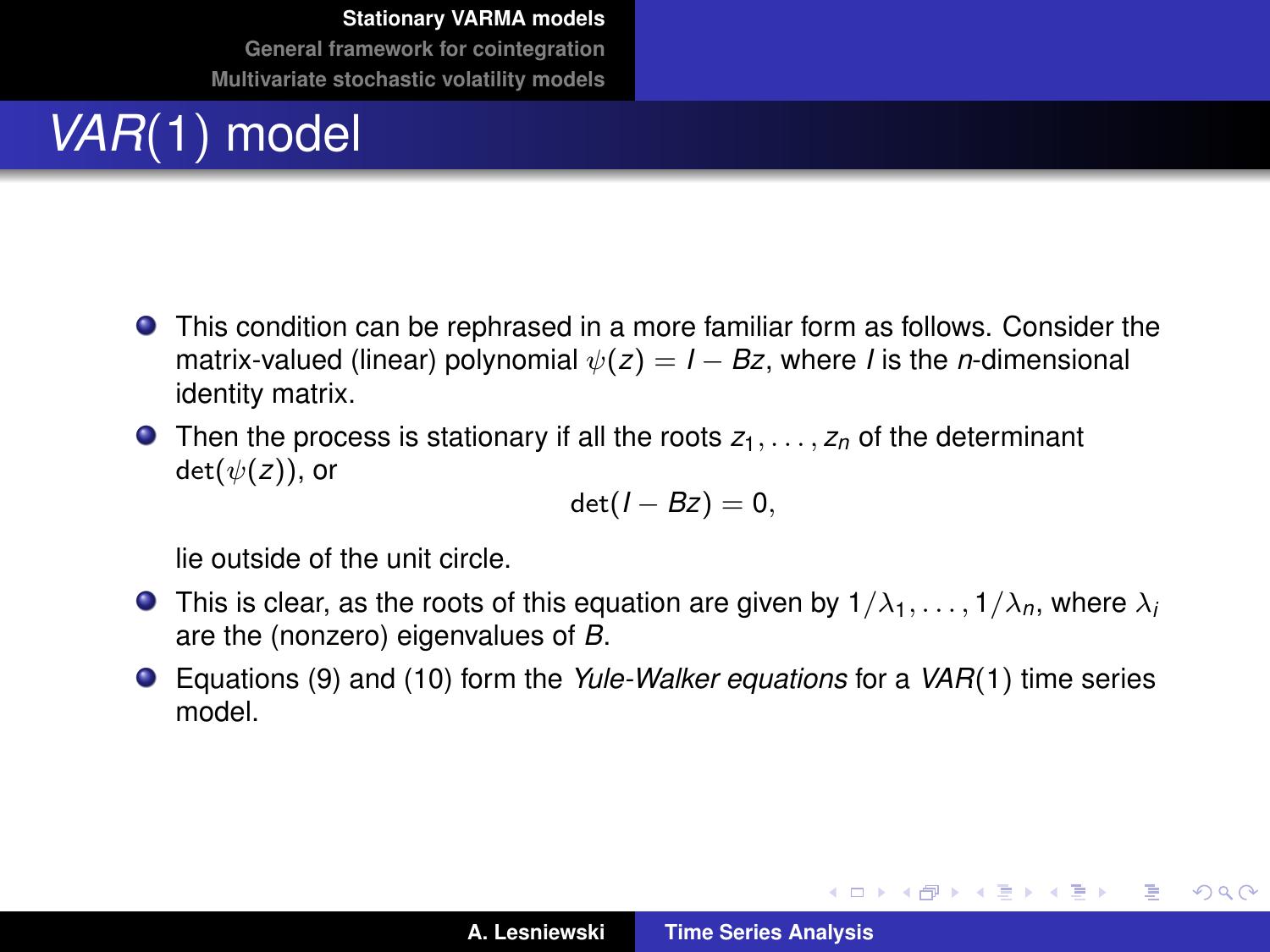## *VAR*(1) model

As an example, consider the following *VAR*(1) model:

$$
X_{t,1} = 1.1 + 0.6X_{t-1,1} + 1.5X_{t-1,2} + \varepsilon_{t,1}
$$
  
\n
$$
X_{t,2} = 2.0 + 0.1X_{t-1,1} + 0.4X_{t-1,2} + \varepsilon_{t,2}
$$
\n(11)

イロメ イ部メ イ君メ イ君メー

 $E = \Omega Q$ 

<span id="page-10-0"></span>with

$$
\Omega = \begin{pmatrix} 1.0 & 0.4 \\ 0.4 & 1.0 \end{pmatrix}.
$$

**O** Then

$$
B=\begin{pmatrix} 0.6 & 1.5 \\ 0.1 & 0.4 \end{pmatrix}.
$$

and the eigenvalues are 0.9 and 0.1, and the process [\(11\)](#page-10-0) is covariance stationary.

Notice that this is true (the eigenvalues have absolute values less than 1), even though the coefficient  $B_{12} = 1.5$  is greater than 1!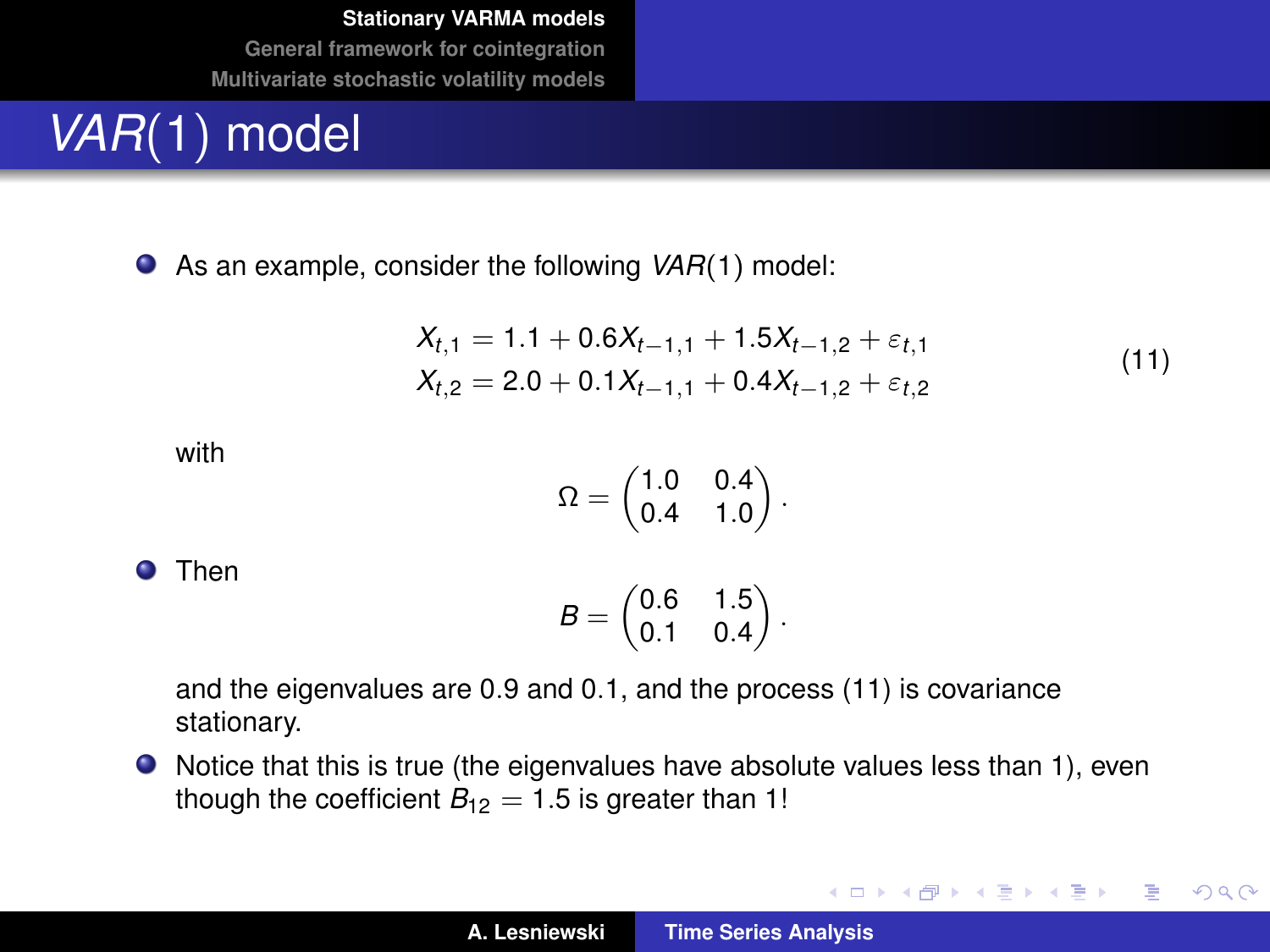## *VAR*(1) model

- Let us go back to equation [\(9\)](#page-7-1). Its solution can be written as an infinite series.
- Namely, iterating the equation, we find that

$$
\Gamma_0 = B\Gamma_0 B^T + \Omega
$$
  
=  $B^2 \Gamma_0 (B^2)^T + B\Omega B^T + \Omega$   
...  
=  $\sum_{j=0}^{\infty} B^j \Omega (B^j)^T$ . (12)

- One can show that, if all the eigenvalues have absolute values less 1, this series converges.
- **O** This and equation [\(10\)](#page-7-2) also imply that, for all  $k > 0$ ,

$$
\Gamma_k = \sum_{j=0}^{\infty} B^{j+k} \Omega(B^j)^{\mathrm{T}}.
$$
 (13)

イロメ イ団メ イヨメ イヨメー

高山  $299$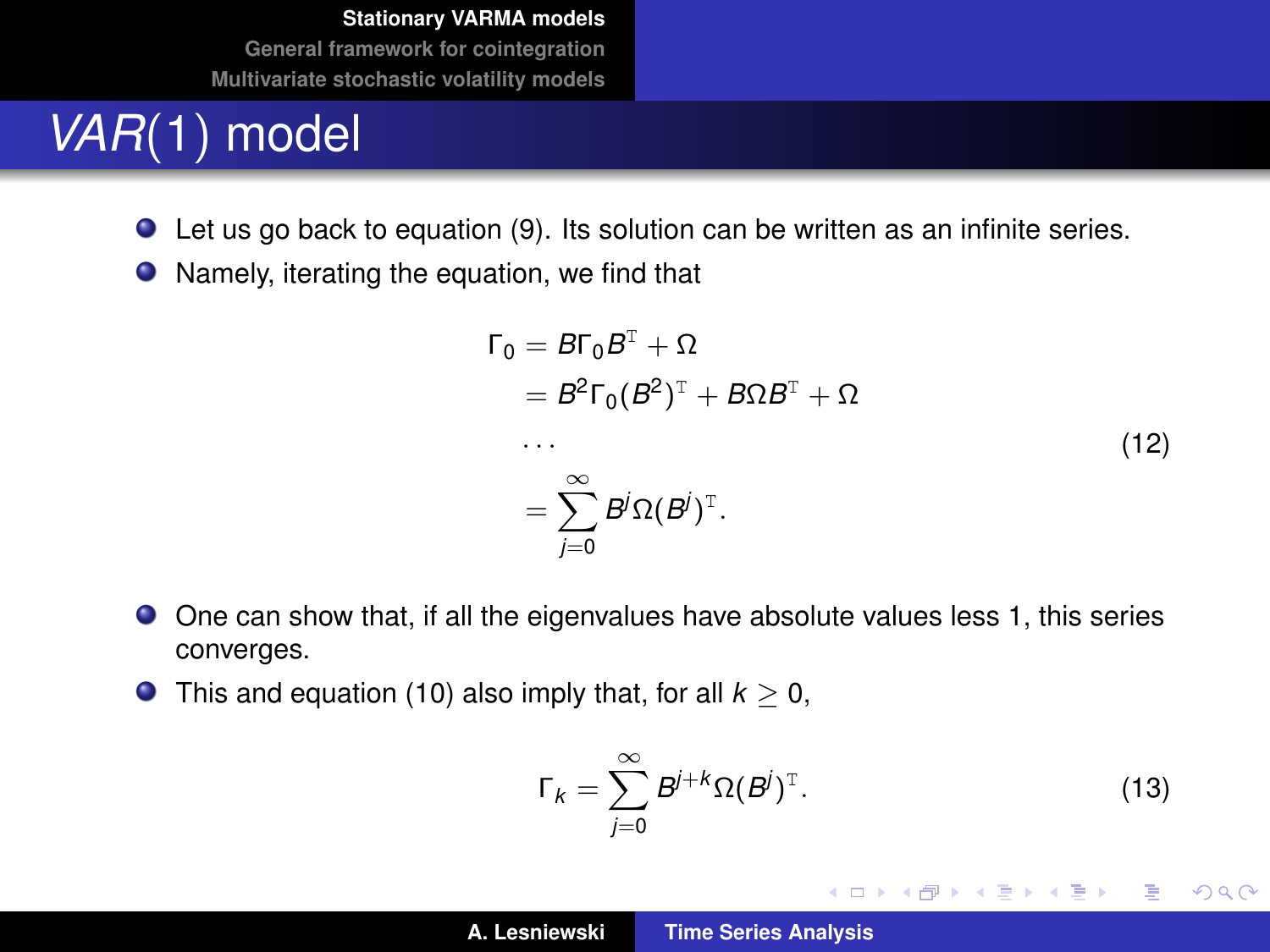#### Forecasting with *VAR*(1)

 $\bullet$  In order to forecast a multivariate time series  $X_t$  we minimize the expected MSE

$$
E_t\big((X_{t+k}-X_{t+k|1:t}^*)^T(X_{t+k}-X_{t+k|1:t}^*)\big)=\sum_{a=1}^n E_t\big((X_{t+k,a}-X_{t+k|1:t,a}^*)^2\big).
$$
 (14)

Extending the reasoning of Lecture Notes #1, we find the optimal prediction is the conditional expectation

$$
X_{t+k|1:t}^* = E_t(X_{t+k}).
$$
\n(15)

● This formula, applied to the one-period forecast in a *VAR*(1) yields

$$
X_{t+1|1:t}^* = E_t(X_{t+1})
$$
  
=  $E_t(a + BX_t + \varepsilon_{t+1})$   
=  $a + BX_t$ . (16)

イロメ イ部メ イヨメ イヨメー

重

 $299$ 

**The forecast error is**  $\varepsilon_{t+1}$ **, and so the variance of the forecast error is**  $\Omega$ **.**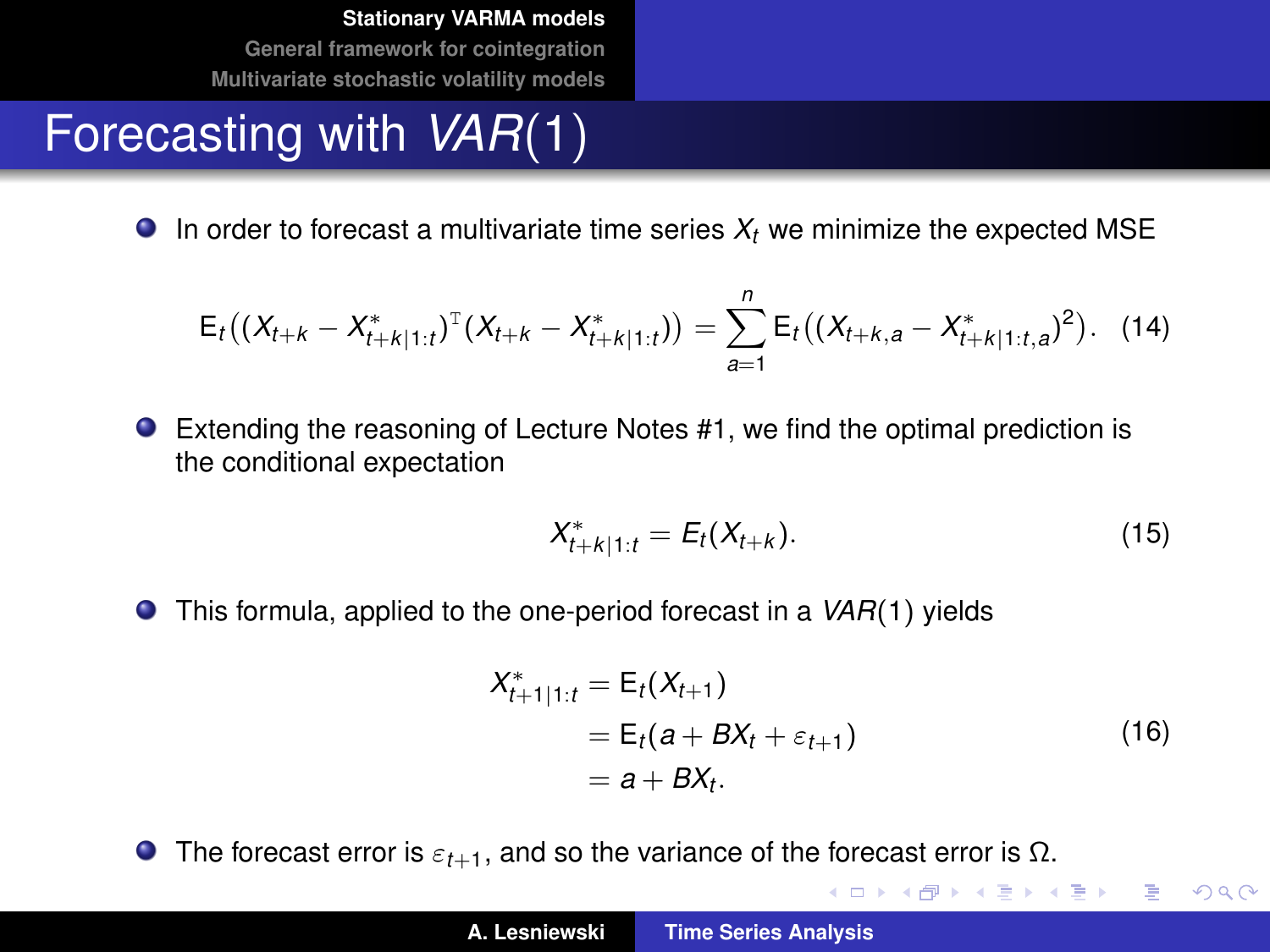#### Forecasting with *VAR*(1)

● In order to produce a *k*-period forecast with a *VAR*(1) model, we iterate:

$$
X_{t+k} = a + BX_{t+k-1} + \varepsilon_{t+k}
$$
  
=  $(I + B)a + B^2 X_{t+k-2} + \varepsilon_{t+k} + B\varepsilon_{t+k-1}$   

$$
\dots
$$
  
=  $(I + B + \dots + B^{k-1})a + B^k X_t + \varepsilon_{t+k} + B\varepsilon_{t+k-1} + \dots + B^{k-1}\varepsilon_{t+1}.$ 

● This yields the optimal prediction:

$$
X_{t+k|1:t}^* = (I + B + \ldots + B^{k-1})a + B^k X_t.
$$
 (17)

イロメ イ団メ イヨメ イヨメー

重

 $299$ 

**O** The forecast error is

$$
\varepsilon_{t+k} + B\varepsilon_{t+k-1} + \ldots + B^{k-1}\varepsilon_{t+1},
$$

and so the forecast variance is

$$
\Omega+B\Omega B^{T}+\ldots+B^{k-1}\Omega(B^{k-1})^{T}.
$$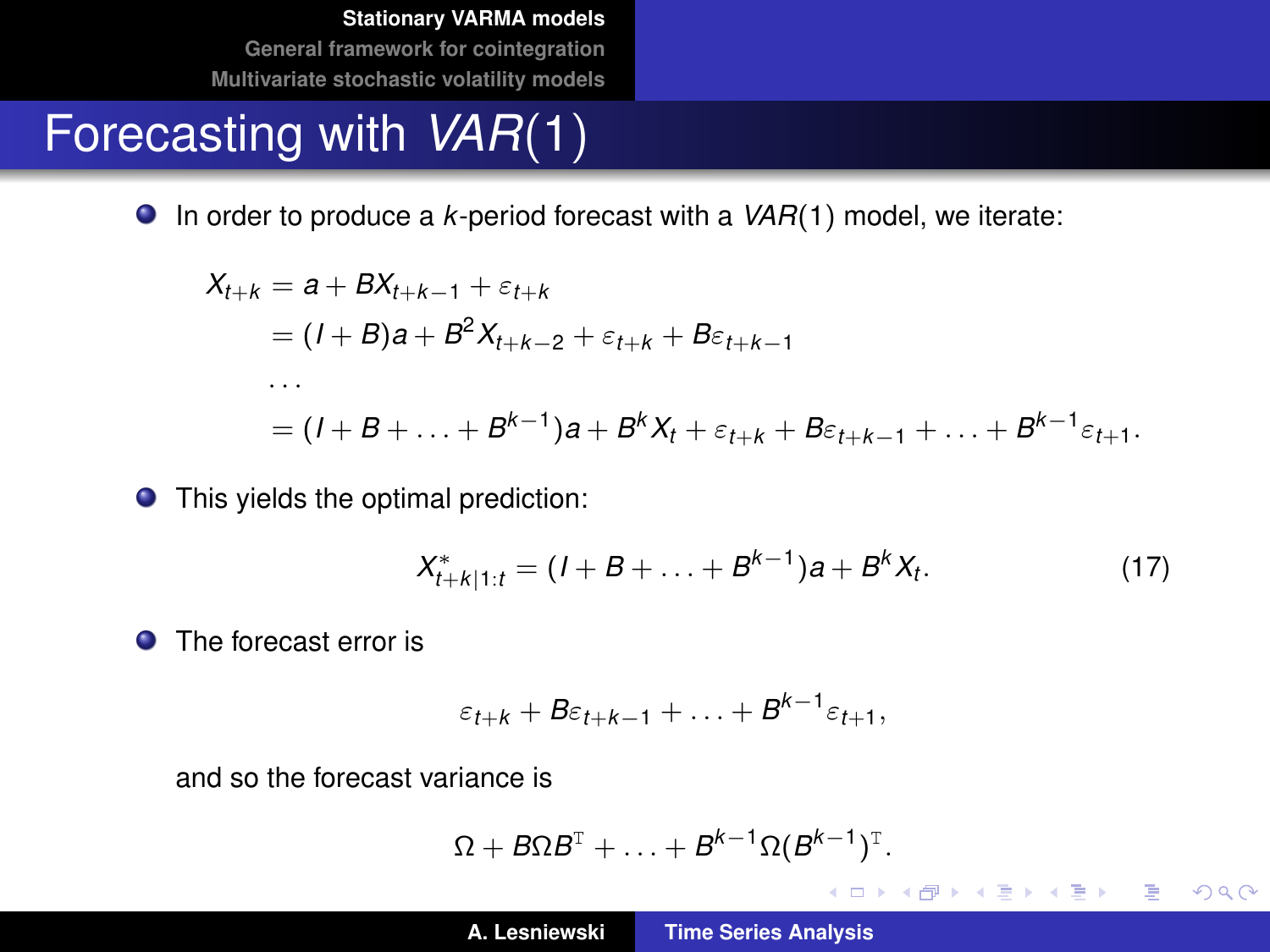## *VAR*(*p*) model

A *VAR*(*p*) model is an extension of the *VAR*(1) model to include *p* lags. It is specified by:

<span id="page-14-0"></span>
$$
X_t = a + B_1 X_{t-1} + \ldots + B_p X_{t-p} + \varepsilon_t, \qquad (18)
$$

where  $a \in \mathbb{R}^n$  is a constant vector, and  $B_1, \ldots, B_p \in \text{Mat}_n(\mathbb{R})$  are constant matrices.

- The disturbances  $\varepsilon \in \mathbb{R}^n$  are i.i.d. random vectors with  $\varepsilon \sim N(0, \Omega)$ .
- Using the lag operator, we can write this process in the form

$$
\psi(L)X_t = a + \varepsilon_t, \tag{19}
$$

イロトメ団トメミトメミト

重し  $2990$ 

where

$$
\psi(z) = I - B_1 z - \ldots - B_p z^p \tag{20}
$$

is a polynomial in *z* taking on matrix values.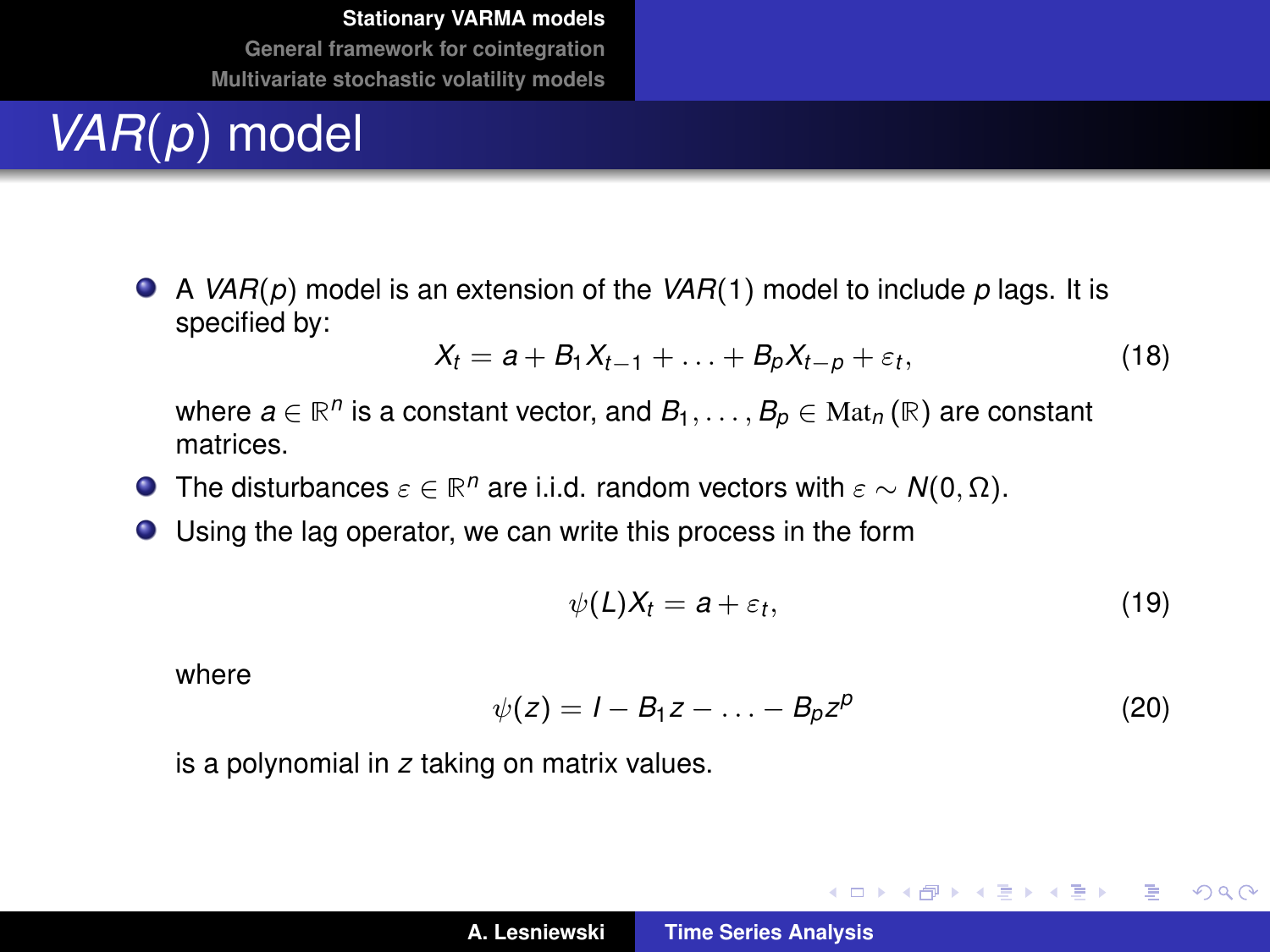## *VAR*(*p*) model

The requirement that  $X_t$  is covariance stationary leads to the the requirement that  $E_t(X_t) = \mu$  is a constant, i.e.

$$
(I-B_1-\ldots-B_p)\mu=a.\t(21)
$$

**O** This is possible, if the matrix  $\psi(1) = I - B_1 - \ldots - B_p$  is invertible, or

$$
\det(\psi(1)) \neq 0. \tag{22}
$$

**O** Then  $\mu = \psi(L)^{-1}a$ , and we can write

$$
X_t = \mu + \psi(L)^{-1} \varepsilon_t.
$$
 (23)

イロトメ 御 トメ き トメ き トー

 $E = \Omega Q$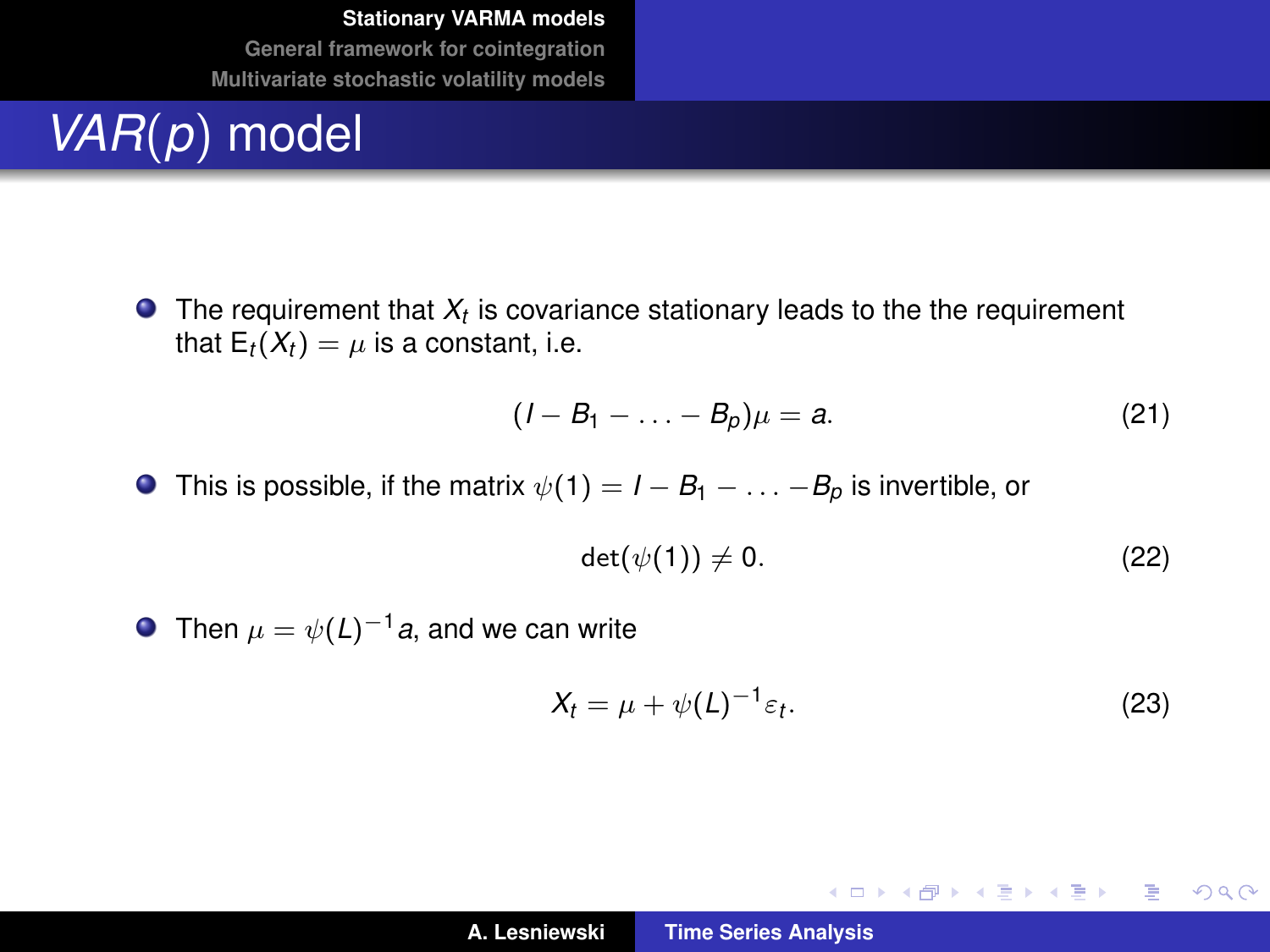## *VAR*(*p*) model

In order to find further conditions on the parameters of the process, we rewrite [\(18\)](#page-14-0) in the form:

$$
\tilde{X}_t = B_1 \tilde{X}_{t-1} + \ldots + B_p \tilde{X}_{t-p} + \varepsilon_t, \tag{24}
$$

where

$$
\tilde{X}_t = X_t - \mu \tag{25}
$$

イロメ イ部メ イヨメ イヨメー

 $299$ 

重

is the "de-meaned" process.

Using the same technique as in the case of *VAR*(1) we verify that

$$
\Gamma_0 = B_1 \Gamma_0 B_1^{\mathrm{T}} + \ldots + B_p \Gamma_0 B_p^{\mathrm{T}} + \Omega,
$$
  
\n
$$
\Gamma_k = B_1 \Gamma_{k-1} + \ldots + B_p \Gamma_{k-p},
$$
\n(26)

which is the *VAR*(*p*) version of the Yule-Walker equation.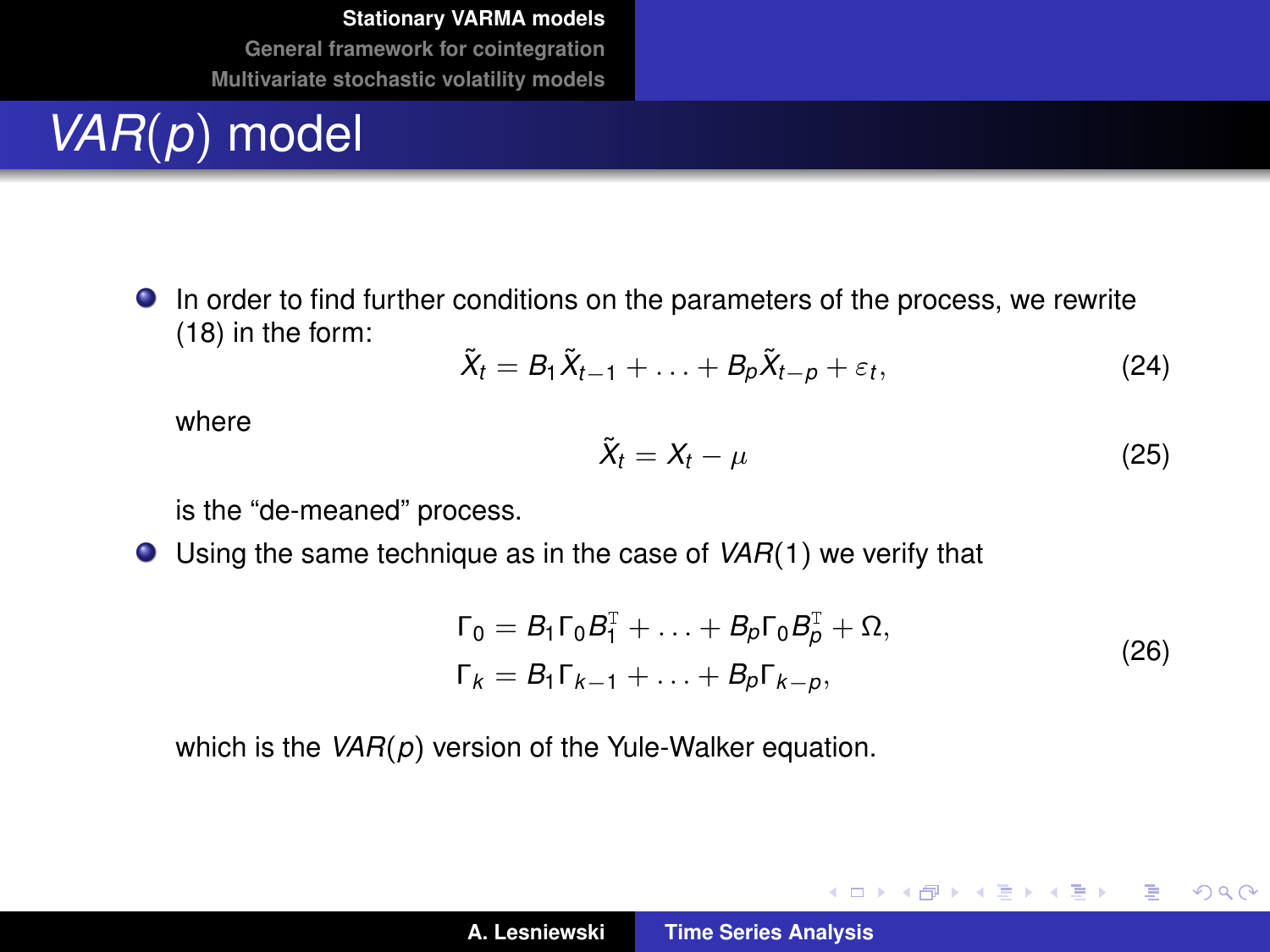## *VAR*(*p*) model

In order to state the second necessary condition for the covariance stationarity of the process [\(18\)](#page-14-0), we note first that [\(18\)](#page-14-0) can be written as a *VAR*(1) of a higher dimension. Namely, we define a *pn*-dimensional time series

$$
\mathbf{X}_{t} = \begin{pmatrix} \tilde{X}_{t} \\ \tilde{X}_{t-1} \\ \vdots \\ \tilde{X}_{t-p+1} \end{pmatrix}
$$

**O** We also define

$$
\mathbf{B} = \begin{pmatrix} B_1 & B_2 & \dots & B_{p-1} & B_p \\ I & 0 & \dots & 0 & 0 \\ \vdots & \vdots & \dots & \vdots & \vdots \\ 0 & 0 & \dots & I & 0 \end{pmatrix}, \text{ and } \eta_t = \begin{pmatrix} \varepsilon_t \\ 0 \\ \vdots \\ 0 \end{pmatrix},
$$

where 0 denotes here the  $n \times n$  zero matrix.

イロメ イ部メ イヨメ イヨメー

 $299$ 

重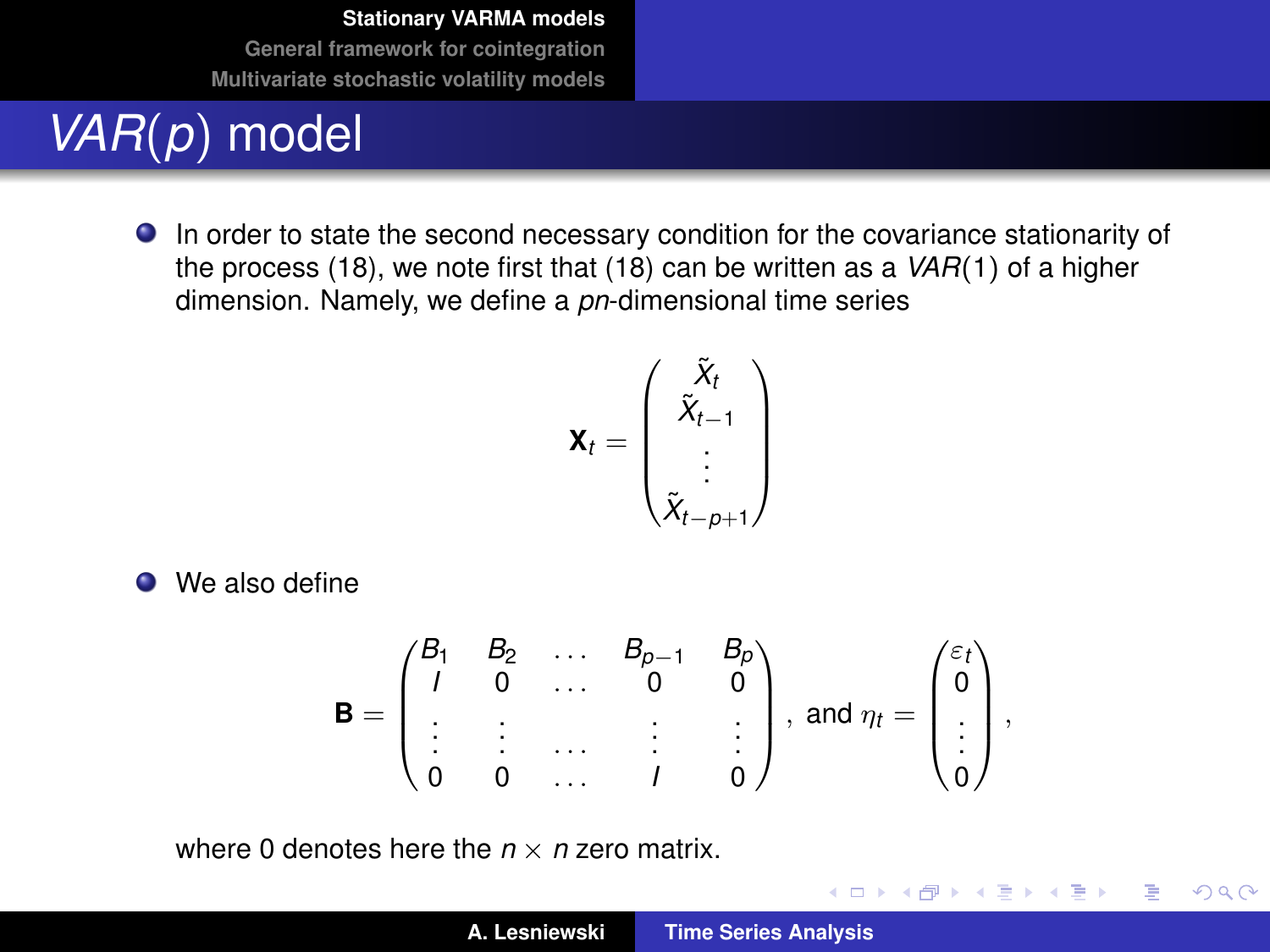## *VAR*(*p*) model

With these definitions, the process [\(18\)](#page-14-0) can be written as (verify!):

$$
\mathbf{X}_t = \mathbf{B} \mathbf{X}_{t-1} + \eta_t. \tag{27}
$$

One can show, by extending the arguments presented in the case of *VAR*(1), that the is the requirement that all the roots of the equation

$$
\det(I - \mathbf{B}z) = 0 \tag{28}
$$

イロメ イ部メ イ君メ イ君メー

Þ  $2Q$ 

lie outside of the unit circle.

- As in the case of *VAR*(1), we can find an expression for Γ*<sup>k</sup>* in terms of an infinite series in the coefficients *B<sup>j</sup>* . This series converges under the stationarity condition formulated above.
- All of this is fairly technical, and we will not study it in detail.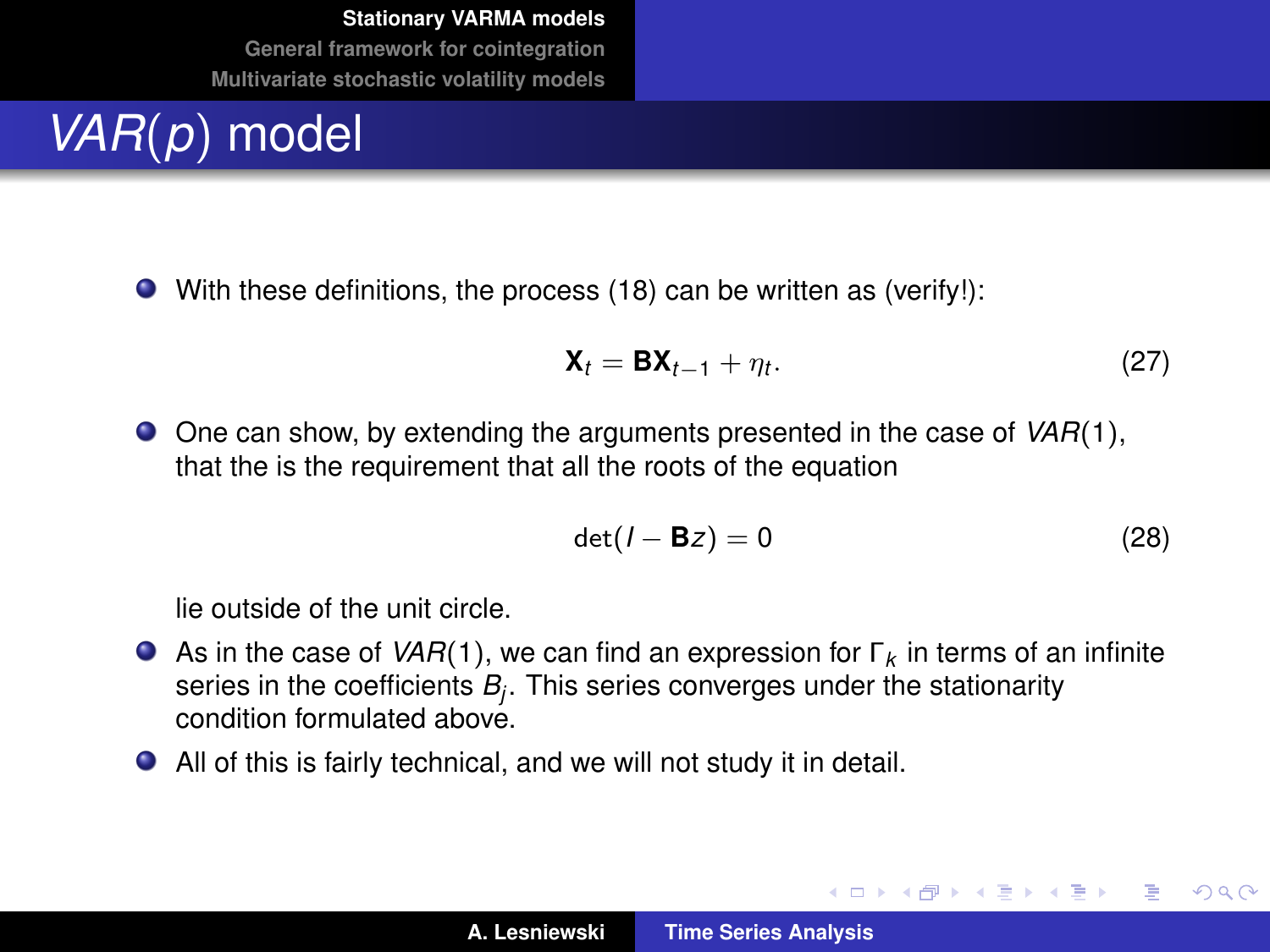#### MLE for *VAR*(*p*)

- *VAR*(*p*) models can be estimated using MLE very much the same way as in the case of the the univariate  $AR(p)$  model. Let  $x_0, \ldots, x_T \in \mathbb{R}^n$  be a series of observations of an *n*-variate time series.
- **O** Denote by  $\theta = (a, B_1, \ldots, B_p, \Omega)$  the parameters of the model. The conditional PDF of the data can be written as:

$$
\rho(x_{p:T}|x_{0:p-1},\theta) = \prod_{t=p}^{T} \rho(x_t|x_{0:t-1},\theta)
$$
  
= 
$$
\prod_{t=p+1}^{T} \rho(\widehat{\varepsilon}_t|x_{0:p-1},\theta)
$$
  
= 
$$
\prod_{t=p+1}^{T} \frac{1}{(2\pi)^{n/2}(\det(\Omega))^{1/2}} \exp\left(-\frac{1}{2}\widehat{\varepsilon}_t^T\Omega^{-1}\widehat{\varepsilon}_t\right).
$$

イロメ イ団メ イヨメ イヨメー

重

 $298$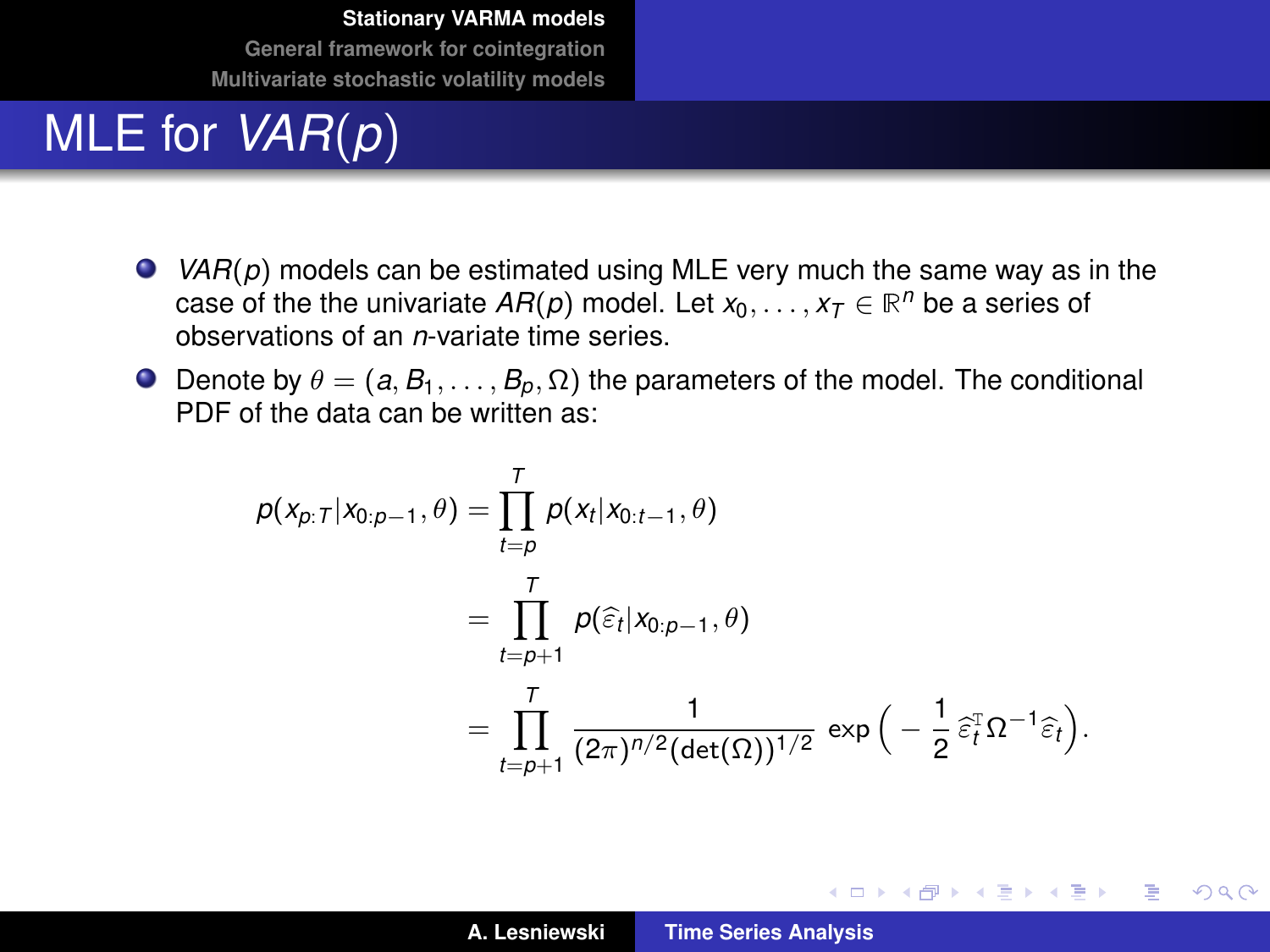#### MLE for *VAR*(*p*)

**O** Hence the LLF is

$$
-\log\mathcal{L}(\theta|\mathsf{x}_{0:T})=\frac{1}{2}\left(T-p\right)\log\det(\Omega)+\frac{1}{2}\sum_{t=p+1}^{T}\widehat{\varepsilon}_{t}^{T}\Omega^{-1}\widehat{\varepsilon}_{t}+\text{const.}
$$
 (29)

● Notice that, if *v<sub>i</sub>* are vectors and *M* is a matrix, then

$$
\sum_i v_i^{\mathrm{T}} M v_i = \mathrm{tr}\Big(M \sum_i v_i v_i^{\mathrm{T}}\Big),\,
$$

where tr denotes the trace of a matrix (verify this!).

 $\bullet$ This allow us to rewrite the LLF above as:

$$
-\log\mathcal{L}(\theta|\mathsf{x}_{0:T})=\frac{1}{2}\left(T-p\right)\log\det(\Omega)+\frac{1}{2}\operatorname{tr}\left(\Omega^{-1}\sum_{t=p+1}^{T}\widehat{\varepsilon}_{t}\widehat{\varepsilon}_{t}^{\mathrm{T}}\right)+const.
$$
 (30)

イロメ イ部メ イ君メ イ君メー

 $299$ 重。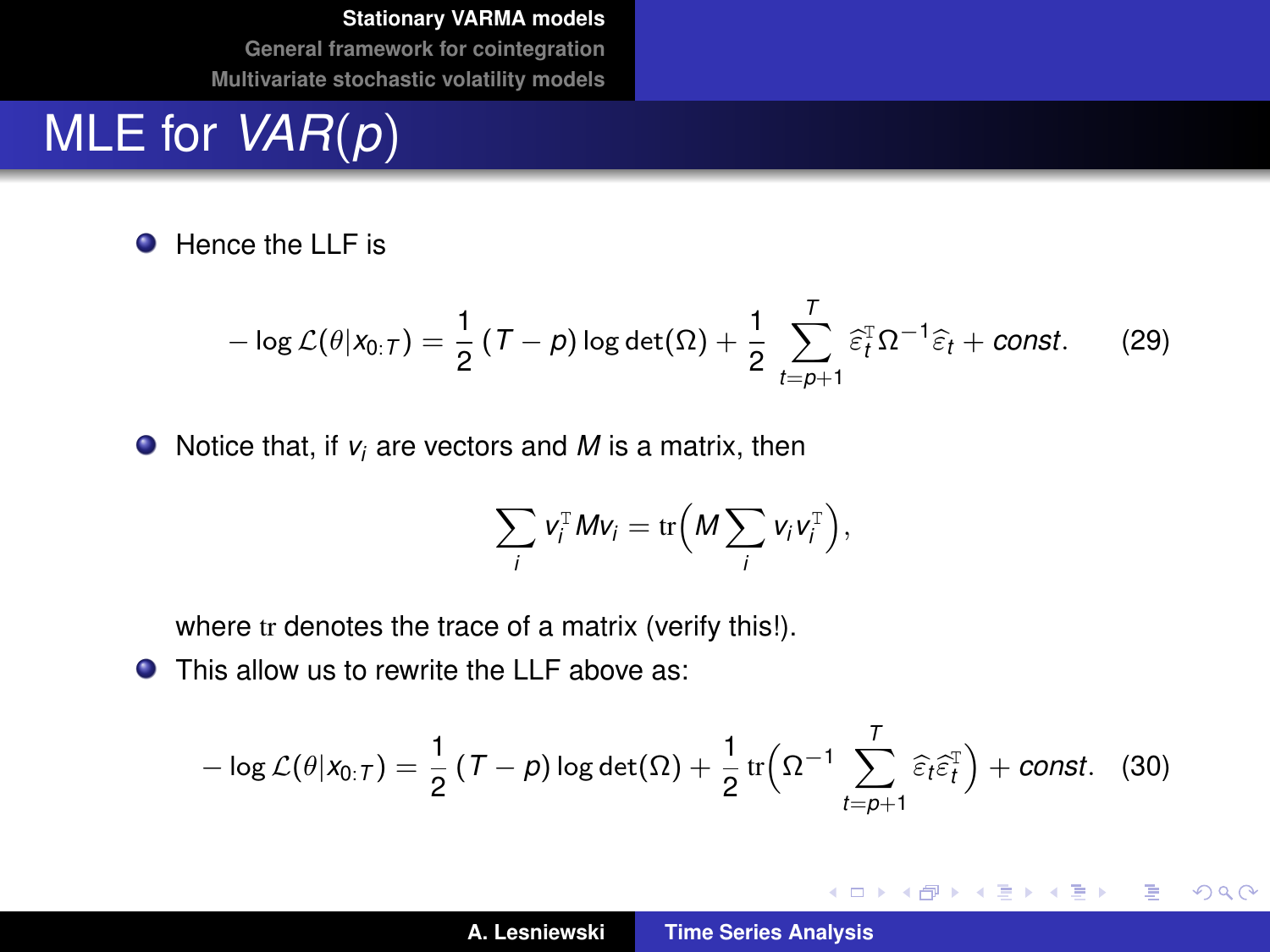#### MLE for *VAR*(*p*)

With a bit of multi-linear algebra, one can calculate the derivatives of the LLF with respect to the components of  $\theta$  and find the critical points (the preferred values of the parameters  $\widehat{\theta}$ ). In particular, we find that the estimated covariance matrix  $\widehat{\Omega}$  is given by

$$
\widehat{\Omega} = \frac{1}{T - \rho} \sum_{t = \rho + 1}^{T} \widehat{\varepsilon}_t \widehat{\varepsilon}_t^{\mathrm{T}},
$$
\n(31)

イロメ イ部メ イヨメ イヨメー

 $QQQ$ Þ

where the  $\widehat{\varepsilon}_t$ 's are calculated using the optimized values of  $\widehat{a}$  and  $B_j$ .<br>...

We can thus write the maximized LLF in the following way:

$$
-\log\mathcal{L}(\widehat{\theta}|x_{0:T})=\frac{1}{2}\left(T-p\right)\log\det(\widehat{\Omega})+\frac{1}{2}\left(T-p\right)n+const.\hspace{1cm}(32)
$$

We will use this expression later when discussing cointegration.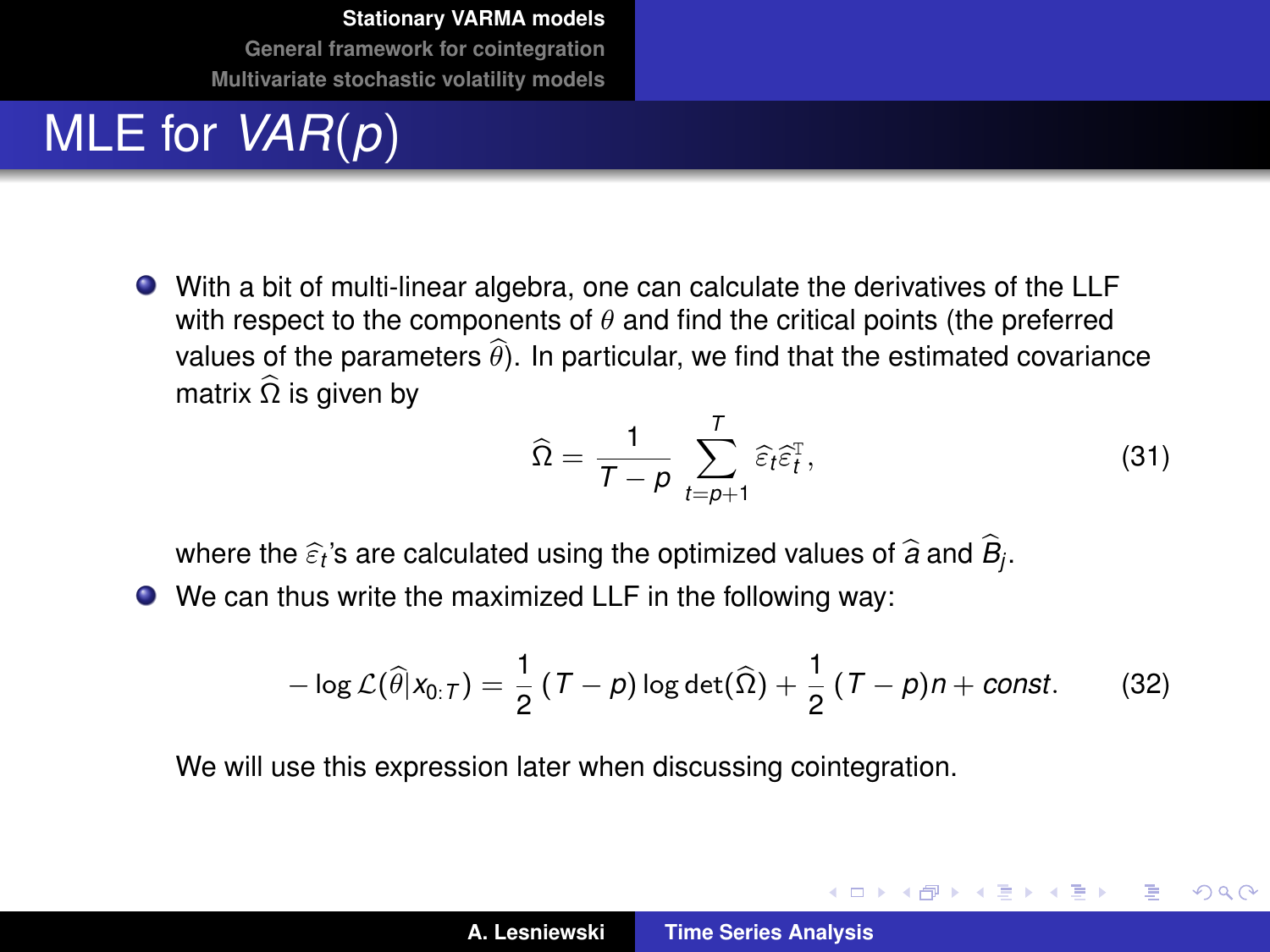## *VAR*(*p*) model selection and checking

- As in the case of *VAR*(*p*), a useful guide in the selection of the lag parameter *p* may be one of the information criteria, which in the case of *VAR*(*p*) take the form:
	- (i) Akaike information criterion,

$$
AIC = 2pn^2 - 2\log \mathcal{L}(\widehat{\theta} \mid x_{0:T}).
$$
\n(33)

(ii) Bayesian information criterion,

$$
\text{BIC} = \log(T)pn^2 - 2\log\mathcal{L}(\widehat{\theta} \mid x_{0:T}). \tag{34}
$$

イロメ イ部メ イ君メ イ君メー

 $2Q$ 

- **I** It is always a good idea to check that the residuals  $\hat{\epsilon}$  calculate with the optimized values of the parameters have the desired properties: independence for different *t*'s and stationarity. This can be done by running the appropriate statistics.
- **O** The Python package statsmodels.tsa.vector\_ar contains methods that are useful for modeling and analyzing multivariate time series using *VAR* and *VECM* specifications.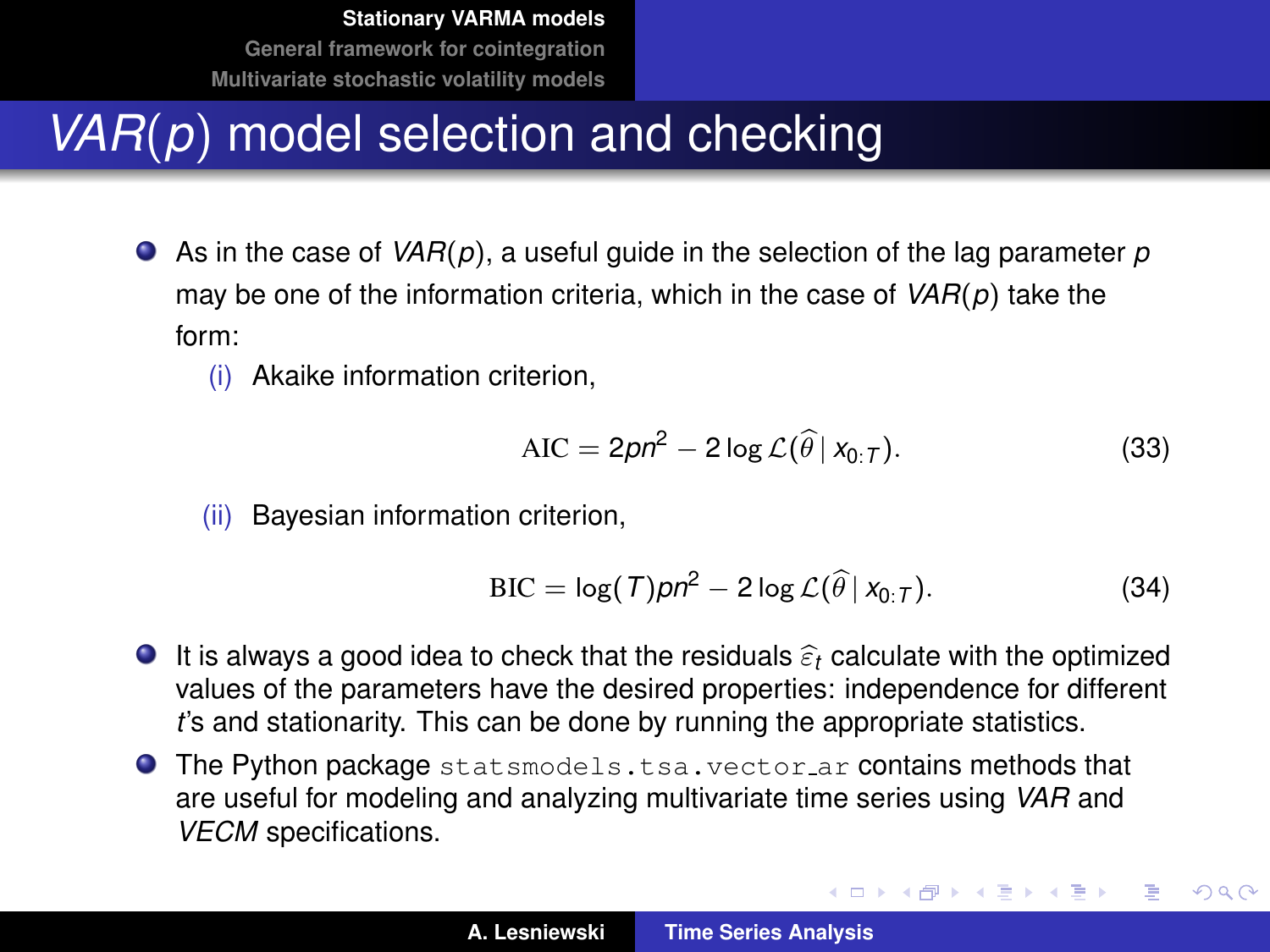## Structural versus reduced form *VAR*(*p*) models

- Sometimes, especially in the economic literature, one finds the distinction between two forms of the *VAR*(*p*) model: *structural* and *reduced form*.
- In the structural form, the covariance matrix  $\Omega$  of the shocks is diagonal (i.e. structural shocks are uncorrelated). The model is specified as follows:

<span id="page-23-0"></span>
$$
B_0X_t = a + B_1X_{t-1} + \ldots + B_pX_{t-p} + \varepsilon_t, \qquad (35)
$$

イロメ イ部メ イヨメ イヨメー

÷,

 $299$ 

where  $B_0$  has 1's on its diagonal.

- **In particular, this means that the current value of the variable**  $X_{t,c}$  **can be** influenced by the lagged values of all the variables as well as the contemporaneous values of the variables  $X_t$ , with  $b \neq c$ .
- **•** From an economic point of view, a relationship represented by a structural *VAR*(*p*) model reflects an underlying "structural" economic reality.
- This is particularly valuable when:
	- (i) the drivers of various components of  $X_t$  are independent of each other;
	- (i) different components of  $X_t$  can exert contemporaneous influence on each other.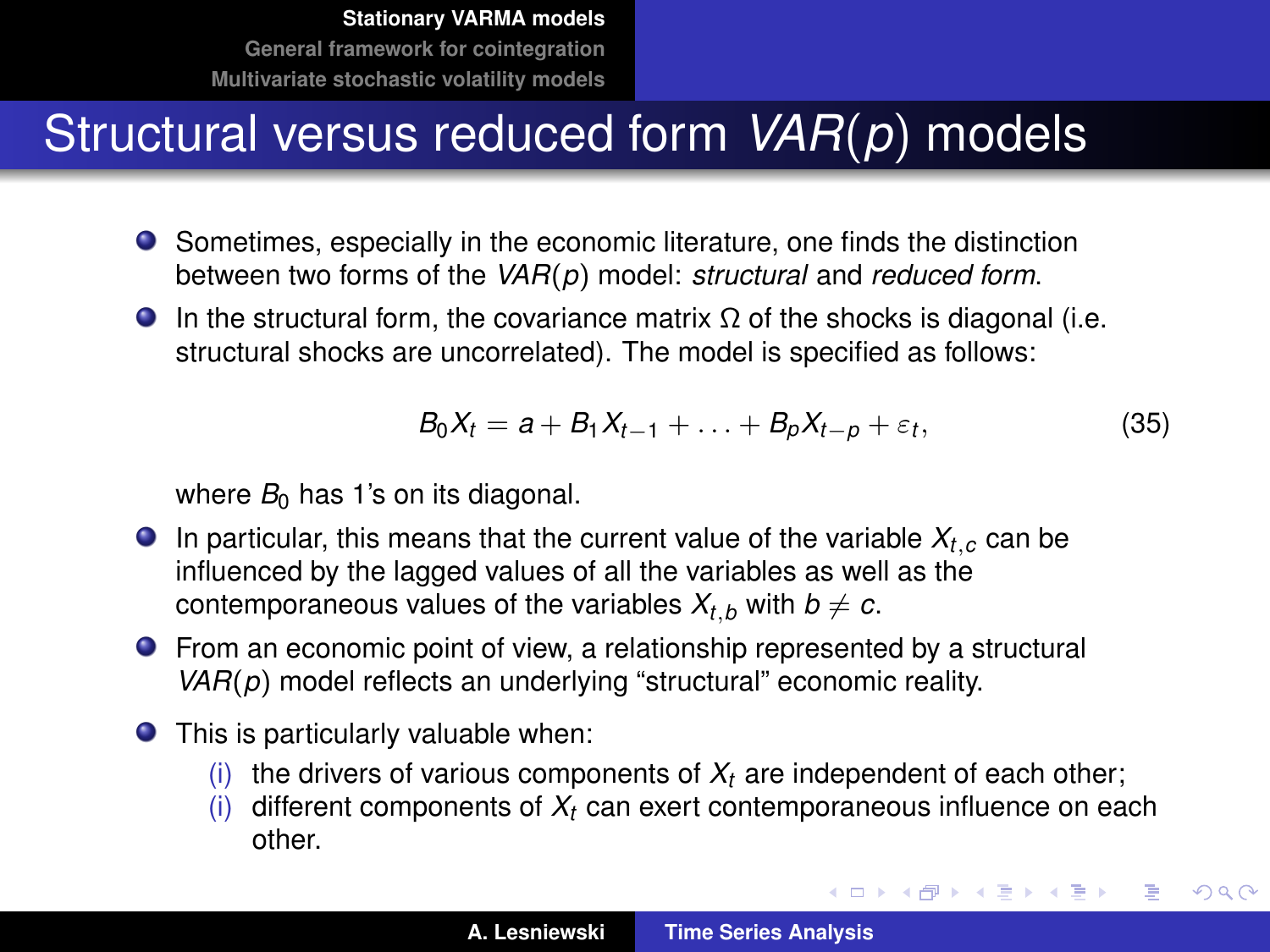#### Structural versus reduced form *VAR*(*p*) models

- Multiplying equation [\(35\)](#page-23-0) on the left by  $B_0^{-1}$  and renaming  $B_0^{-1}$  a by a,  $B_0^{-1}B_1$  by  $B_1$ , etc, we arrive at the reduced, i.e. standard, form [\(4\)](#page-5-0) of the  $VAR(p)$  model specification.
- In the reduced form, the variables on the right hand side are predetermined at time *t*: no contemporaneous impact of one variable on another one is possible.
- On the the other hand, the covariance matrix  $B_0^{-1} \Omega (B_0^{-1})^T$  of the reduced form shocks is no longer diagonal, and thus the shocks are not independent. Different variables impact each other not through contemporaneous influences but through correlations among shocks.
- For an in depth discussion of structural *VAR*(*p*) models, see Lutkepohl's book [\[2\]](#page-56-1). ¨

イロメ イ部メ イヨメ イヨメー

 $2Q$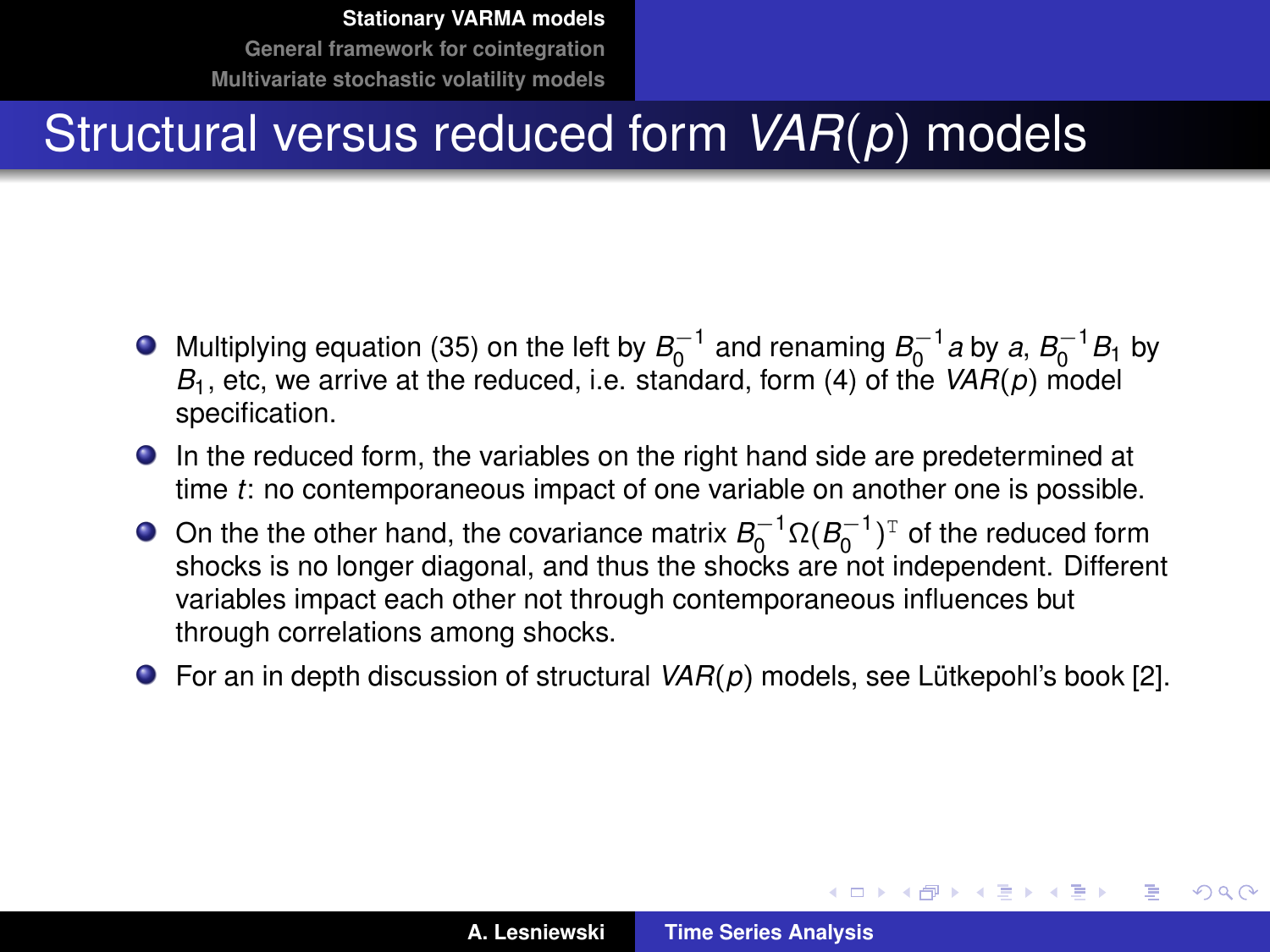### *VARMA*(*p*, *q*) model

A *VARMA*(*p*, *q*) model is an extension of the *VAR*(1) model to include *p* lags. It is specified by:

$$
\psi(L)X_t = a + \varphi(L)\varepsilon_t, \qquad (36)
$$

where  $a \in \mathbb{R}^n$  is a constant vector, and  $\psi(z)$  and  $\varphi(z)$  are matrix-valued polynomials of an argument *z*:

$$
\psi(z) = 1 - B_1 z - \dots - B_p z^p,\n\varphi(z) = 1 + \Theta_1 z + \dots + \Theta_q z^q.
$$
\n(37)

Assuming that  $\psi(z)$  has no unit roots, we can write this model in the moving average form:

$$
X_t = \mu + \gamma(L)\varepsilon_t, \tag{38}
$$

イロメ イ部メ イ君メ イ君メー

 $E = \Omega Q$ 

where  $\gamma(L) = \psi(L)^{-1} \varphi(L)$ .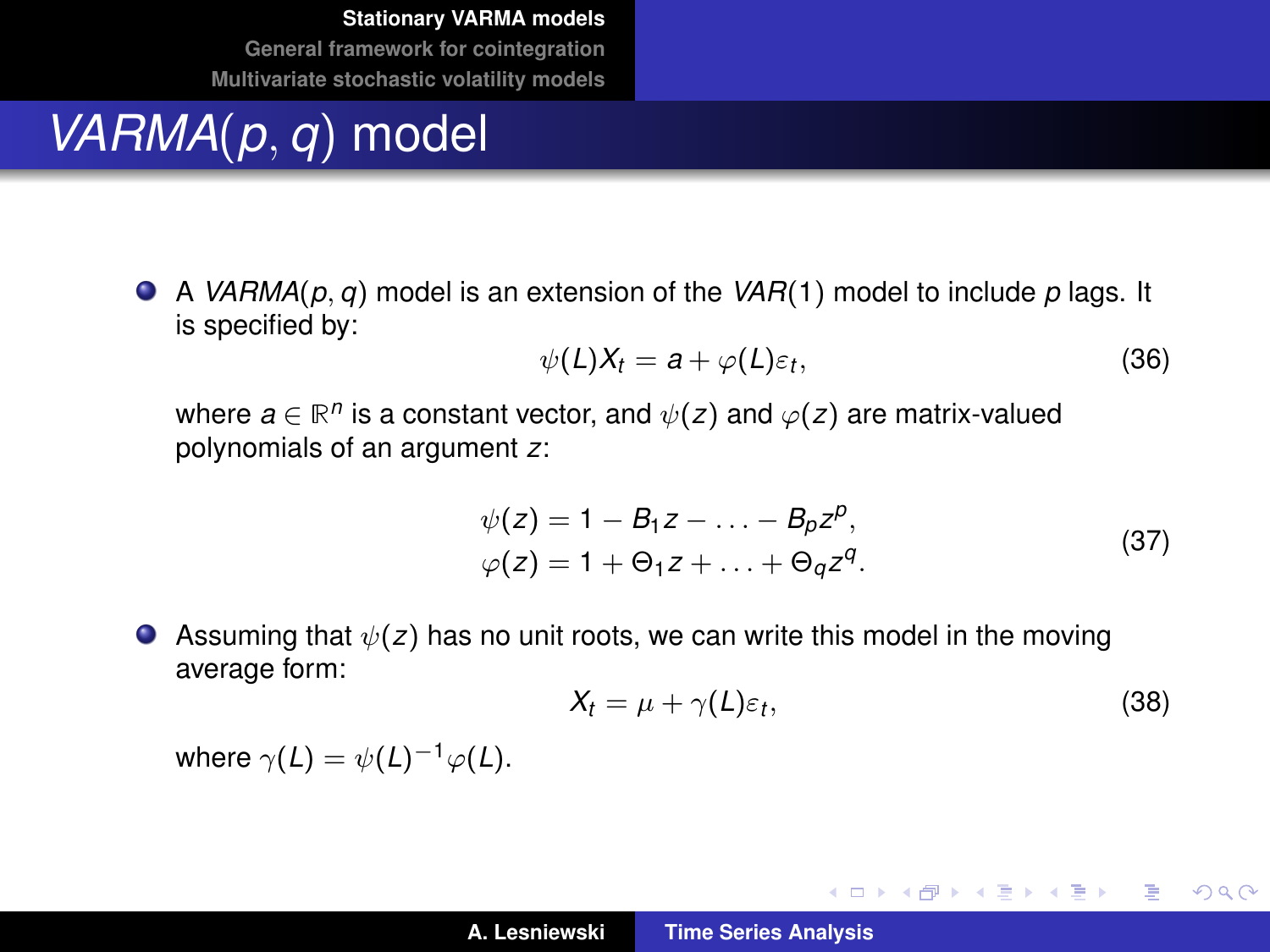#### Granger causality

- Multivariate time series analysis allows for a concept of causality that opens up new ways to determine whether one time series in useful in forecasting another one.
- This concept, the *Granger causality*, is a statistical test based on a *VAR*(*p*) forecasting and is formulated as follows.
- Consider first a bivariate time series with components *X<sup>t</sup>* , *Y<sup>t</sup>* , which is assumed to follow an *VAR*(1) process:

$$
X_{t} = a_{1} + B_{11}X_{t-1} + B_{12}Y_{t-1} + \varepsilon_{t,1},
$$
  
\n
$$
Y_{t} = a_{2} + B_{21}X_{t-1} + B_{22}Y_{t-1} + \varepsilon_{t,2}.
$$
\n(39)

イロメ イ部メ イ君メ イ君メー

 $299$ 

Þ

<span id="page-26-0"></span>If  $B_{12} = 0$ , there is a directional asymmetry between the two time series:  $X_t$ serves as an input variable, while *Y<sup>t</sup>* is an output variable. In other words, *Y<sup>t</sup>* does not influence  $X_t$ , while  $X_t$  influences  $Y_t$ .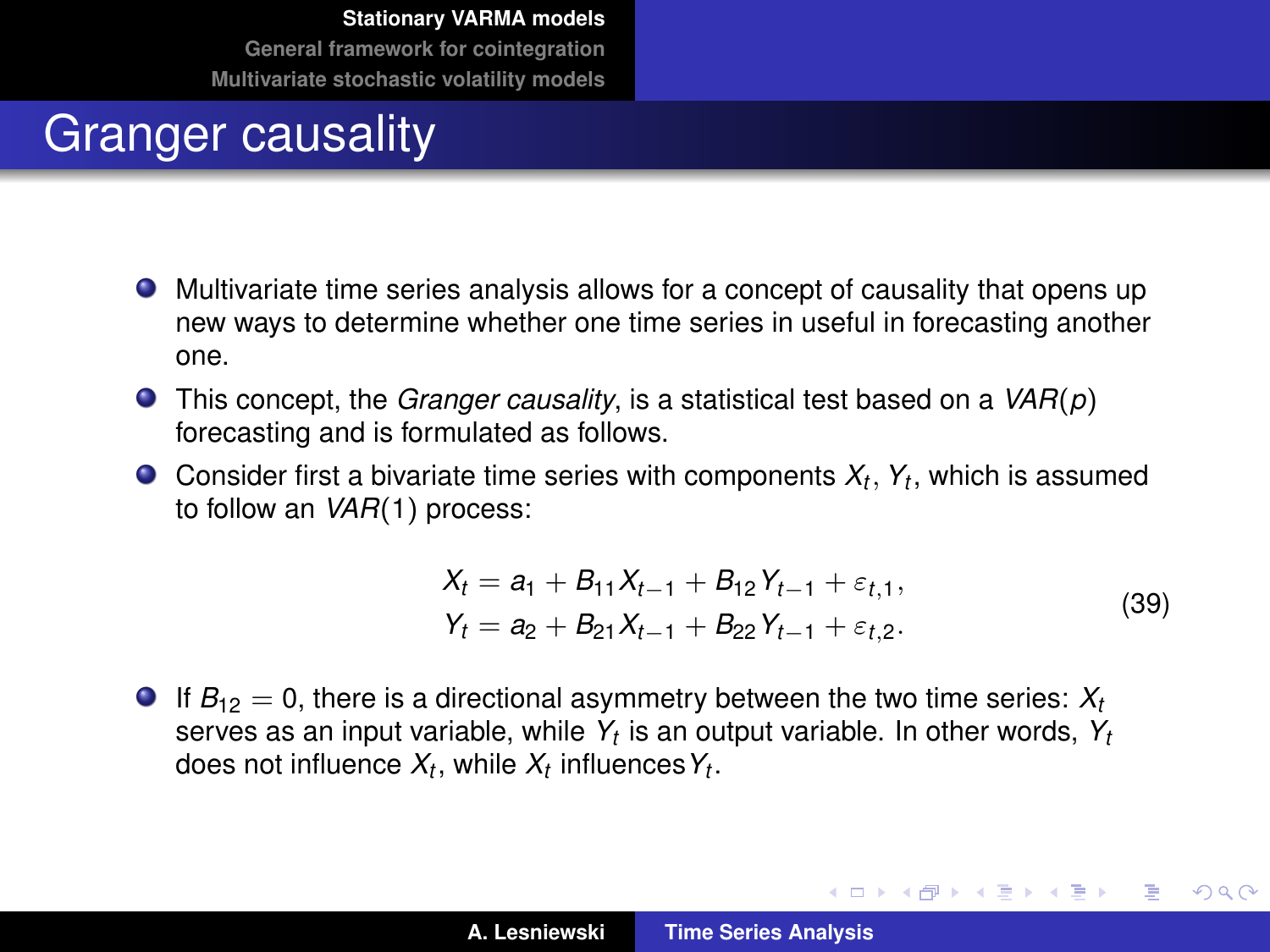#### Granger causality

 $\bullet$ Consider now two *k*-period forecasts of *X<sup>t</sup>* in the bivariate model above:

$$
X_{t+k|f}^* = \mathsf{E}(X_{t+k}|X_{1:t}, Y_{1:t}),
$$
  

$$
X_{t+k|p}^* = \mathsf{E}(X_{t+k}|X_{1:t}).
$$

In other words,  $X^*_{t+k|f}$  is the forecast based on full information up time *t*, while  $X^*_{t+k|p}$  is based only on the information generated by the first series.

 $\bullet$  Let  $\varepsilon_{k|f}$  and  $\varepsilon_{k|p}$  denote the corresponding forecasting errors. Then, we say that *Y<sup>t</sup>* Granger-causes *X<sup>t</sup>* , if

$$
Var(\varepsilon_{k|f}) < Var(\varepsilon_{k|p}).\tag{40}
$$

イロメ イ部メ イヨメ イヨメー

Þ  $2Q$ 

In other words,  $Y_t$  Granger-causes  $X_t$ , if the quality of the forecast of  $X_t$  is improved by including the information about *Y<sup>t</sup>* (namely, the variance of the residuals declines).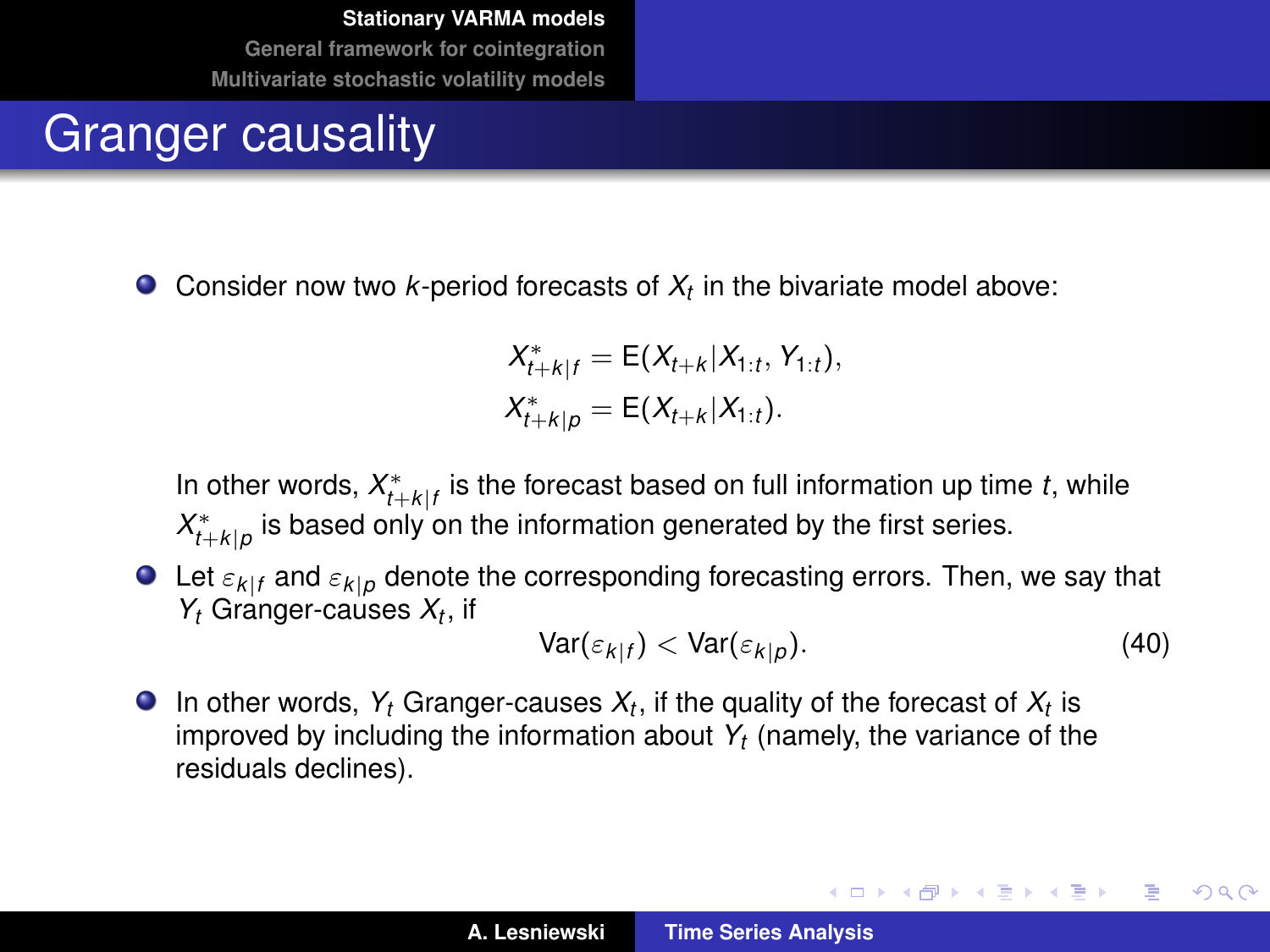#### Granger causality

- **•** The null hypothesis in the Granger test is *no Granger causality*, i.e.  $H_0$ :  $B_{12} = 0$ in [\(39\)](#page-26-0). This is essentially an *F*-test on the regression coefficient (having no explanatory power).
- One can generalize the discussion above to the  $VAR(p)$  setup with  $p \geq 2$ .
- In this case, the null hypothesis cannot be rejected, if no lagged values of  $Y_t$  are retained in the regression.

イロメ イ部メ イ君メ イ君メー

 $299$ 

Þ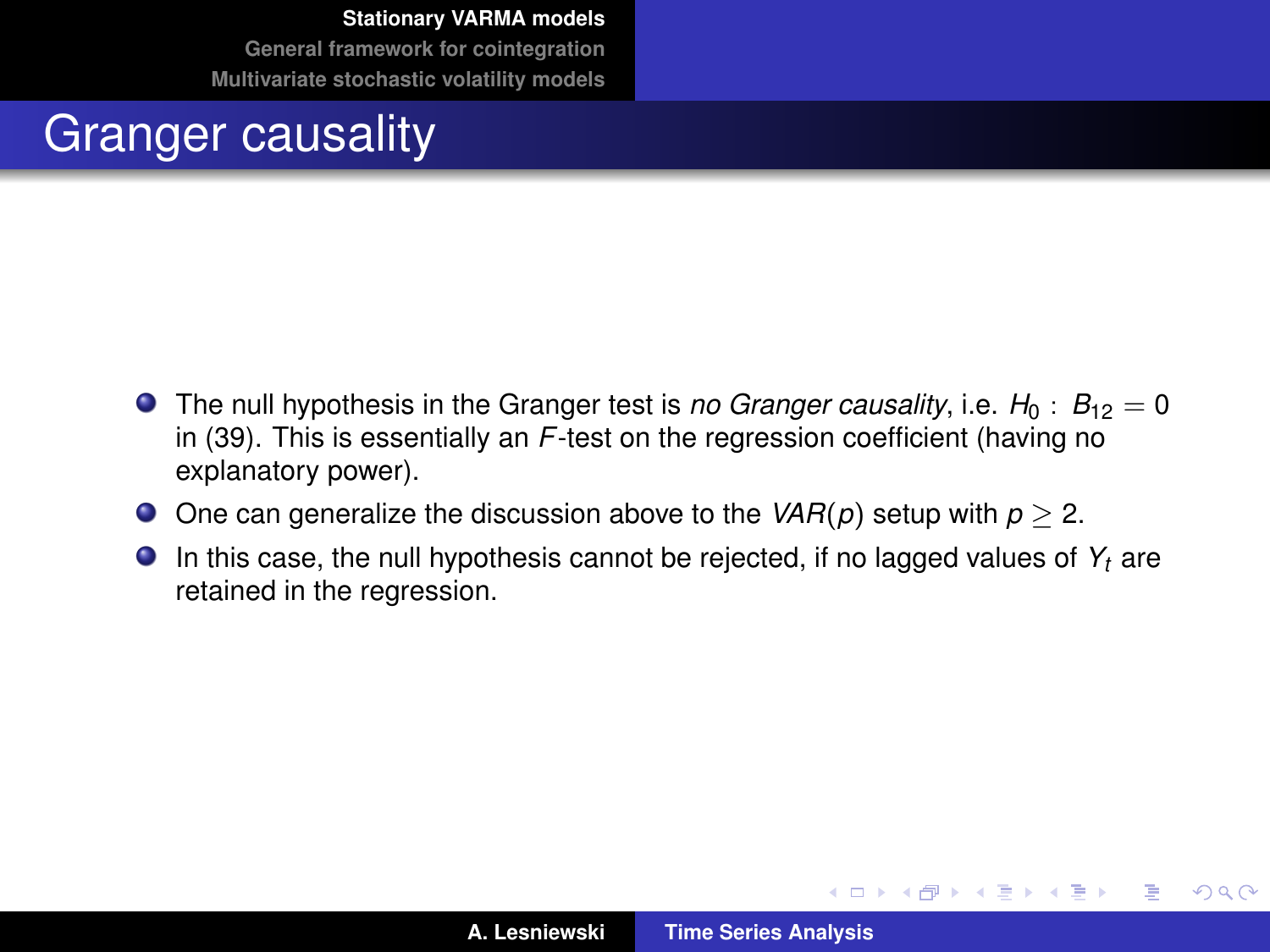#### Granger causality

- Note that Granger causality is not necessarily identical with physical causality. Granger causality is observed only indirectly, through a time series.
- $\bullet$  If both component processes  $X_t$  and  $Y_t$  are driven by a common (but not explicitly included in the model) third process, one might still be likely not to reject the alternative hypothesis of Granger causality.
- The Granger test is designed to handle two variables, and may result in incorrect conclusions when the underlying relationship involves such *confounding variables* that causally affect both variables *X<sup>t</sup>* and *Y<sup>t</sup>* .

イロメ イ部メ イ君メ イ君メー

 $QQ$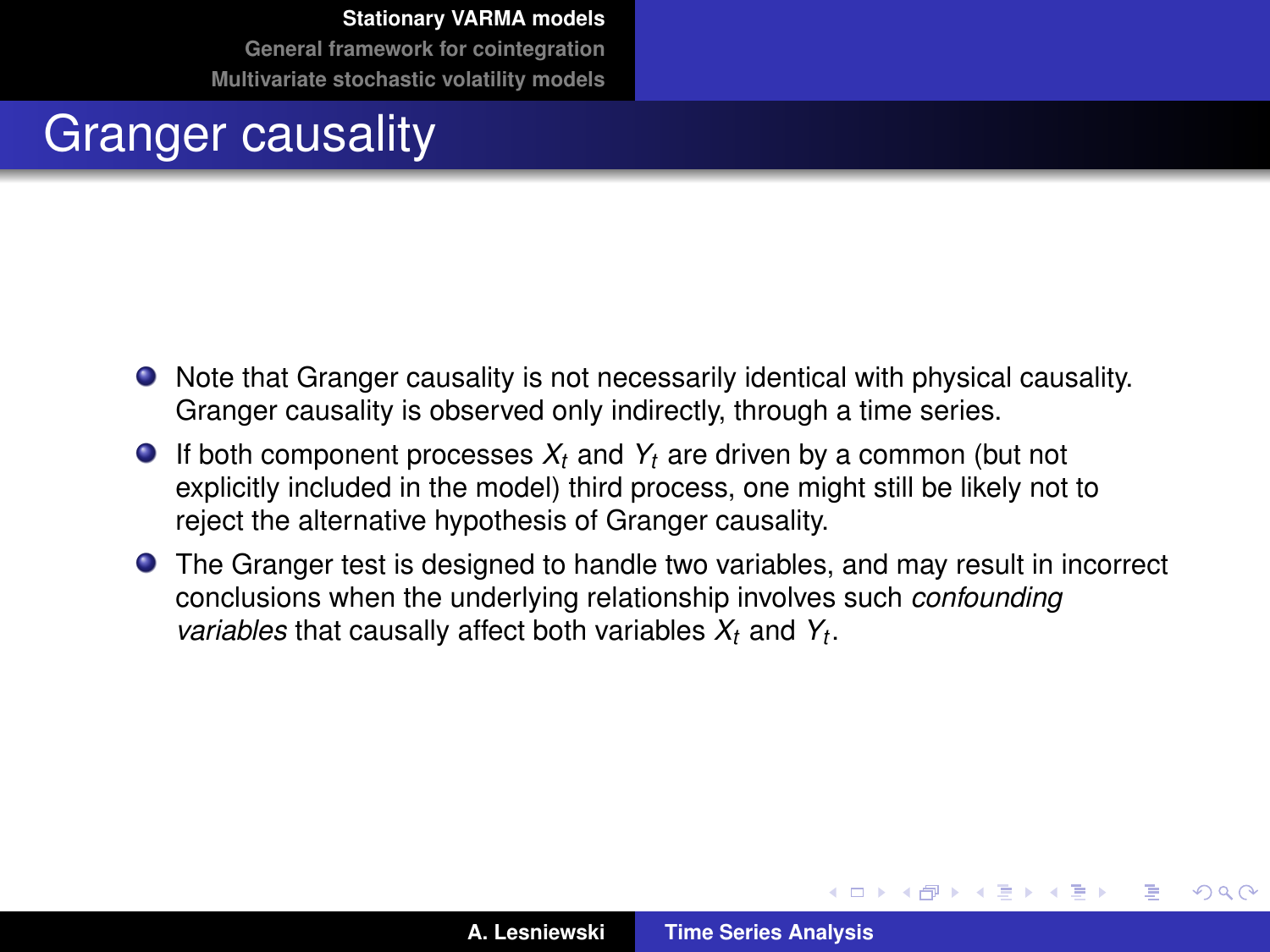## <span id="page-30-0"></span>**Cointegration**

- Cointegration is an expression of a long term equilibrium relationship between the components of a multivariate process *X<sup>t</sup>* .
- In Lecture Notes #2 we discussed the concept of cointegration in the context of two time series.
- Using the concepts of multivariate time series analysis discussed above, we can now extend this concept to multiple cointegrating relations.
- Let *X<sup>t</sup>* be a multivariate time series of dimension *n*, such that
	- (i) each component of  $X_t$  is  $I(1)$ ,
	- (ii) a *cointegrating vector*  $a \in \mathbb{R}^n$ , i.e. a non-zero vector such that the univariate time series *a* <sup>T</sup>*X<sup>t</sup>* is *I*(0) (i.e. stationary) exists.
- A time series *X<sup>t</sup>* with these properties is said to be *cointegrated of order 1*.
- If each component of  $X_t$  is  $I(d)$  and  $a^T X_t$  is  $I(d')$  with  $d' < d$ , we say that  $X_t$  is *cointegrated of order d*.

(ロトス個) (運) (運)

 $299$ 

Þ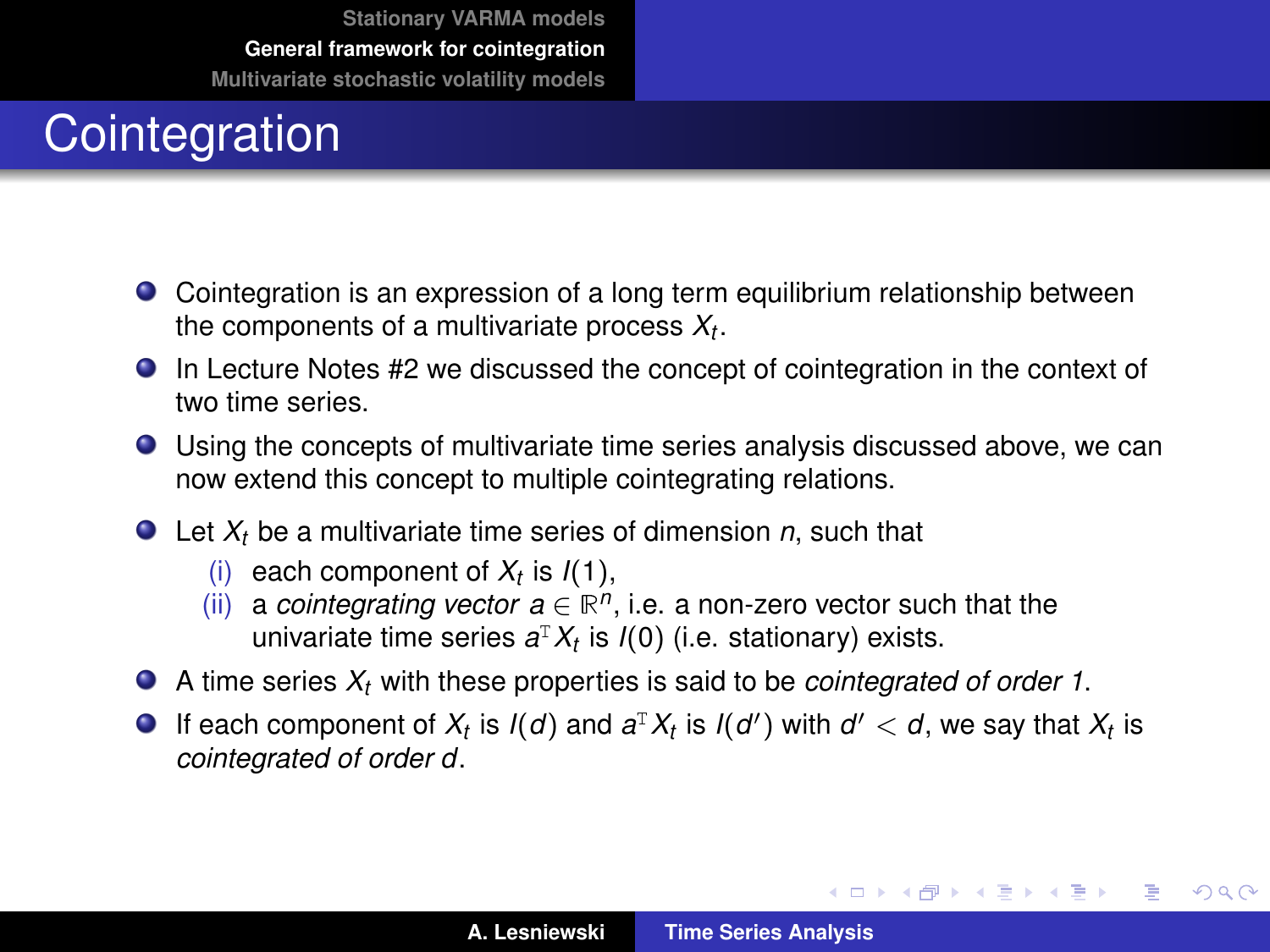## **Cointegration**

- In general, there may exist more than one (linearly independent) cointegrating vectors.
- **O** Let  $r < n$  denote their number, and let  $\alpha \in \text{Mat}_{n,r}(\mathbb{R})$  denote the matrix whose columns are these vectors.
- **O** This means that the matrix  $\alpha$  has the following properties:
	- (i)  $\alpha$  has (full) rank *r* (i.e. there are no linear dependencies among the columns of the matrix  $\alpha$ ),
	- (ii) the *r*-dimensional time series  $Y_t = \alpha^T X_t$  is  $I(0)$ .
- We will call such a time series rank *r* cointegrated.

イロメ イ部メ イ君メ イ君メー

Þ

 $298$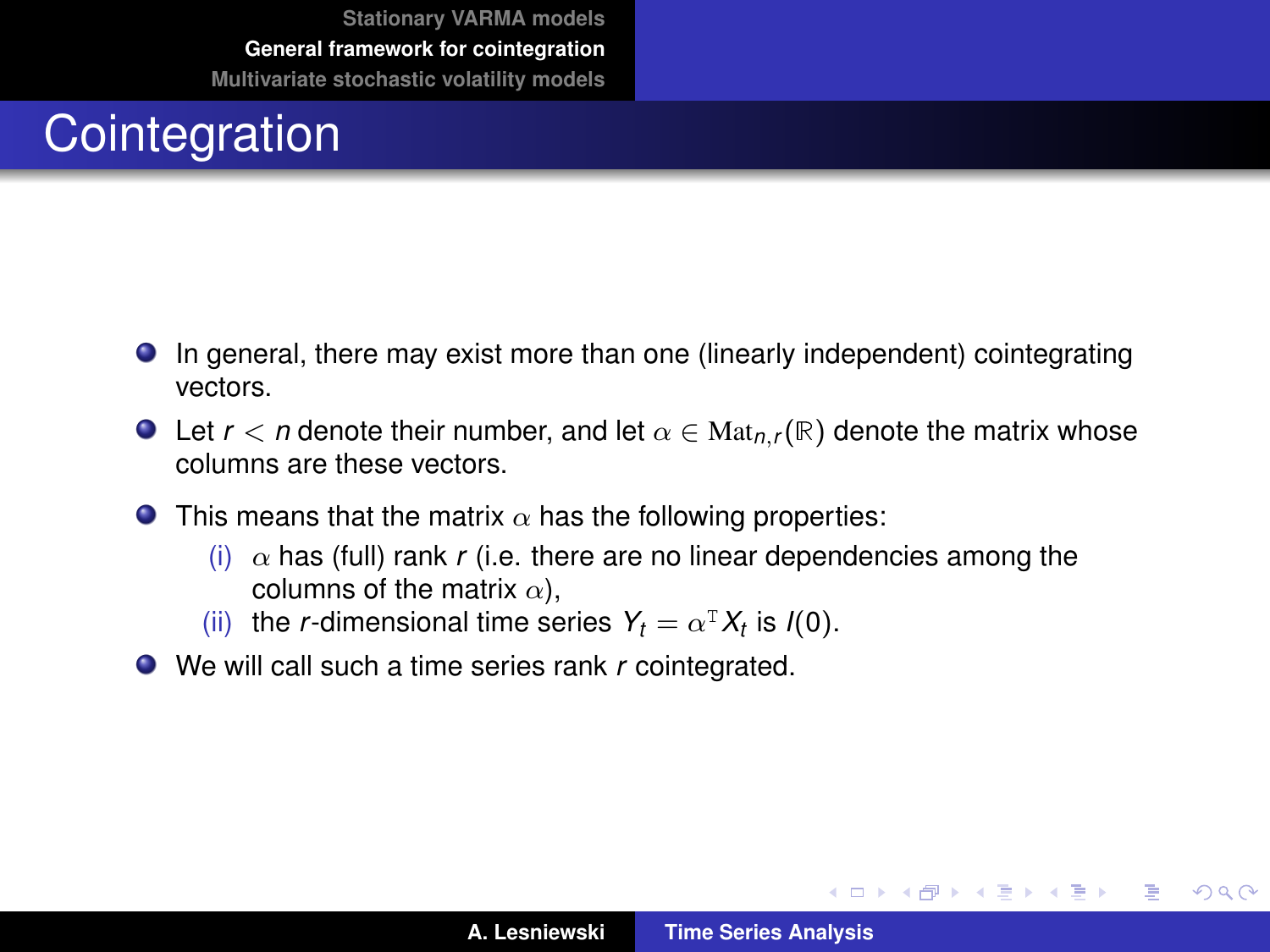## **Cointegration**

- From linear algebra we know that there exists a matrix α˜ ∈ Mat*n*,*n*−*<sup>r</sup>* (R) of (maximal) rank  $n - r$ , such that  $\alpha^T \tilde{\alpha} = 0$ .
- This fact follows from the *rank-nullity theorem*.
- As a consequence, if  $X_t$  is cointegrated of rank  $r$ , then the time series  $Z_t = \tilde{\alpha}^\text{\tiny T} X_t$ is an (*n* − *r* )-dimensional unit root non-stationary time series.
- Its components are called the *common trends* of *X<sup>t</sup>* .
- We shall now develop an MLE framework for testing for cointegration.

(ロトス個) (運) (運)

重

 $298$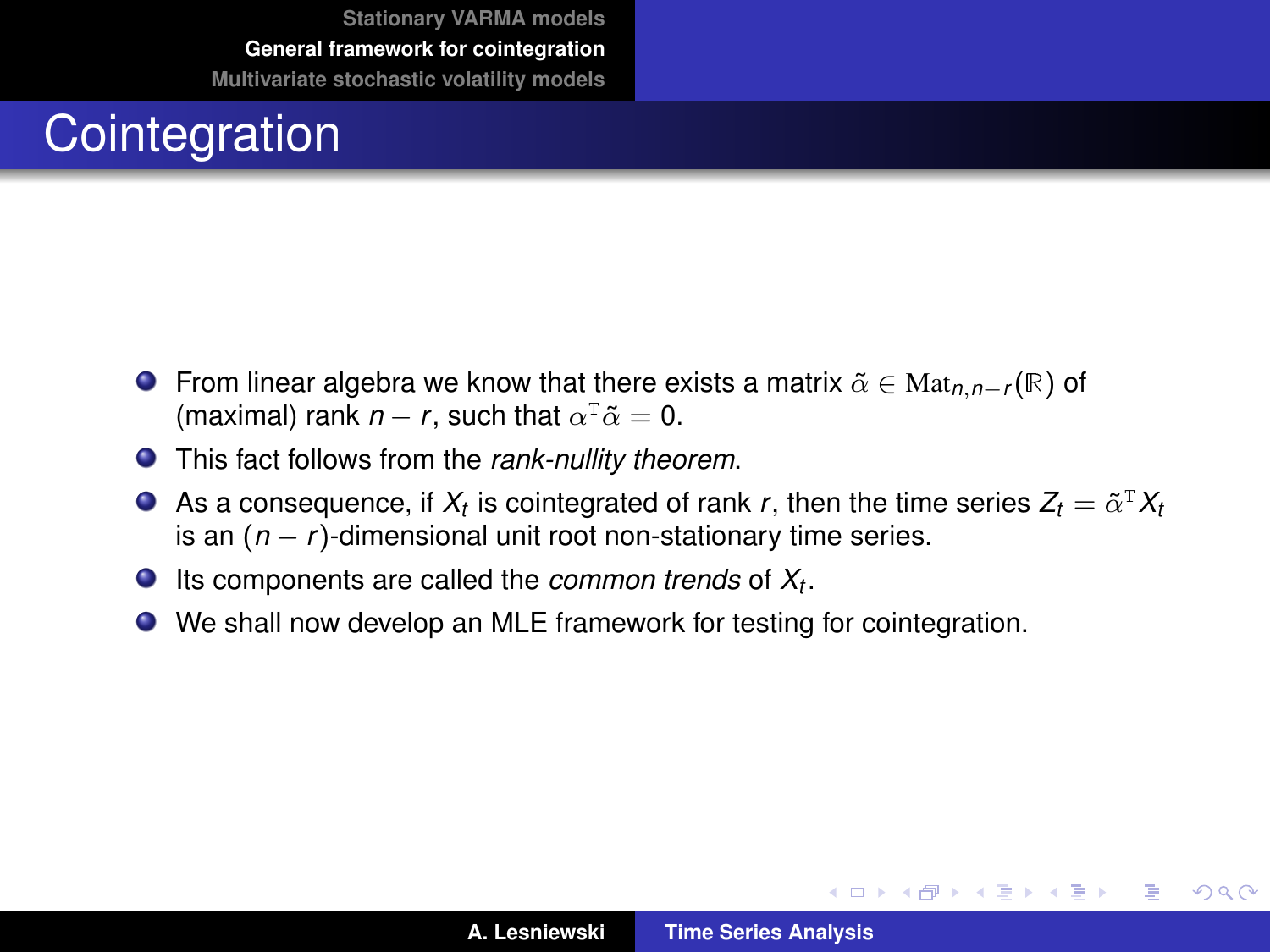#### **Cointegration**

- We assume that *X<sup>t</sup>* follows a *VAR*(*p*) specification given by [\(18\)](#page-14-0). We wish to study it for possible cointegration.
- The method used to derive the ECM form of the *VAR*(*p*) process in Lecture Notes #2 can be applied to [\(18\)](#page-14-0). Namely, we define

$$
B = B_1 + \dots + B_p,
$$
  
\n
$$
\Gamma_j = -(B_{j+1} + \dots + B_p), \quad \text{for } j = 1, \dots, p-1.
$$
\n(41)

After some algebra we can then write [\(18\)](#page-14-0) in the form:

$$
(1-BL-(\Gamma_1L+\ldots+\Gamma_{p-1}L^{p-1})(1-L))X_t=a+\varepsilon_t.
$$
 (42)

● Equivalently, this can be written as

$$
X_t = a + BX_{t-1} + \Gamma_1 \Delta X_{t-1} + \ldots + \Gamma_{p-1} \Delta X_{t-p+1} + \varepsilon_t.
$$
 (43)

イロメ イ部メ イヨメ イヨメー

 $299$ 

重

This form of the *VAR*(*p*) process is referred to as the *vector error correcting model* (VECM).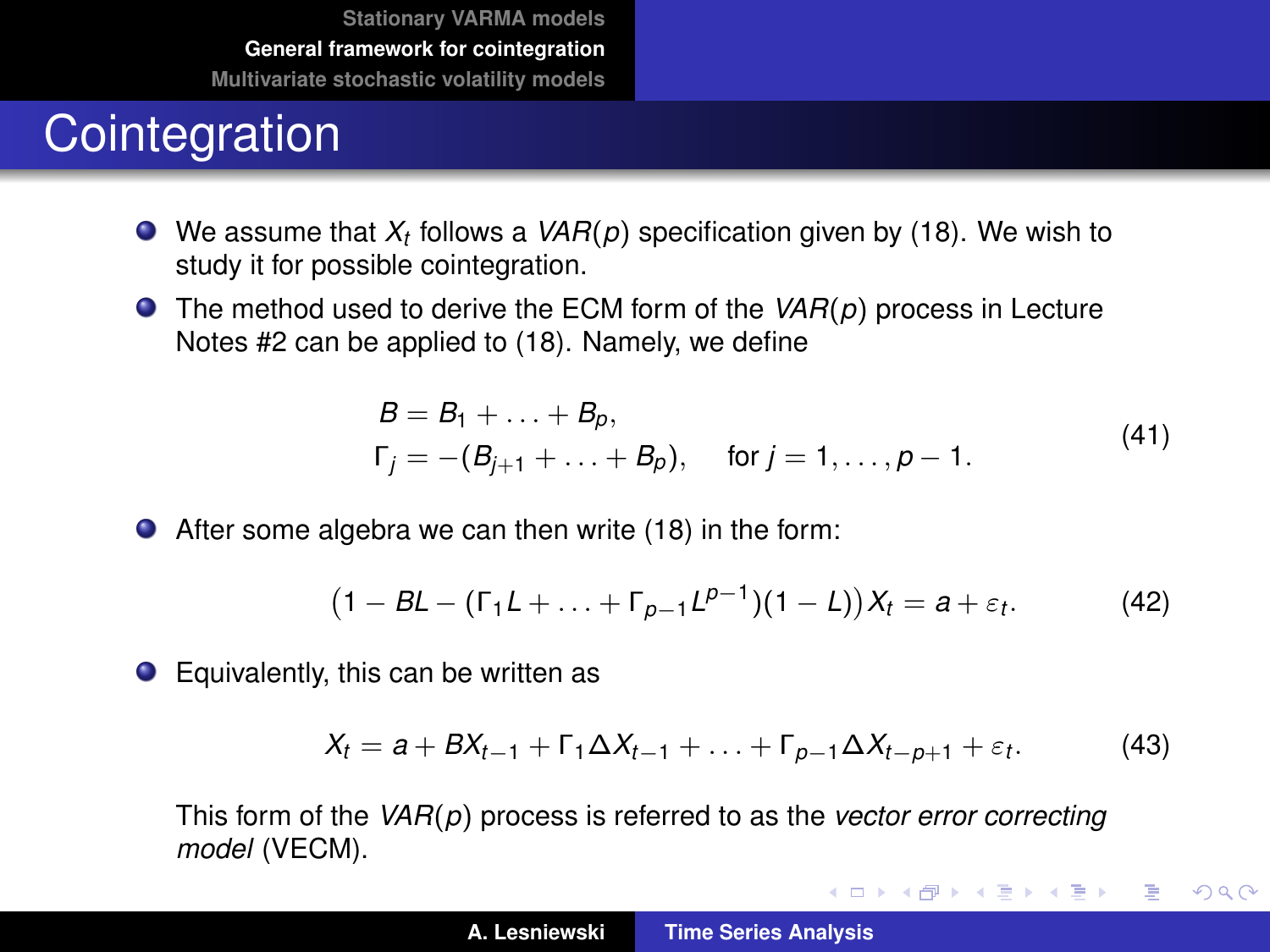## **Cointegration**

For the purpose of testing for cointegration, we shall write the equation above in the following form:

<span id="page-34-0"></span>
$$
\Delta X_t = a + \Pi X_{t-1} + \Gamma_1 \Delta X_{t-1} + \ldots + \Gamma_{p-1} \Delta X_{t-p+1} + \varepsilon_t, \tag{44}
$$

where the matrix Π is defined by

$$
\Pi=B-I.
$$

**•** This form of the equation makes it explicit that key to understanding the cointegration structure of *X<sup>t</sup>* is the rank of the matrix Π.

イロメ イ部メ イヨメ イヨメー

 $299$ 

重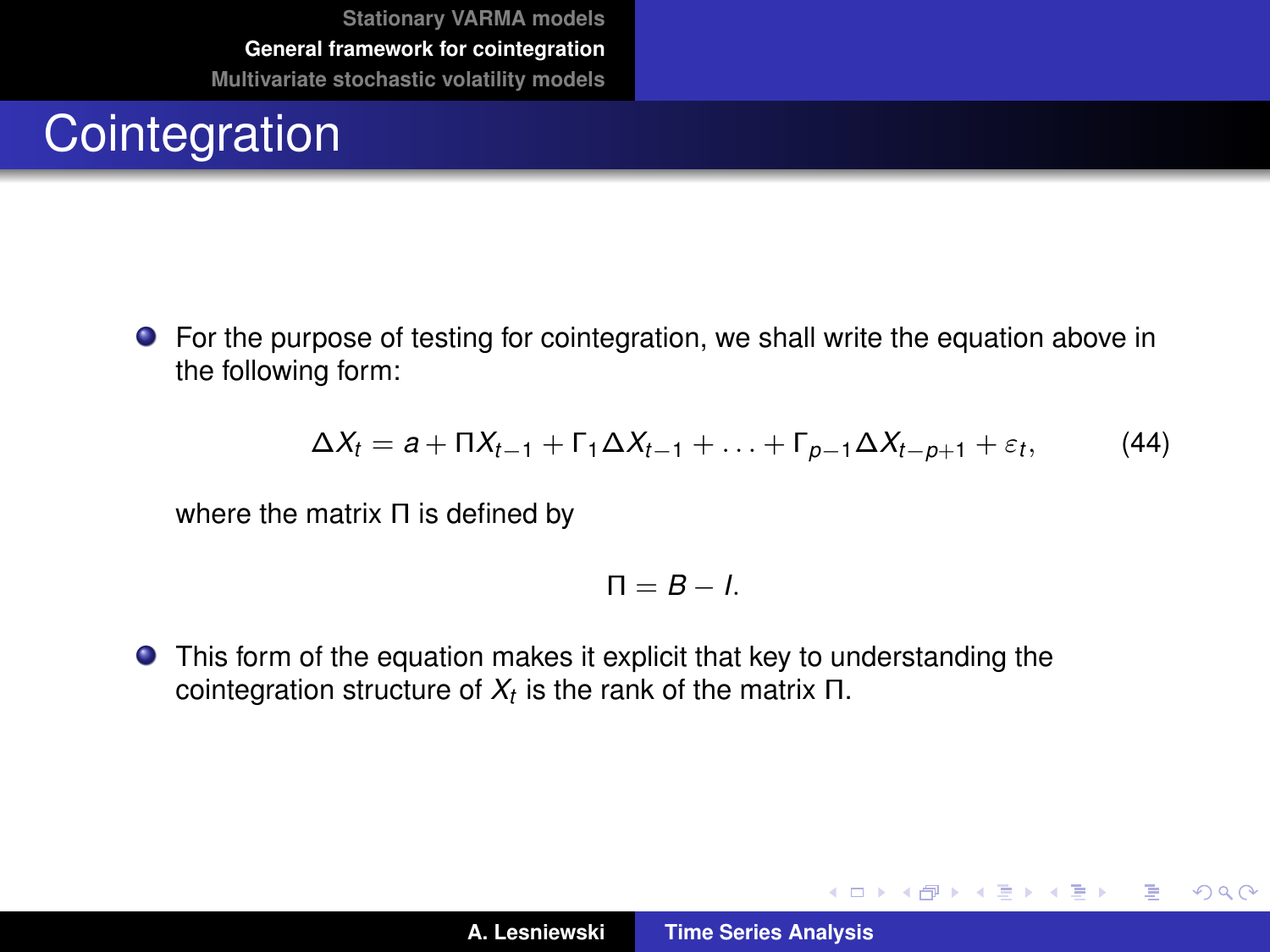#### **Cointegration**

For example, the process (43) of Lecture Notes #2 can be written in the *VECM* form as follows:

$$
\begin{pmatrix} \Delta X_t \\ \Delta Y_t \end{pmatrix} = \begin{pmatrix} \alpha_1 + \gamma \alpha_2 \\ \alpha_2 \end{pmatrix} + \begin{pmatrix} -1 & \gamma \\ 0 & 0 \end{pmatrix} \begin{pmatrix} X_{t-1} \\ Y_{t-1} \end{pmatrix} + \begin{pmatrix} \varepsilon_{t,1} + \gamma \varepsilon_{t,2} \\ \varepsilon_{t,2} \end{pmatrix}
$$

 $\bullet$  Notice that the 2  $\times$  2-matrix

$$
\Pi = \begin{pmatrix} -1 & \gamma \\ 0 & 0 \end{pmatrix}
$$

is of rank 1.

**O** Define

$$
\alpha = \begin{pmatrix} 1 \\ -\gamma \end{pmatrix}, \ \beta = \begin{pmatrix} -1 \\ 0 \end{pmatrix}, \ \tilde{\alpha} = \begin{pmatrix} \gamma \\ 1 \end{pmatrix}.
$$

Then  $\alpha^T \tilde{\alpha} = 0$ , and  $\Pi = \beta \alpha^T$ .

イロメ イ部メ イ君メ イ君メー

重

 $299$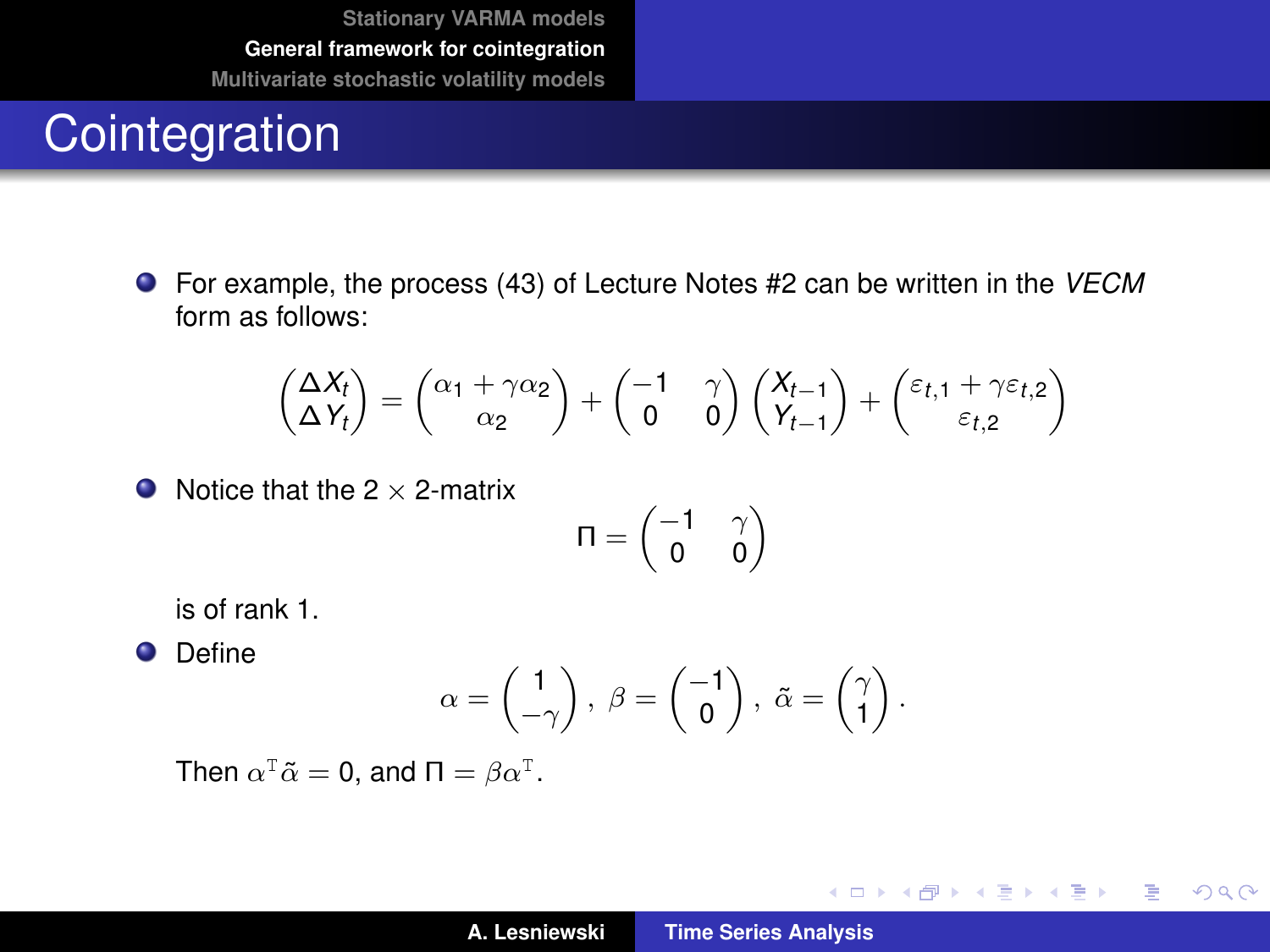## **Cointegration**

- General methodology for the testing for cointegration was developed by Johansen [\[1\]](#page-56-2). For a good textbook presentation, I recommend Tsay's book [\[3\]](#page-56-3).
- A cointegration test is essentially a test on the rank *r* of the matrix Π in [\(44\)](#page-34-0).
- **If**  $r = 0$ , then  $\Pi = 0$ , and clearly there are no cointegrating vectors.
- If, on the other hand, *r* > 0, then *X<sup>t</sup>* has *r* cointegrating vectors and *n* − *r* unit roots. In this case there is a cointegrating matrix  $\alpha \in \text{Mat}_{n,r}(\mathbb{R})$  such that the *r*-dimensional process  $\alpha^T X_t$  is  $I(0)$ .
- The matrix Π can be represented as  $\Pi = \beta \alpha^T$ , where  $\beta \in Mat_{n,r}(\mathbb{R})$  has rank *r*. In other words, in the presence of *r* cointegrating relations, only *r* linear combinations of *Xt*−<sup>1</sup> appear in [\(44\)](#page-34-0).
- The  $(n r)$ -dimensional unit root process  $\tilde{\alpha}^T X_t$ , where  $\tilde{\alpha} \in \text{Mat}_{n,n-r}(\mathbb{R})$ ,  $\alpha^{\text{\tiny T}}\tilde{\alpha}=$  0, is the process of common trends (as discussed earlier).

イロメ イ部メ イヨメ イヨメー

 $299$ 

Þ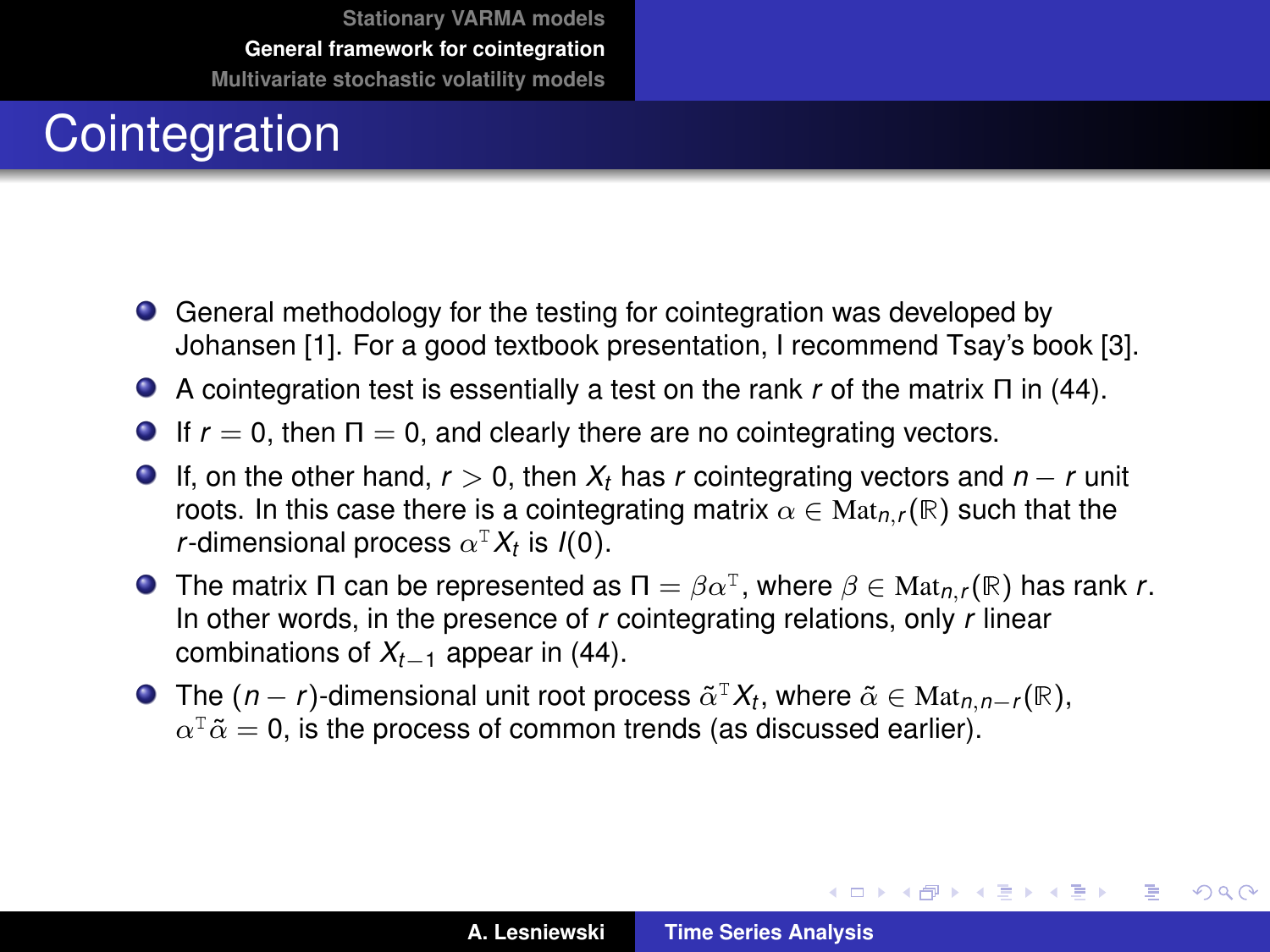#### **Cointegration**

- We reformulate the model [\(44\)](#page-34-0) in terms of three linear regressions.
- First, we run the following two regressions:

$$
\Delta X_t = b + Q_1 \Delta X_{t-1} + \dots + Q_p \Delta X_{t-p+1} + u_t, X_{t-1} = c + R_1 \Delta X_{t-1} + \dots + R_p \Delta X_{t-p+1} + v_t,
$$
\n(45)

<span id="page-37-0"></span>where *u<sup>t</sup>* and *v<sup>t</sup>* are the residuals. These regressions are estimated (jointly) using the the least squares (MLE).

Next, given the estimated coefficients  $Q_i$  and  $R_i$  in [\(45\)](#page-37-0), we calculate the  $\tau$ esiduals  $\widehat{u}_t$  and  $\widehat{\mathsf{v}}_t$ , and run the third regression:

<span id="page-37-1"></span>
$$
\widehat{u}_t = \Pi \widehat{v}_t + \varepsilon_t, \tag{46}
$$

イロメ イ部メ イ君メ イ君メー

 $299$ 

Þ

with errors  $\varepsilon_t$ . Its purpose is to estimate the matrix Π.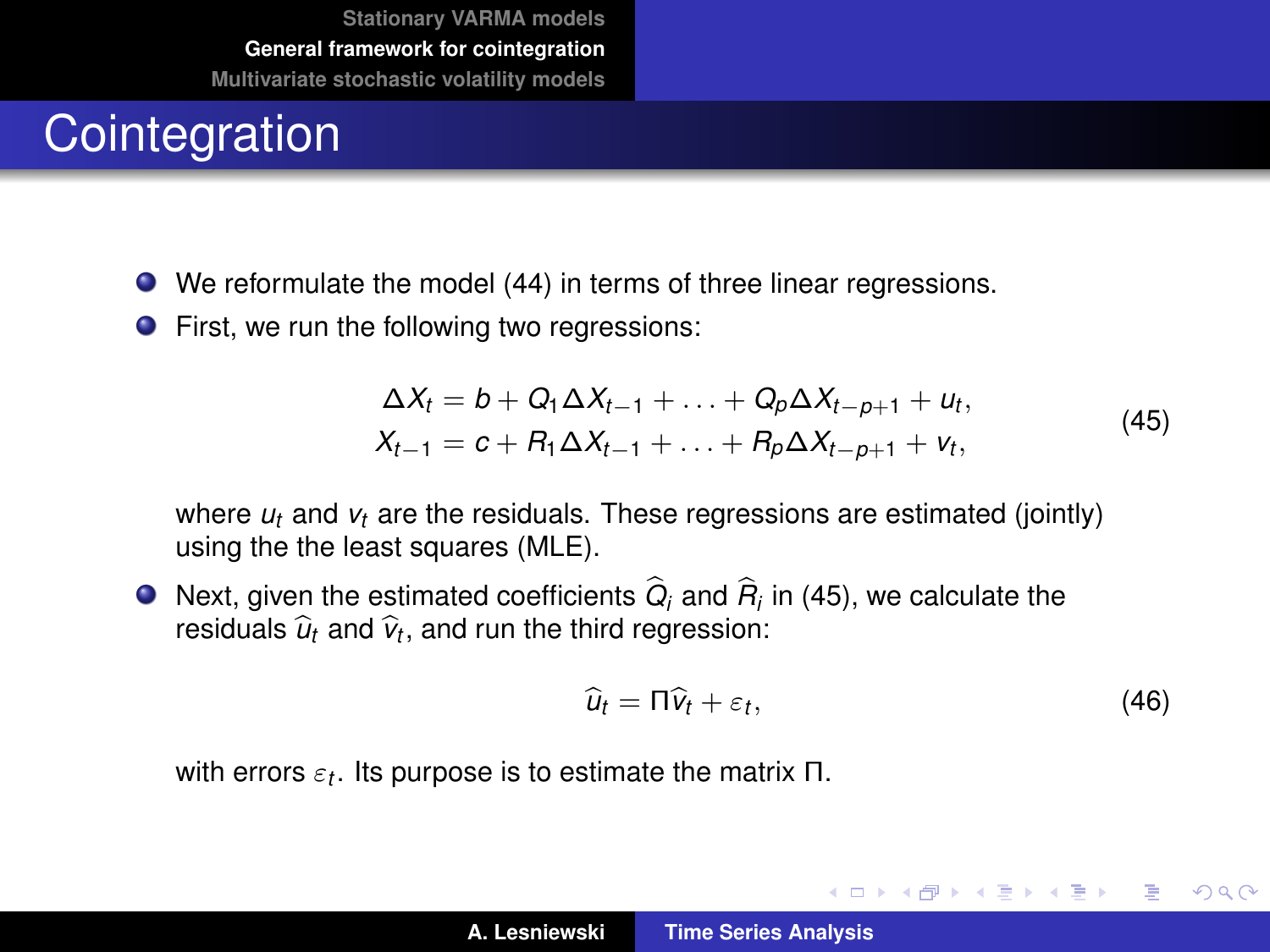## **Cointegration**

- A calculation shows that the coefficients *a* and Γ*<sup>i</sup>* in [\(44\)](#page-34-0) can be expressed in terms of the coefficients  $b, c, Q_i, R_i$ , and  $\Pi$  in [\(45\)](#page-37-0) and [\(46\)](#page-37-1).
- The same calculation shows that the residulas in [\(46\)](#page-37-1) and [\(44\)](#page-34-0) are identical, hence the notation.
- **Testing for the rank of the estimated matrix**  $\widehat{\Pi}$  **is thus equivalent to testing for** correlations among the components of  $\hat{u}$  and  $\hat{v}$ .

(ロトス個) (運) (運)

 $299$ 

Þ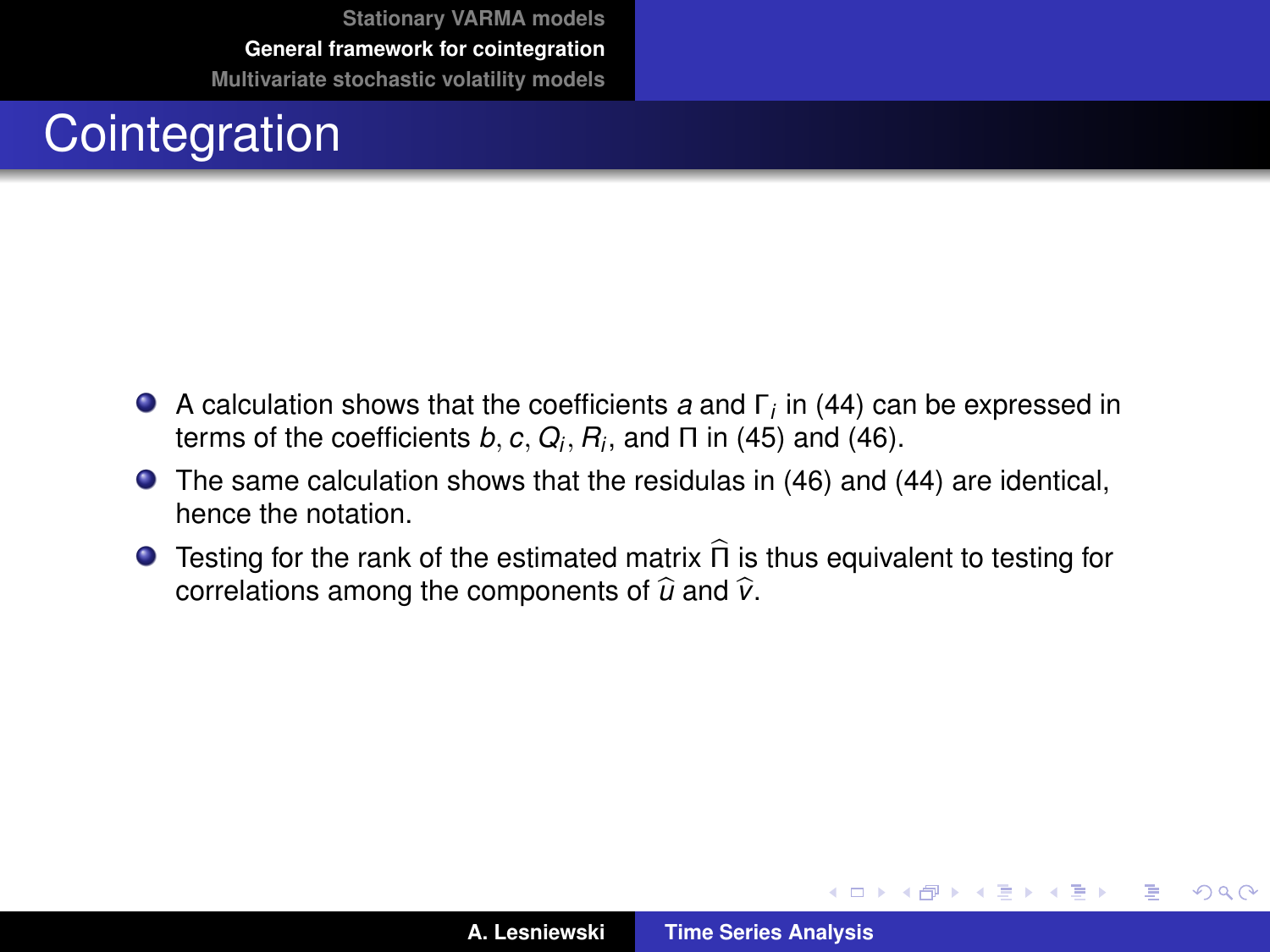#### Likelihood ratio test

- Before we move on, we will take a break to review the basic ideas behind the *likelihood ratio test* under multivariate Gaussian distribution.
- Consider an *n*-dimensional Gaussian random variable *X* ∼ *N*(0, Σ). We decompose it into two components *U* and *V*,

$$
X = \begin{pmatrix} U \\ V \end{pmatrix}, \tag{47}
$$

where *U* has dimension  $p$ ,  $U \sim N(0, \Sigma_U)$ , and *V* has dimension  $q = n - p$ ,  $V$  ∼  $N(0, Σ<sub>V</sub>)$ .

• We write accordingly

$$
\Sigma = \begin{pmatrix} \Sigma_U & \Sigma_{UV} \\ \Sigma_{VU} & \Sigma_V \end{pmatrix}, \tag{48}
$$

イロメ イ部メ イ君メ イ君メー

造っ  $2Q$ 

where  $\Sigma_{UV} = \Sigma_{VU}^\text{T}$  is the covariance matrix of  $U$  and  $V$ .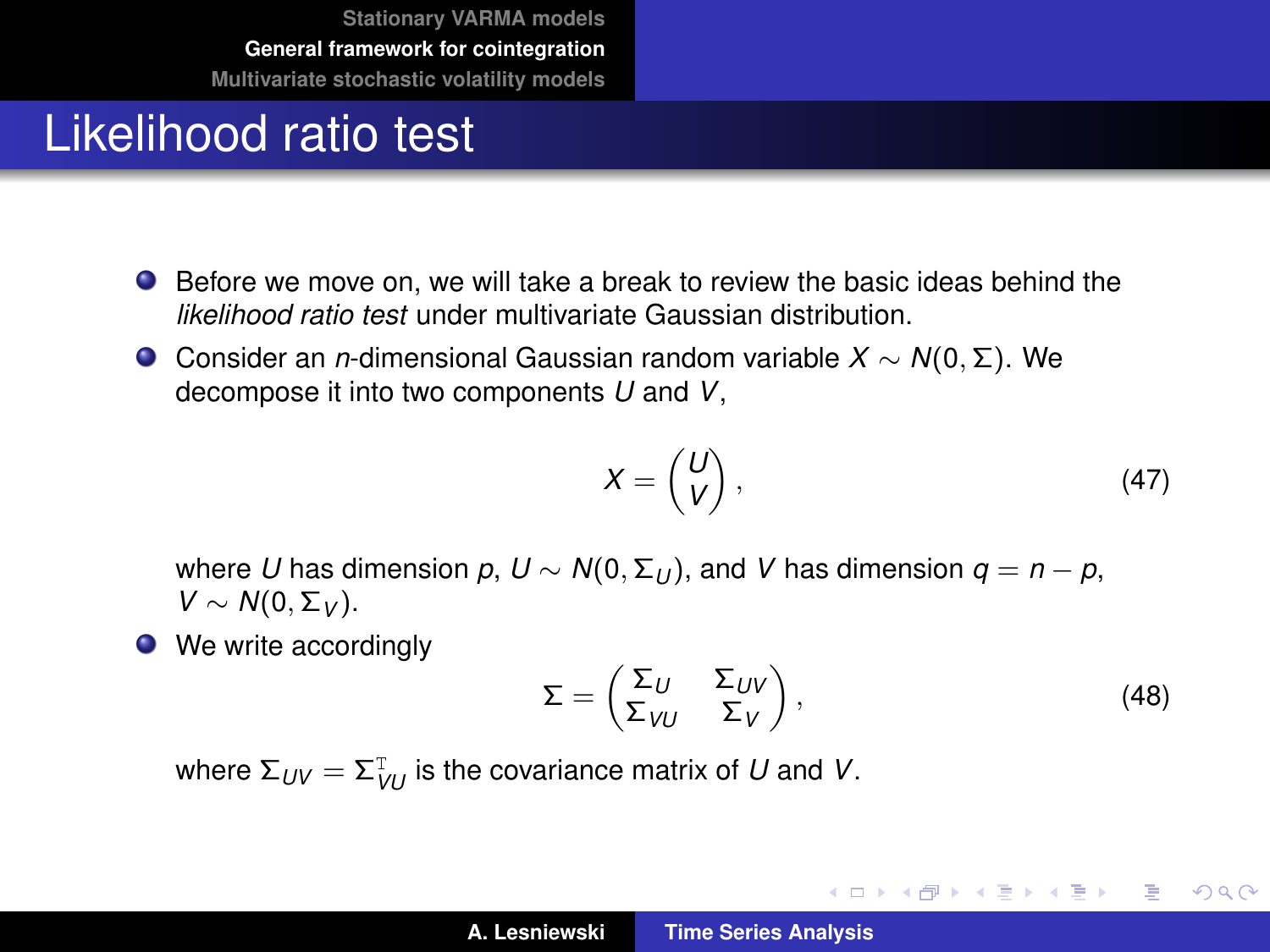#### Likelihood ratio test

- $\bigcirc$  Our goal is to test the null hypothesis *H*<sub>0</sub> : Σ<sub>*UV*</sub> = 0, i.e. Cov(*U*, *V*) = 0, versus the alternative  $H_a: \Sigma_{UV} \neq 0$ .
- Let  $x_i$ ,  $i = 1, \ldots, N$ , be a sample of observations, and let

$$
\widehat{\Sigma}_U = \frac{1}{N} \sum_{i=1}^N u_i u_i^{\mathrm{T}},
$$
\n
$$
\widehat{\Sigma}_V = \frac{1}{N} \sum_{i=1}^N v_i v_i^{\mathrm{T}}
$$
\n(49)

<span id="page-40-0"></span>denote the MLE estimates of  $\Sigma_U$  and  $\Sigma_V$ , respectively.

 $\bullet$  Under the null hypothesis  $H_0$ :

$$
\widehat{\Sigma}_0 = \begin{pmatrix} \widehat{\Sigma}_U & 0 \\ 0 & \widehat{\Sigma}_V \end{pmatrix} . \tag{50}
$$

イロトス 伊 トス 言 トス 言 トー

 $299$ ミー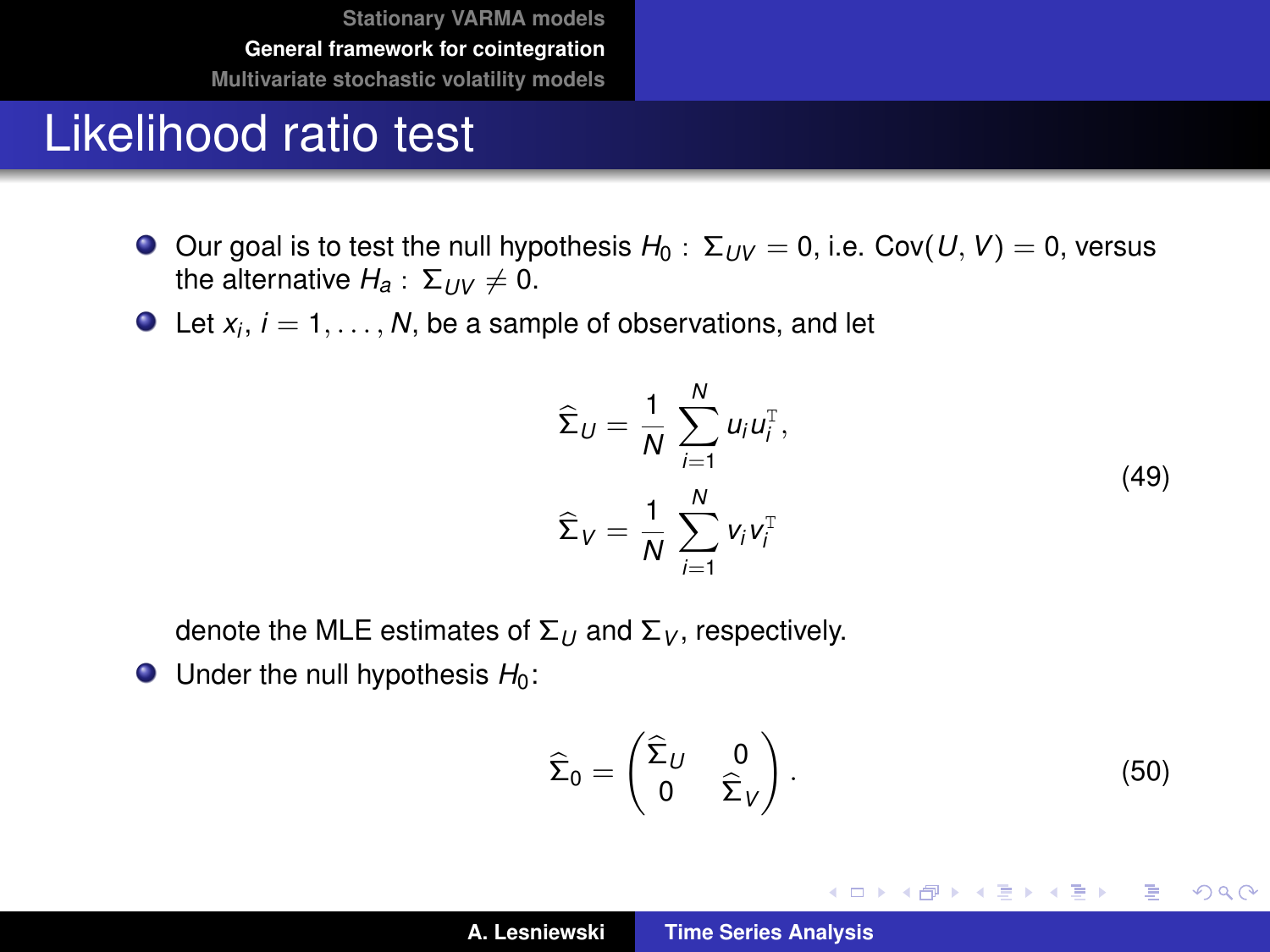#### Likelihood ratio test

As we have already seen, the maximized likelihood function under the multivariate Gaussian distribution is of the form

$$
\mathcal{L}(\widehat{\Sigma}|x) = \text{const} \times \det(\widehat{\Sigma})^{-N/2}
$$

$$
\propto \det(\widehat{\Sigma})^{-N/2},
$$

 $\bullet$  Therefore, under  $H_0$ ,

$$
\mathcal{L}(\widehat{\Sigma}_0|x) \propto \det(\widehat{\Sigma}_0)^{-N/2}
$$
  
= det( $\widehat{\Sigma}_U$ )<sup>-N/2</sup> det( $\widehat{\Sigma}_V$ )<sup>-N/2</sup>, (51)

On the other hand, under the alternative hypothesis *Ha*,

$$
\widehat{\Sigma}_a = \begin{pmatrix} \widehat{\Sigma}_U & \widehat{\Sigma}_{UV} \\ \widehat{\Sigma}_{VU} & \widehat{\Sigma}_V \end{pmatrix} . \tag{52}
$$

イロメ イ部メ イヨメ イヨメー

 $299$ 

重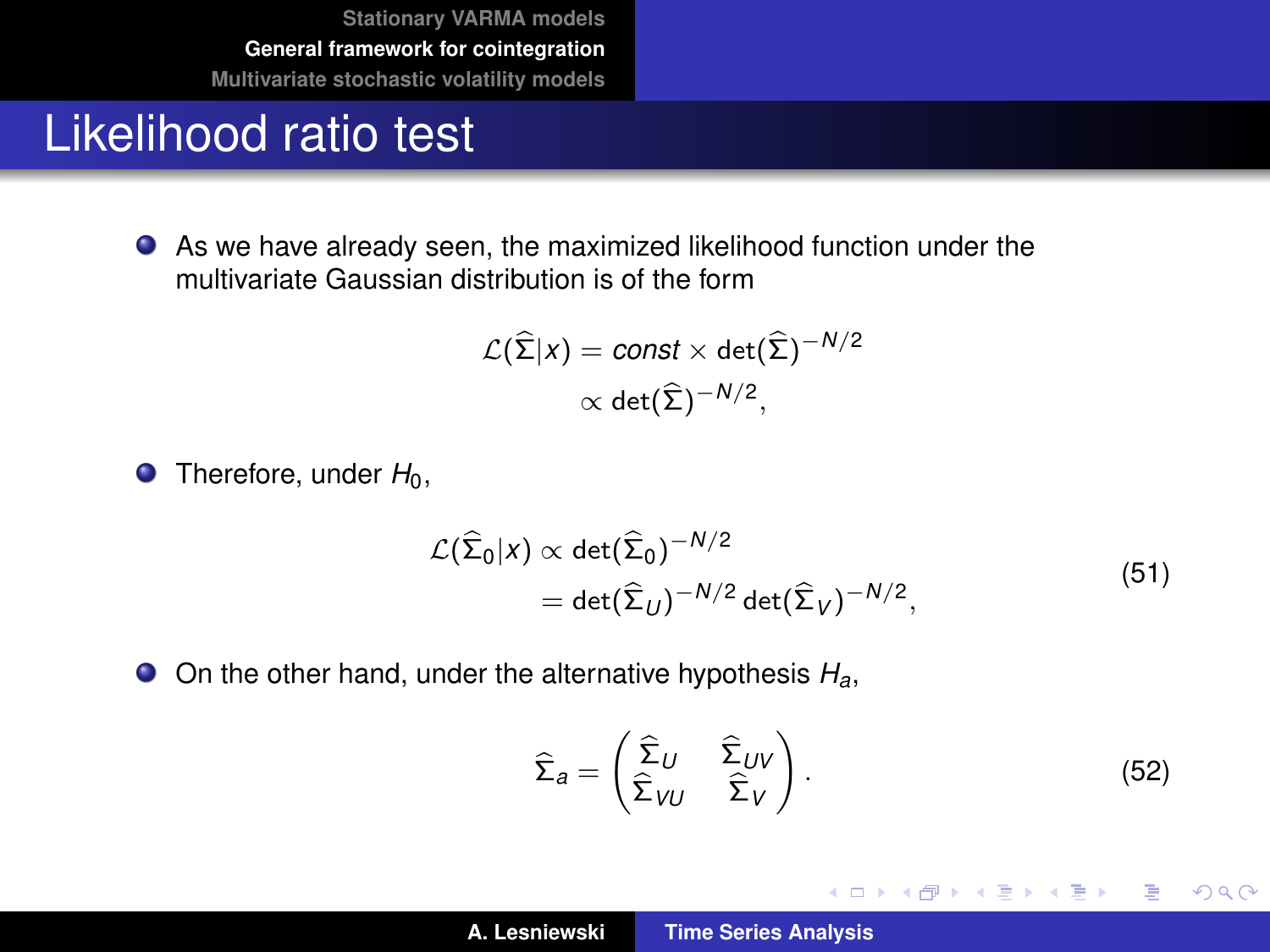#### Likelihood ratio test

- We shall now use a property of the determinant of a matrix *M* familiar from linear algebra. Namely, its value remains unchanged, if to a row of *M* we add any linear combination of other rows of *M*.
- **O** In particular,

$$
\det \begin{pmatrix} \widehat{\Sigma}_U & \widehat{\Sigma}_{UV} \\ \widehat{\Sigma}_{VU} & \widehat{\Sigma}_V \end{pmatrix} = \det \begin{pmatrix} \widehat{\Sigma}_U & \widehat{\Sigma}_{UV} \\ 0 & \widehat{\Sigma}_V - \widehat{\Sigma}_{VU}\widehat{\Sigma}_U^{-1}\widehat{\Sigma}_{UV} \end{pmatrix},
$$

where we have performed linear operations on <sup>Σ</sup>b*<sup>a</sup>* in such a way that <sup>Σ</sup><sup>b</sup> *VU* is replaced by the zero matrix.

The resulting matrix has a block upper triangular structure, and its determinant is the product of the determinants of the diagonal blocks. Hence,

$$
\mathcal{L}(\widehat{\Sigma}_a|x) \propto \det(\widehat{\Sigma}_a)^{-N/2} \n= \det(\widehat{\Sigma}_U)^{-N/2} \det(\widehat{\Sigma}_V - \widehat{\Sigma}_{VU}\widehat{\Sigma}_U^{-1}\widehat{\Sigma}_{UV})^{-N/2}.
$$
\n(53)

イロメ イ部メ イ君メ イ君メー

 $299$ 

Þ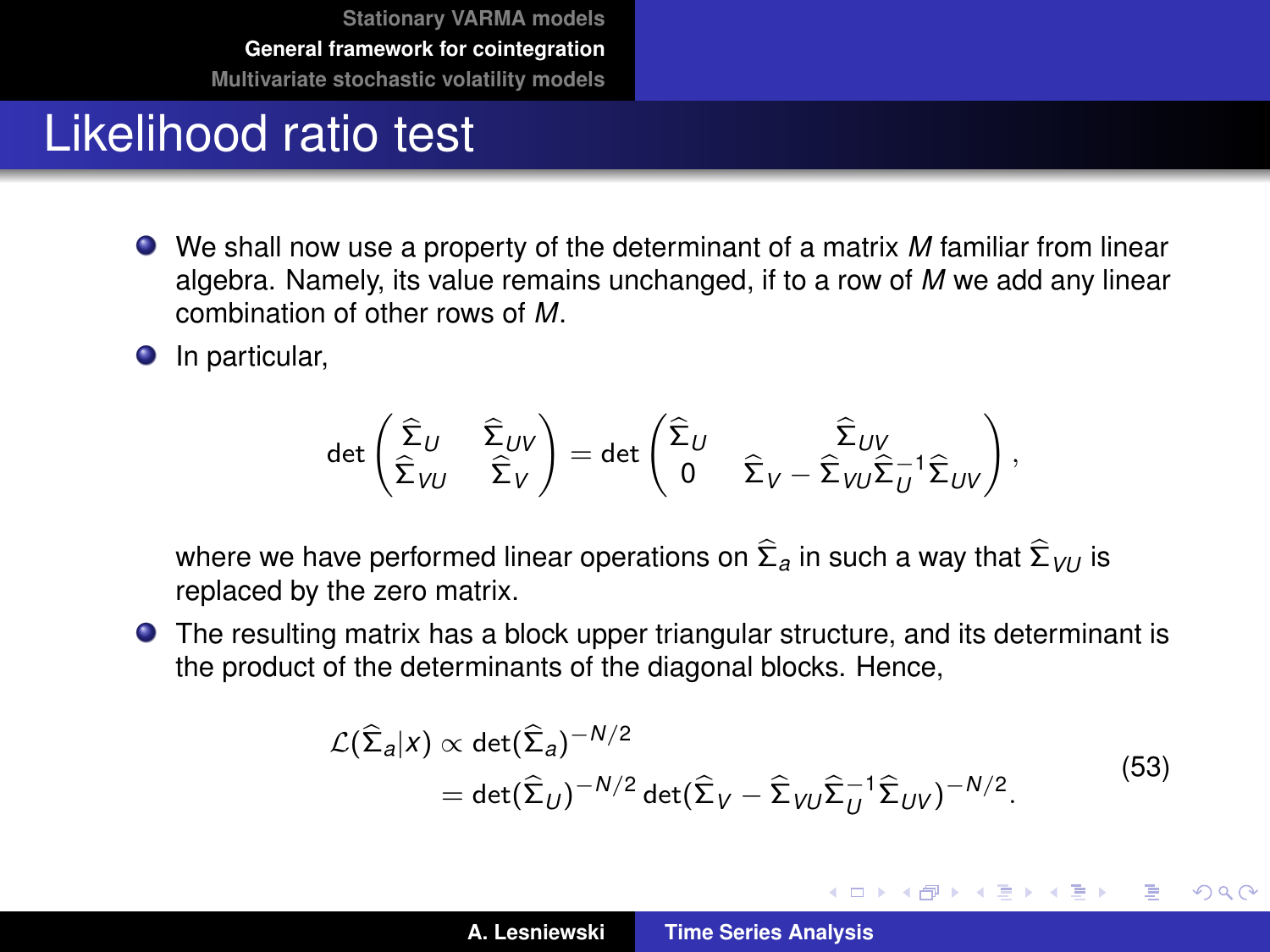#### Likelihood ratio test

 $\bullet$  The ratio statistics R is defined as

$$
\mathcal{R} = \frac{\mathcal{L}(\widehat{\Sigma}_0 | x)}{\mathcal{L}(\widehat{\Sigma}_a | x)}.
$$
\n(54)

イロトメ 御 トメ 君 トメ 君 トー

 $299$ 重。

The null hypothesis is rejected if  $R$  is small.

Let  $\lambda_i$ ,  $i = 1, \ldots, q$ , denote the eigenvalues of the matrix  $\widehat{\Sigma}_V^{-1} \widehat{\Sigma}_{VU} \widehat{\Sigma}_U^{-1} \widehat{\Sigma}_{UV}.$ Then

$$
\mathcal{R} = \frac{\det(\widehat{\Sigma}_V)^{-N/2}}{\det(\widehat{\Sigma}_V - \widehat{\Sigma}_V \nu \widehat{\Sigma}_U^{-1} \widehat{\Sigma}_{UV})^{-N/2}}
$$
  
= det(1 - \widehat{\Sigma}\_V^{-1} \widehat{\Sigma}\_V \nu \widehat{\Sigma}\_U^{-1} \widehat{\Sigma}\_{UV})^{N/2}  
= 
$$
\prod_{i=1}^q (1 - \lambda_i)^{N/2}.
$$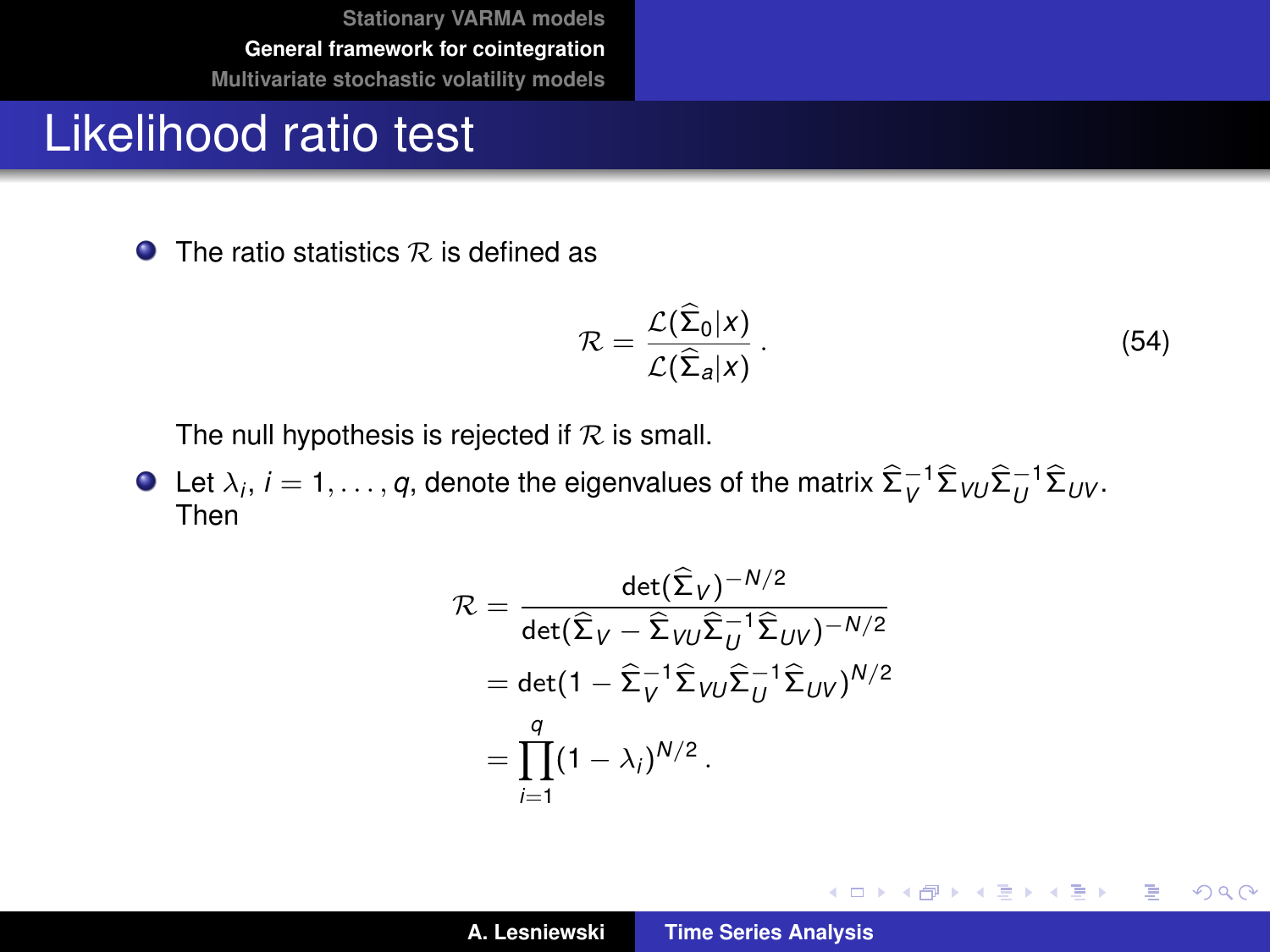#### Likelihood ratio test

It is customary to work with the log likelihood statistics normalized as follows:

$$
\mathcal{LR} = -2\log\mathcal{R}.\tag{55}
$$

Explicitly,

$$
\mathcal{LR} = -N \log \prod_{i=1}^{q} (1 - \lambda_i)
$$
  
= 
$$
-N \sum_{i=1}^{q} \log(1 - \lambda_i).
$$
 (56)

イロメ イ部メ イヨメ イヨメー

 $299$ 

重

- $\bullet$  The null hypothesis is rejected if  $\mathcal{LR}$  is large.
- We can now go back to the analysis of cointegrating time series.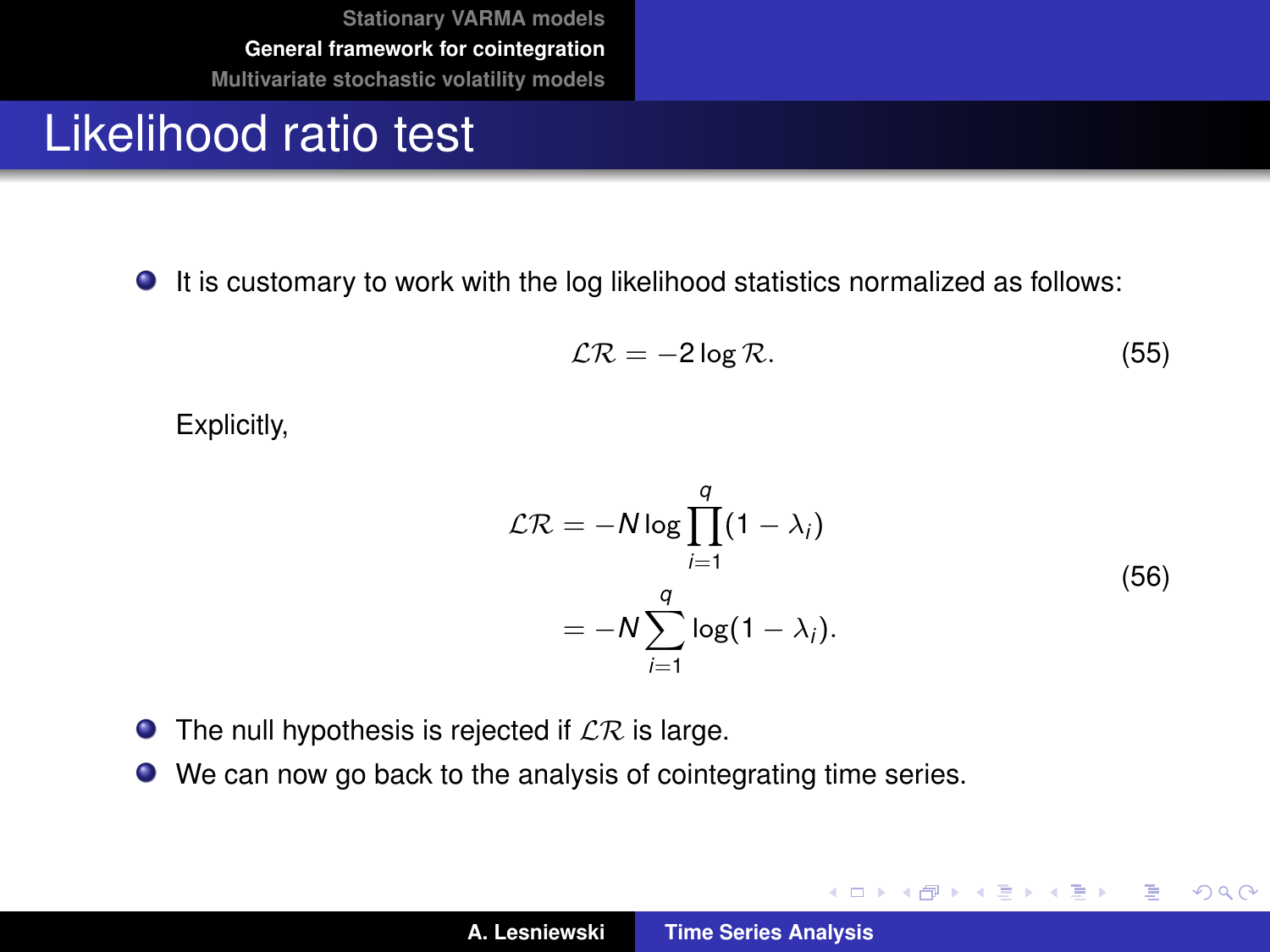#### Cointegration tests

Going back to [\(46\)](#page-37-1), we now wish to test the following hypothesis:

<span id="page-45-0"></span>*H*<sub>0</sub> : rank(Π) = *r*, against *H*<sub>1</sub> : *r* < rank(Π) < *r*<sub>1</sub>. (57)

- All residulas and estimated covariance matrices are computed according to the expressions discussed earlier (see [\(49\)](#page-40-0)).
- The statistic used for testing the hypothesis [\(57\)](#page-45-0) is given by the log likelihood ratio  $\mathcal{LR}$  introduced above (with N replaced by T, the length of the observed series).
- **O** We use it as follows. Define

$$
\mathcal{LR}(r, r_1) = \mathcal{LR}(r_1) - \mathcal{LR}(r)
$$
  
= 
$$
T\Big(-\sum_{j=1}^{r_1} \log(1 - \lambda_j) + \sum_{j=1}^r \log(1 - \lambda_j)\Big)
$$
  
= 
$$
-T\sum_{j=r+1}^{r_1} \log(1 - \lambda_j).
$$
 (58)

K ロ ⊁ K 伊 ⊁ K 君 ⊁ K 君 ⊁ …

 $2990$ ミー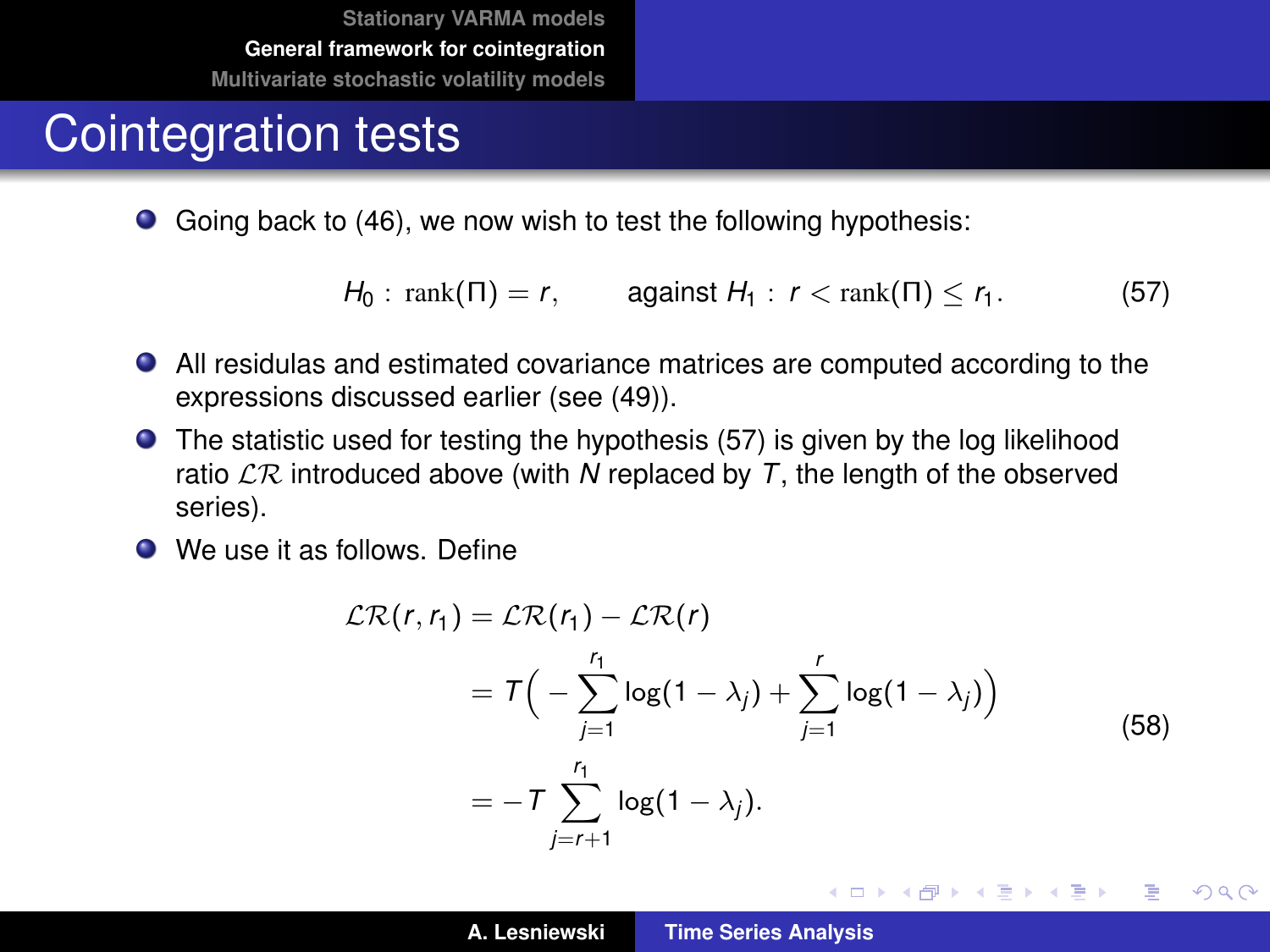#### Cointegration tests

- Calculations, similar to the calculations we did in Lecture Notes #2, show that the asymptotic distributions of these statistics under the null hypothesis are as follows.
- $\bullet$  Let X be the random matrix:

$$
\mathcal{X} = \Big(\int_0^1 W(s) dW(s)^{\mathrm{T}}\Big)^{\mathrm{T}} \Big(\int_0^1 W(s) W(s)^{\mathrm{T}} ds\Big)^{-1} \Big(\int_0^1 W(s) dW(s)^{\mathrm{T}}\Big). \quad (59)
$$

Here, *W*(*s*) is the standard Brownian motion of dimension *n* − *r*. Then: (i)

$$
\mathcal{LR}(r,n)\longrightarrow tr(\mathcal{X}),\qquad \qquad (60)
$$

(ii)

$$
\mathcal{LR}(r,r+1)\longrightarrow\lambda_{max},\qquad \qquad (61)
$$

イロメ イ部メ イヨメ イヨメー

 $299$ 

重

where  $\lambda_{max}$  denotes the largest eigenvalue of  $\mathcal{X}$ .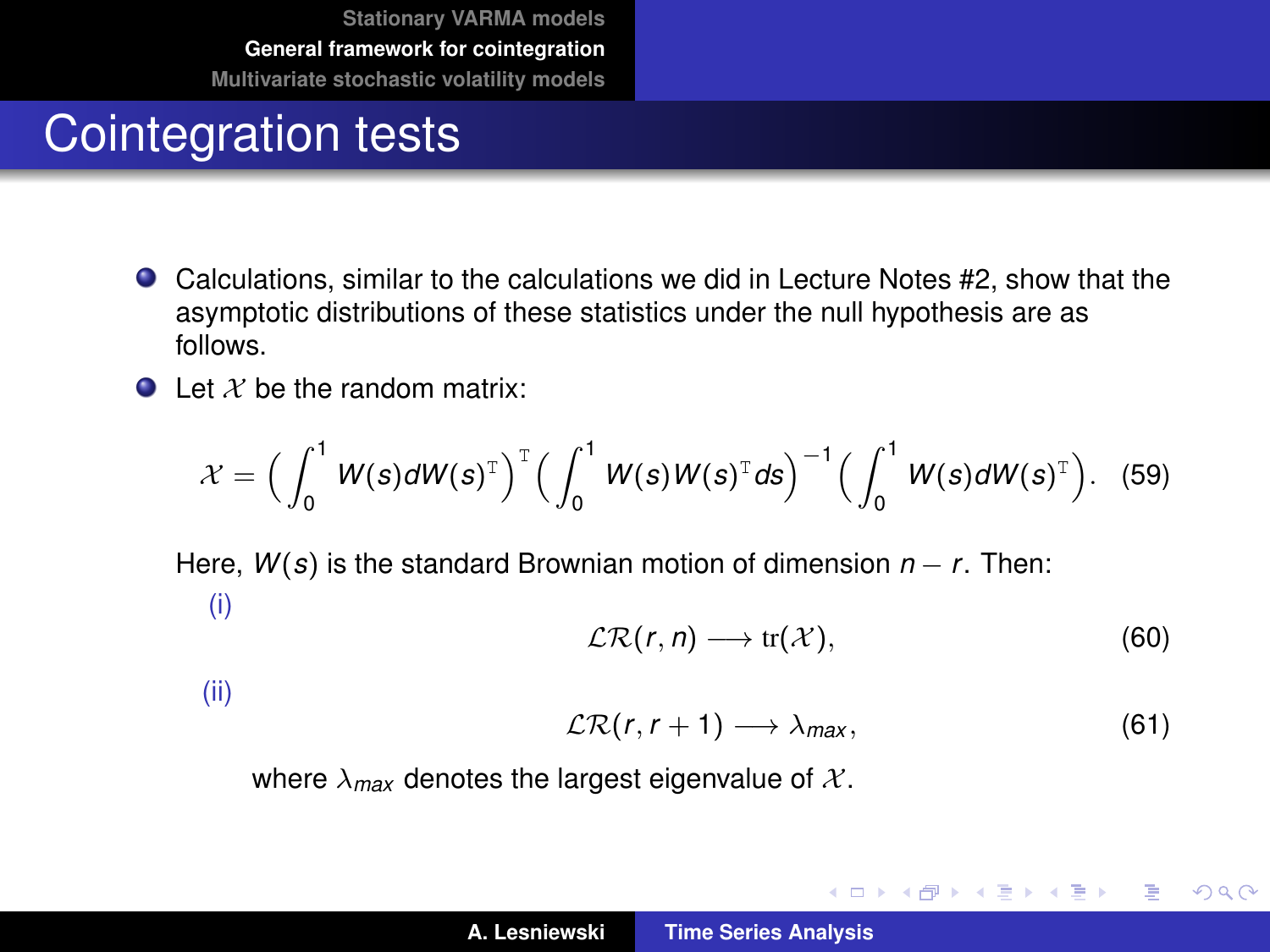## **Cointegration**

- In other words, the limit distributions of both statistics (under null hypothesis) are functionals of a multi-factor Brownian motion.
- Samples from these distributions can be easily simulated by standard Monte Carlo methods, and the critical values for the log likelihood ratio tests can be deduced.
- The critical values are tabulated in software packages.
- A Python implemention of this test is still work in progress. An R implementation is in the package urca.
- **•** For these tests, the number of lags p has to be known. This can be chosen with the help of the AIC or BIC criteria discussed above.

(ロトス個) (運) (運)

 $QQ$ 

Þ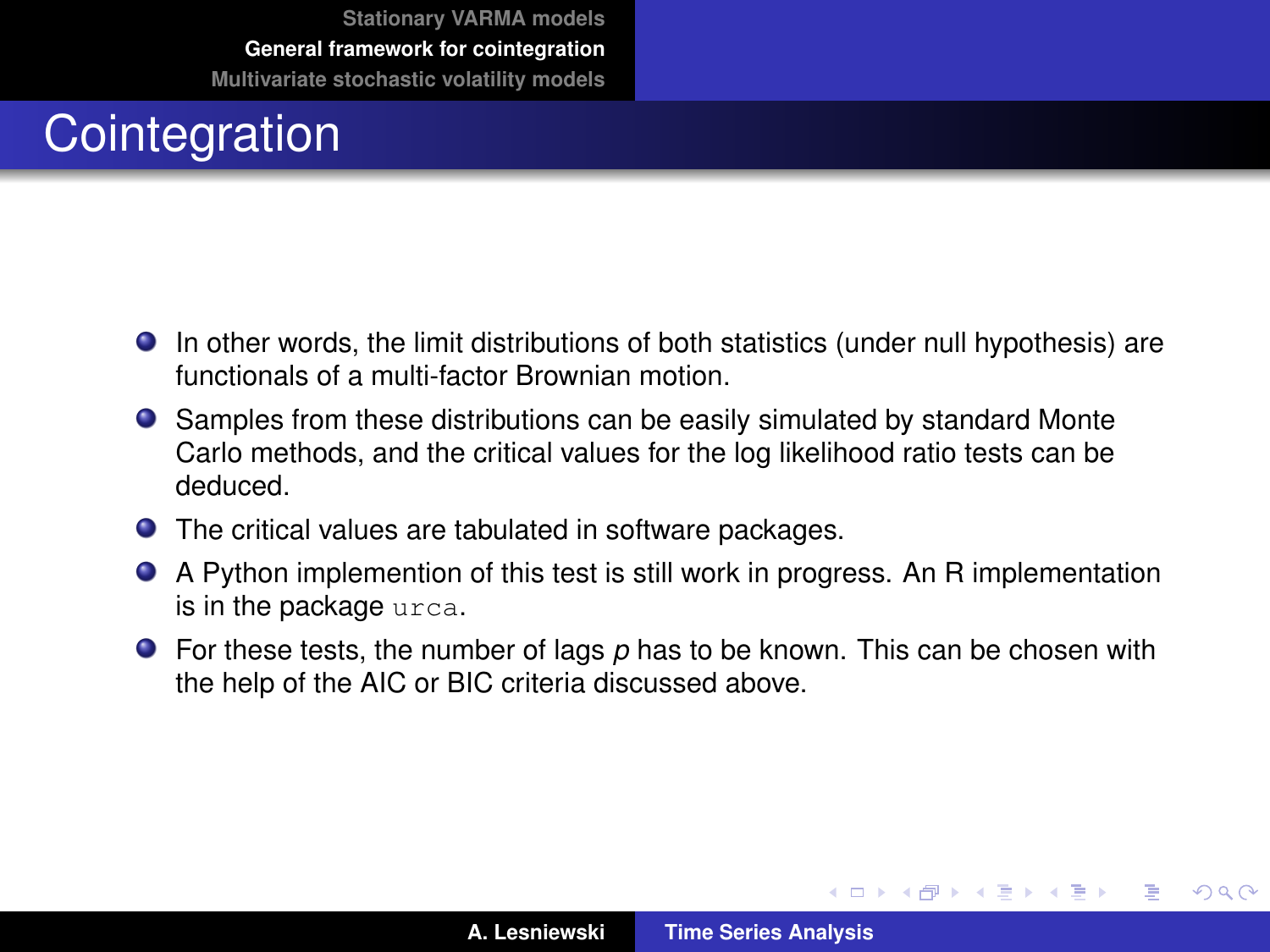#### Cointegration tests

- **•** There are two versions of the Johansen cointegration test:
	- (i) The *trace test*: in the trace test we work with the log likelihood ratio stat  $LR(r, n)$  for testing the null hypothesis [\(57\)](#page-45-0).
	- (ii) The *maximum eigenvalue test*: in the maximum eigenvalue test we work with the log likelihood ratio stat  $\mathcal{LR}(r, r + 1)$  for testing the null hypothesis [\(57\)](#page-45-0).
- **O** These two tests may result in different inferences.
- Generally, the trace test is regarded as stronger.

(ロトス個) (運) (運)

Þ

 $298$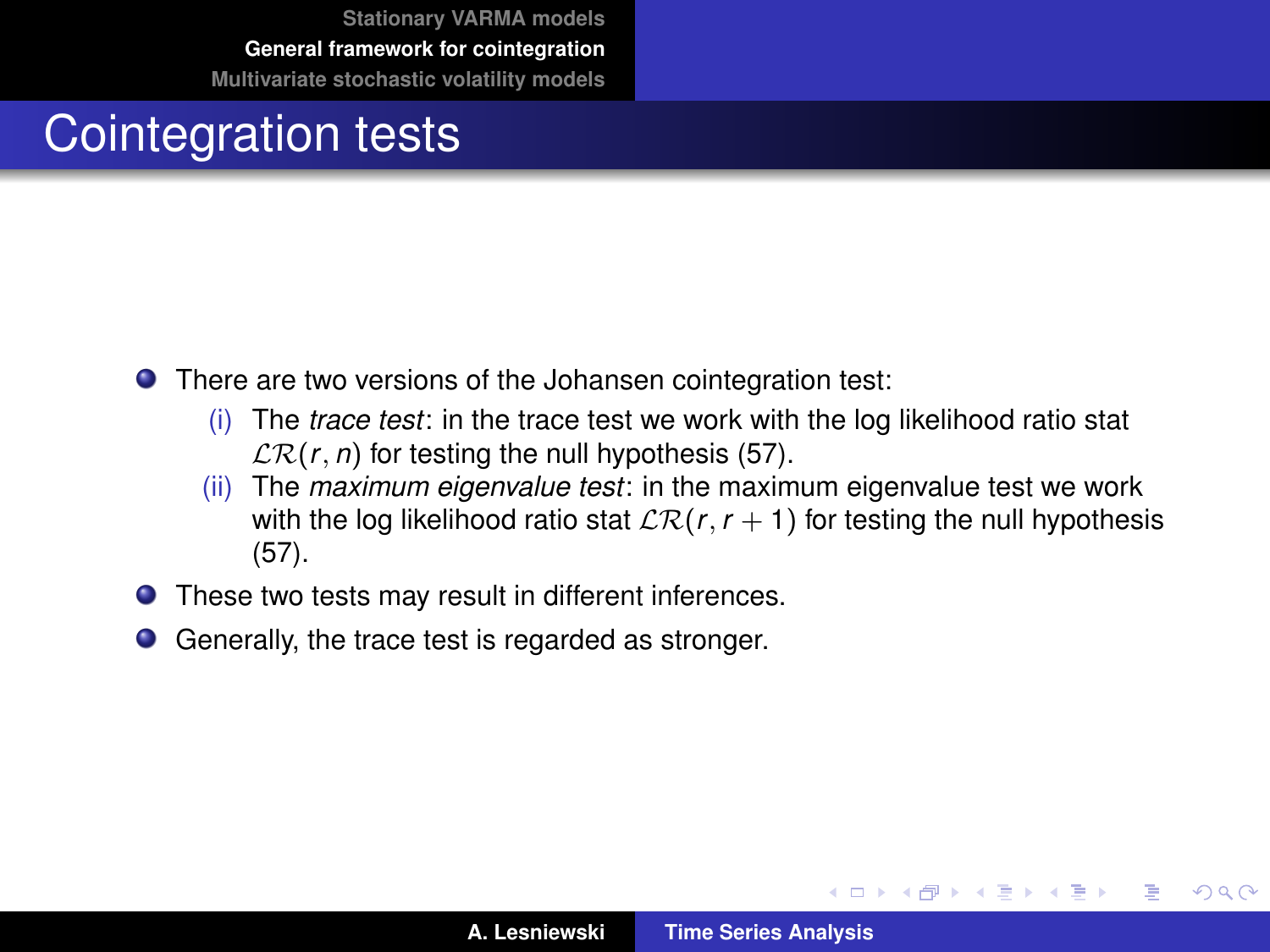## **Cointegration**

**In order to determine the cointegrating rank we run a sequence of tests:** 

$$
H_0: r = 0,H_0: r = 1,...,H_0: r = n - 1,
$$
 (62)

重

 $299$ 

and reject the null hypothesis the first time it is possible.

- Both the trace test and maximum eigenvalue test can be used.
- **Example:** take  $n = 3$ .
	- (i) We first test whether  $r = 0$ . If this cannot be rejected, we further analyze the corresponding VECM model.
	- (ii) If we can reject  $r = 0$ , we proceed to testing  $r = 1$ . If  $r = 1$  cannot be rejected, we continue with analyzing the VECM model with  $r = 1$ .
	- (iii) Otherwise, we test  $r = 2$ . If this hypothesis cannot be rejected, we take  $r = 2$  and analyze the VECM model.
	- (iv) Finally, if  $r = 2$  cannot be rejected, it may mean that the VAR model is stationary. イロメ イ団メ イヨメ イヨメー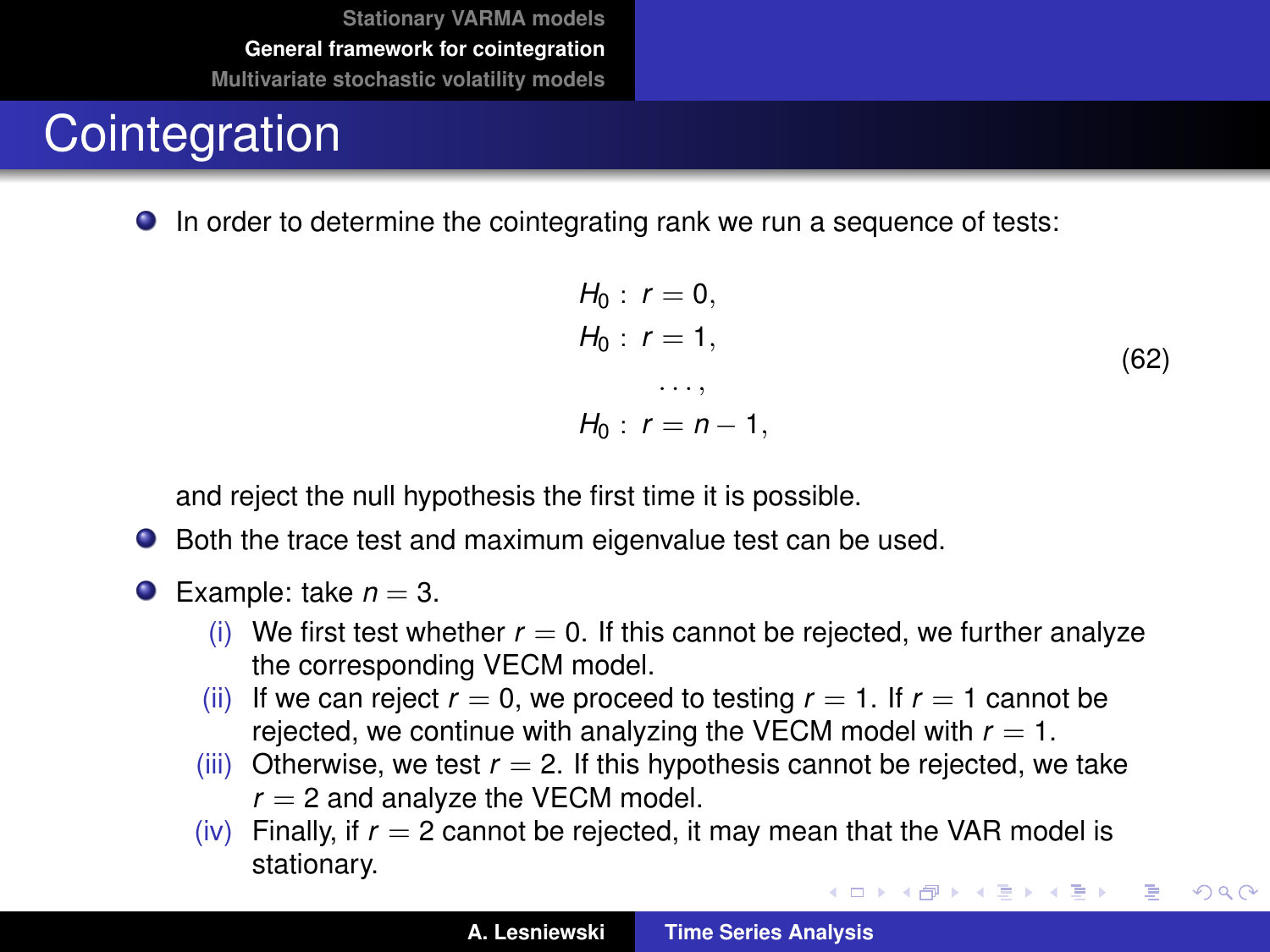**[Stationary VARMA models](#page-2-0) [General framework for cointegration](#page-30-0)**

**[Multivariate stochastic volatility models](#page-50-0)**

#### <span id="page-50-0"></span>Volatility in multivariate time series

- When analyzing jointly the volatility of a number of financial time series, it may be important to take into account the dependencies between the shocks contributing to the volatilities of each of the individual time series
- Modeling each individual volatility series as a univariate *GARCH* (or other) model may be then inappropriate, as this approach does not take into account dependencies between different time series.
- **•** There exist a number of more or less sophisticated approaches to modeling joint stochastic volatility of a multivariate time series.
- Here we provide a very brief introduction to some of them. For an extensive discussion, see [\[3\]](#page-56-3).

(ロトス個) (運) (運)

 $QQ$ 

Þ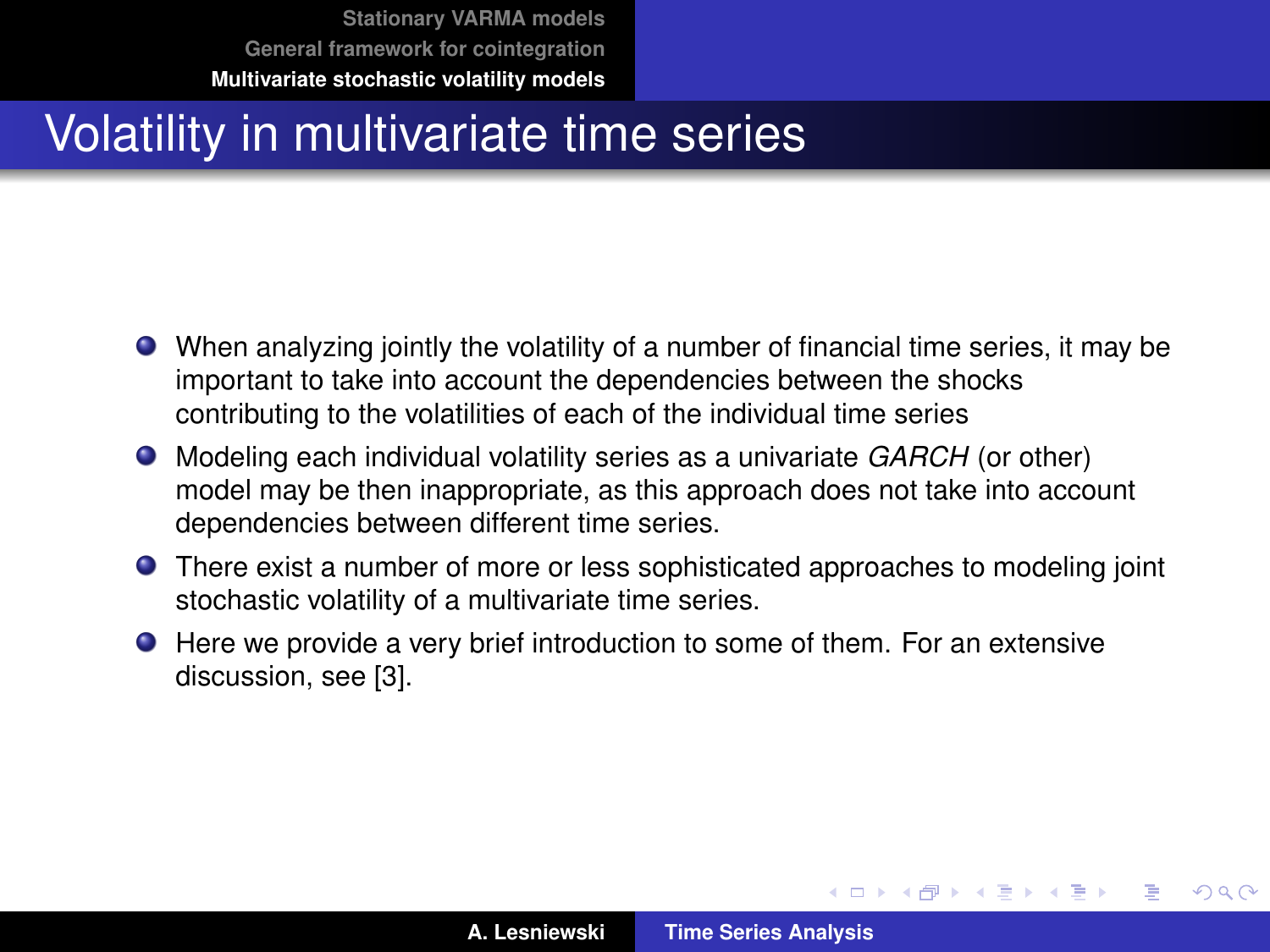#### EWMA model

- The simplest and most parsimonous approach is the *exponentially weighted moving average* (EWMA) model which is a natural extension of the analogous univariate model discussed in Lecture Notes #2.
- According to the general principle, we decompose a (multivariate) time series into the seasonality, trend, and disturbance parts (see formula (6) in Lecture Notes # 1).
- The disturbance model is specified as follows:

$$
\varepsilon_t = \Omega_t^{1/2} z_t,
$$
  
\n
$$
\Omega_t = \lambda \Omega_{t-1} + (1 - \lambda) \varepsilon_{t-1} \varepsilon_{t-1}^{\mathrm{T}},
$$
\n(63)

イロメ イ部メ イヨメ イヨメー

 $299$ ÷.

 $\mathsf{where} \; \mathsf{z}_t$  is a sequence of i.i.d. random vectors  $\mathsf{z}_t \sim \mathsf{N}(0, \mathsf{I}_n),$  and where  $\mathsf{I}_n$ denotes the *n*-dimensional identity matrix.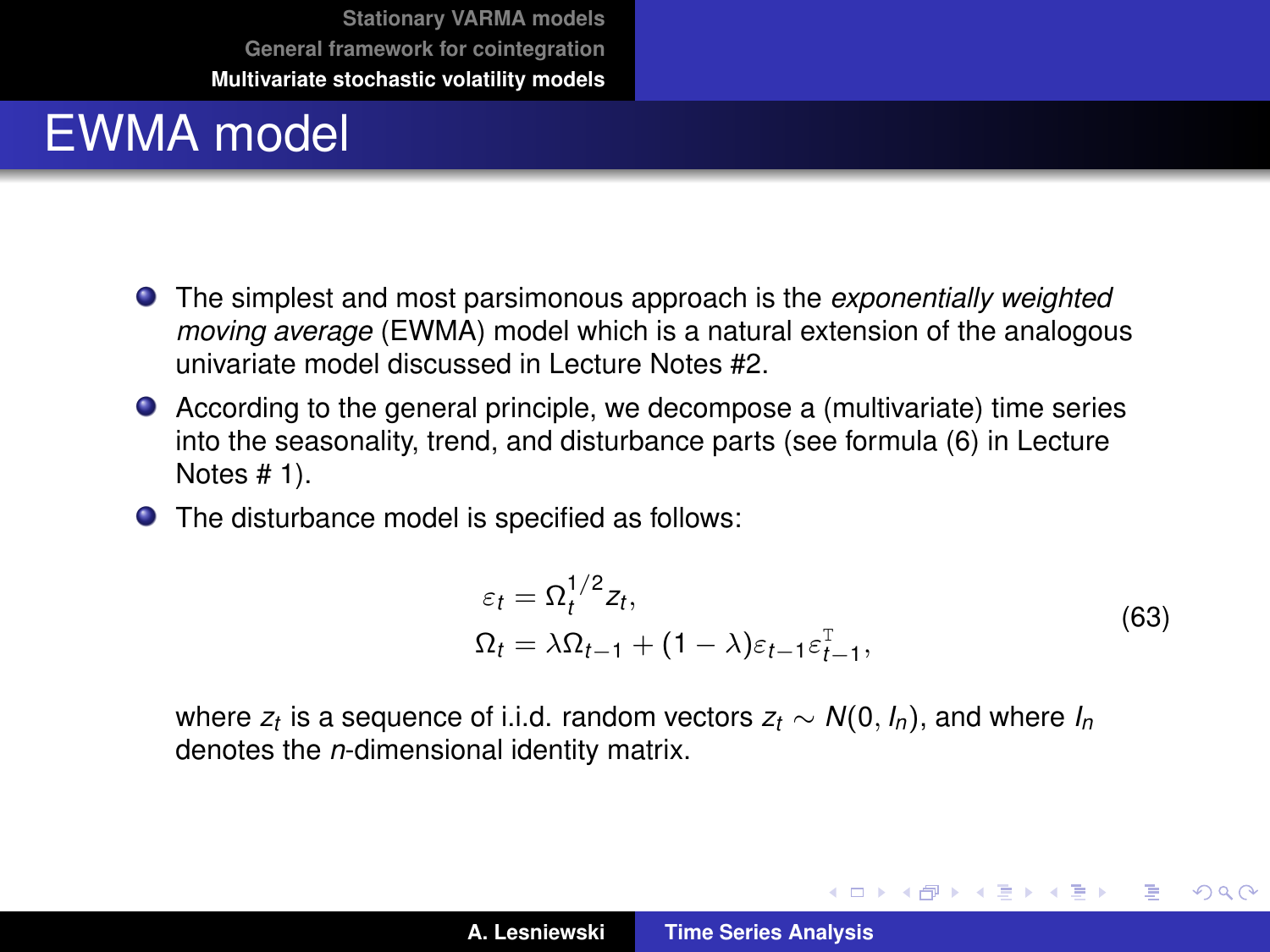$\Theta$  Here,  $\Omega^{1/2}$  denotes the *square root* of the positive definite matrix Ω, which is defined as the *unique positive define* matrix such that  $(Ω<sup>1/2</sup>)<sup>2</sup> = Ω$ .

**O** Note that

$$
Cov(\varepsilon_t, \varepsilon_t) = E(\varepsilon_t \varepsilon_t^{\mathrm{T}})
$$
  
=  $E(\Omega_t^{1/2} z_t z_t^{\mathrm{T}} \Omega_t^{1/2})$   
=  $\Omega_t^{1/2} I_n \Omega_t^{1/2}$   
=  $\Omega_t$ , (64)

イロメ イ部メ イ君メ イ君メー

 $299$ 

重

i.e. the process  $\Omega_t$  is the covariance process of  $\varepsilon_t.$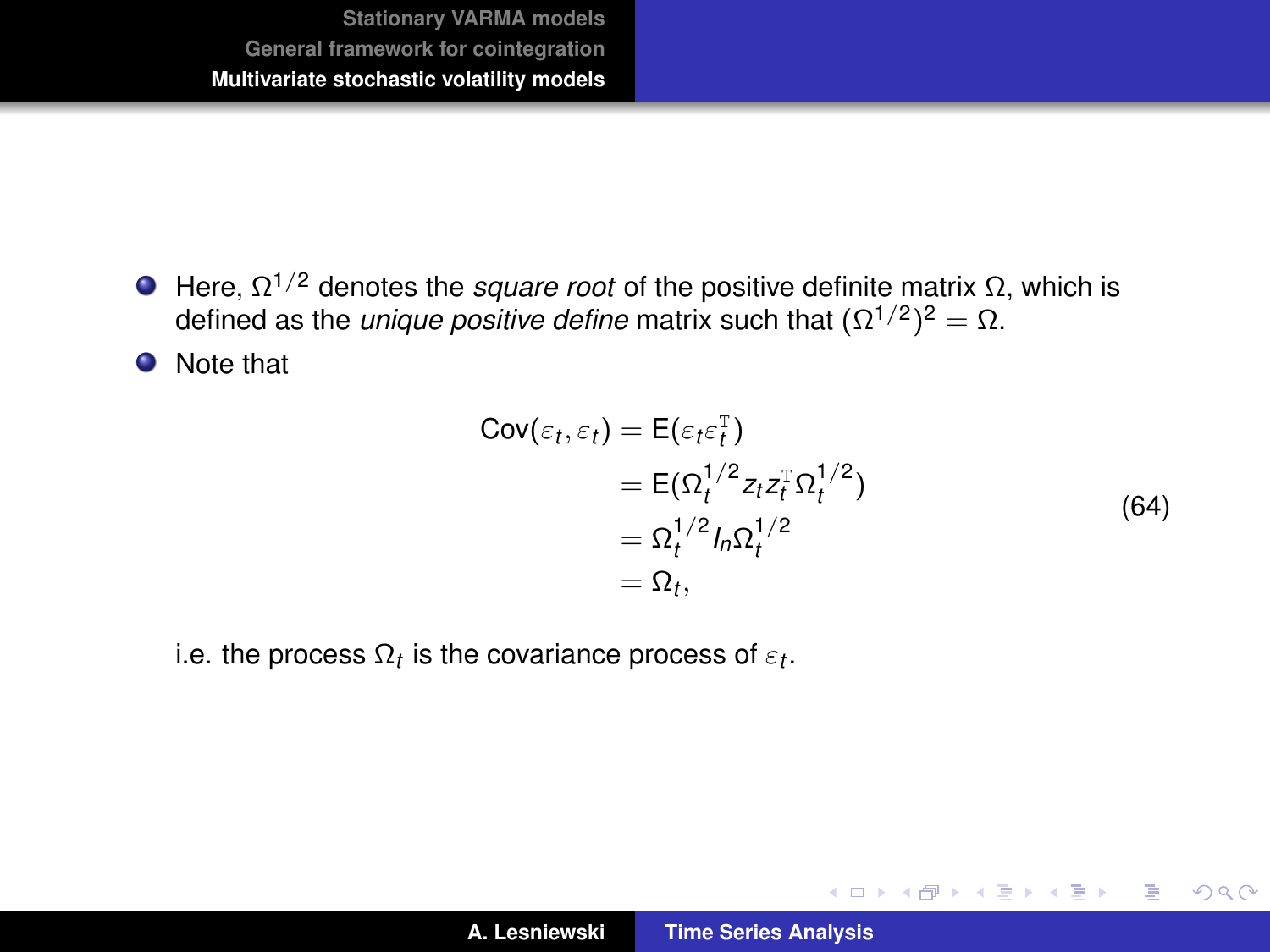#### BEKK model

- The *BEKK*(*p*, *q*) model (after Baba, Engle, Kraft, and Kroner) is a multivariate extension of the GARCH.
- Its simplest version, *BEKK*(1, 1) is specified as follows:

$$
\varepsilon_t = \Omega_t^{1/2} z_t,
$$
  
\n
$$
\Omega_t = A A^{\mathrm{T}} + B \varepsilon_{t-1} \varepsilon_{t-1}^{\mathrm{T}} B^{\mathrm{T}} + C \Omega_{t-1} C^{\mathrm{T}}.
$$
\n(65)

イロメ イ部メ イヨメ イヨメー

 $299$ 

重

Here,  $A, B, C \in \text{Mat}_n(\mathbb{R})$  are square matrices. It is usually additionally assumed that *A* is lower triangular.

- The model has a vast number of parameters (even with the restriction on *A*):  $n(n+1)/2 + 2n^2$ .
- For example, without further restrictions, this model requires 11 parameters for a bivariate time series.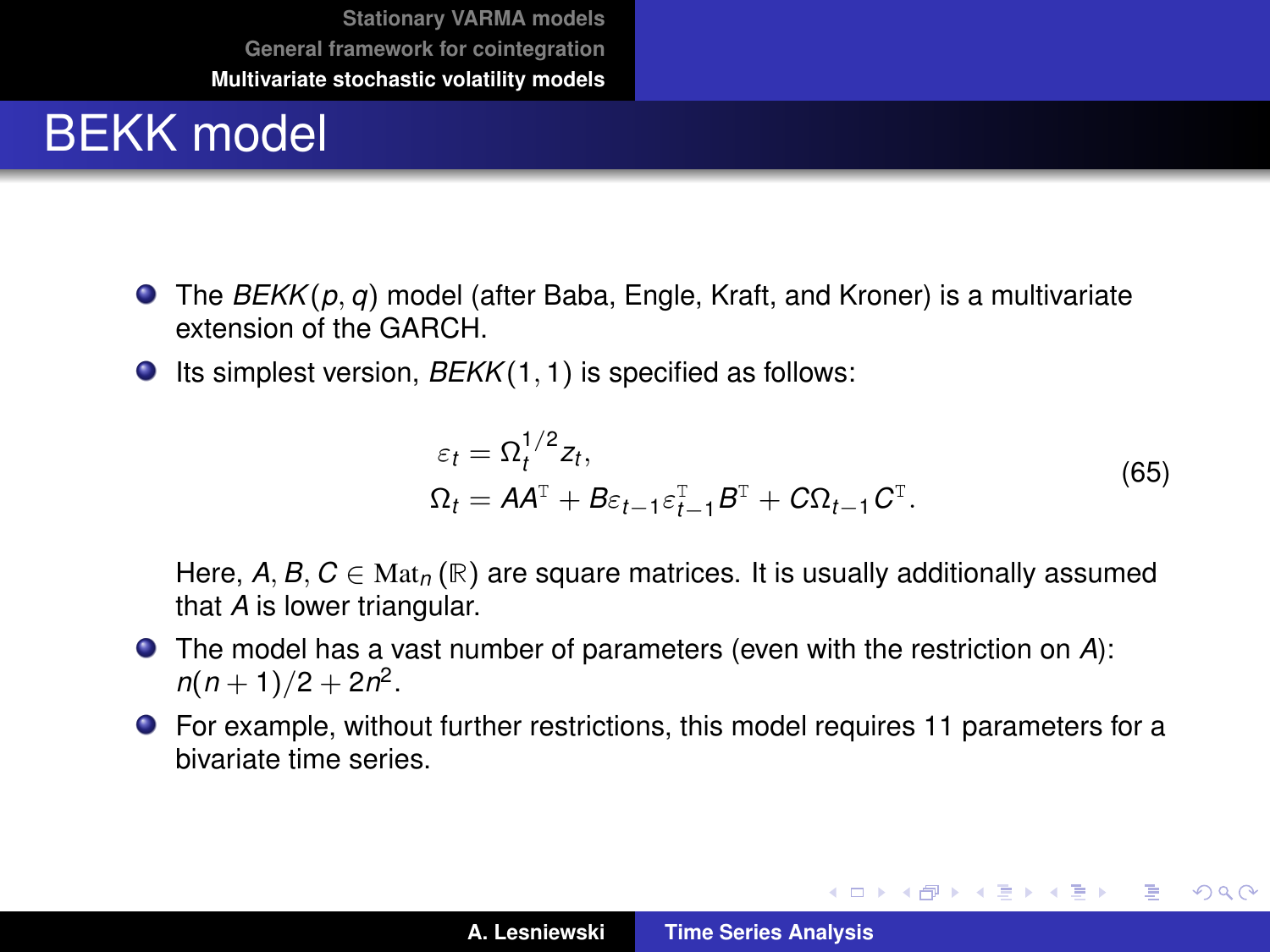#### Dynamic conditional correlation model

- Another simple approach to modeling multivariate volatility is the *dynamic conditional correlation* (DCC) model, which is specified as follows.
- Let  $\Omega_t$  denote the covariance matrix of the shocks  $\varepsilon_t$ , and let  $\sigma_t^2$  be its diagonal. The nonzero elements of  $\sigma_t^2$  are the variances of the individual time series at time *t*, and so

$$
\rho_t = \sigma_t^{-1} \Omega_t \sigma_t^{-1} \tag{66}
$$

(ロトス個) (運) (運)

 $2Q$ 

is the correlation matrix at time *t*.

● The model is specified as follows:

$$
q_t = (1 - \vartheta_1 - \vartheta_2)\overline{q} + \vartheta_1 q_{t-1} + \vartheta_2 \eta_{t-1} \eta_{t-1}^T,
$$
  
\n
$$
\rho_t = d_t^{-1} q_t d_t^{-1}.
$$
\n(67)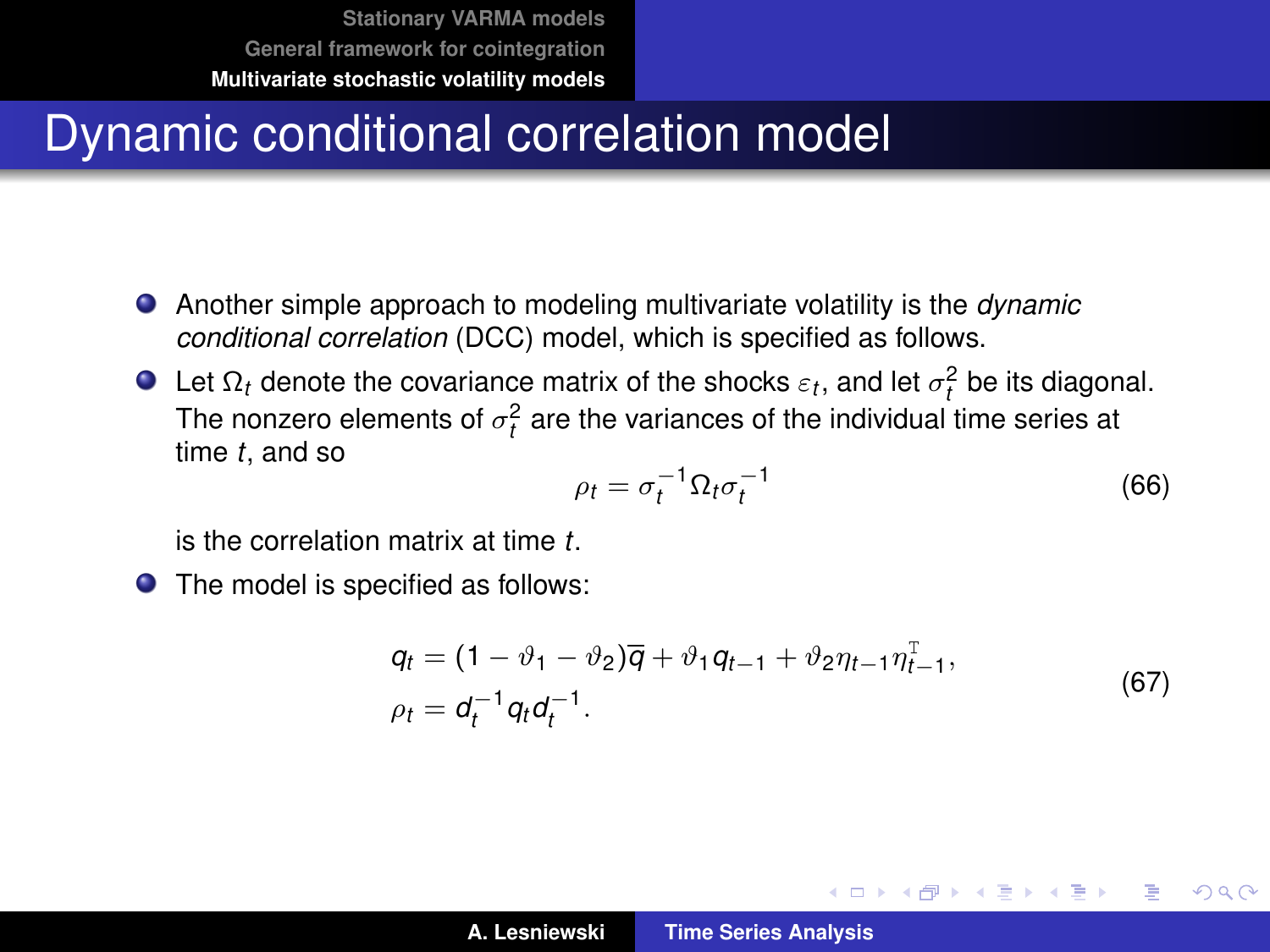**[Stationary VARMA models](#page-2-0) [General framework for cointegration](#page-30-0)**

**[Multivariate stochastic volatility models](#page-50-0)**

#### Dynamic conditional correlation model

#### **O** Here:

- (i)  $\vartheta_1, \vartheta_2$  are real parameters such that  $0 < \vartheta_1 + \vartheta_2 < 1$ ,
- (ii)  $\eta_{t,a} = \varepsilon_{t,a}/\sigma_{t,a}$  are the standardized disturbances,
- $(iii)$   $d_t$  is the positive square root of the diagonal of  $q_t$  and is simply a normalizing factor.
- (iv)  $\overline{q}$  is the unconditional covariance matrix of the  $\eta$ 's.
- Note that the model is specified so that  $q_t$  is guaranteed to be positive definite.
- In practice, the volatilities σ*t*,*<sup>a</sup>* can be estimated from univariate *GARCH* models.  $\bullet$
- The DCC model is thus very parsimonious, as it has two free parameters only. The impact of initial choices can be decayed by priming the model as explained in Lecture Notes #2.

(ロトス個) (運) (運)

 $298$